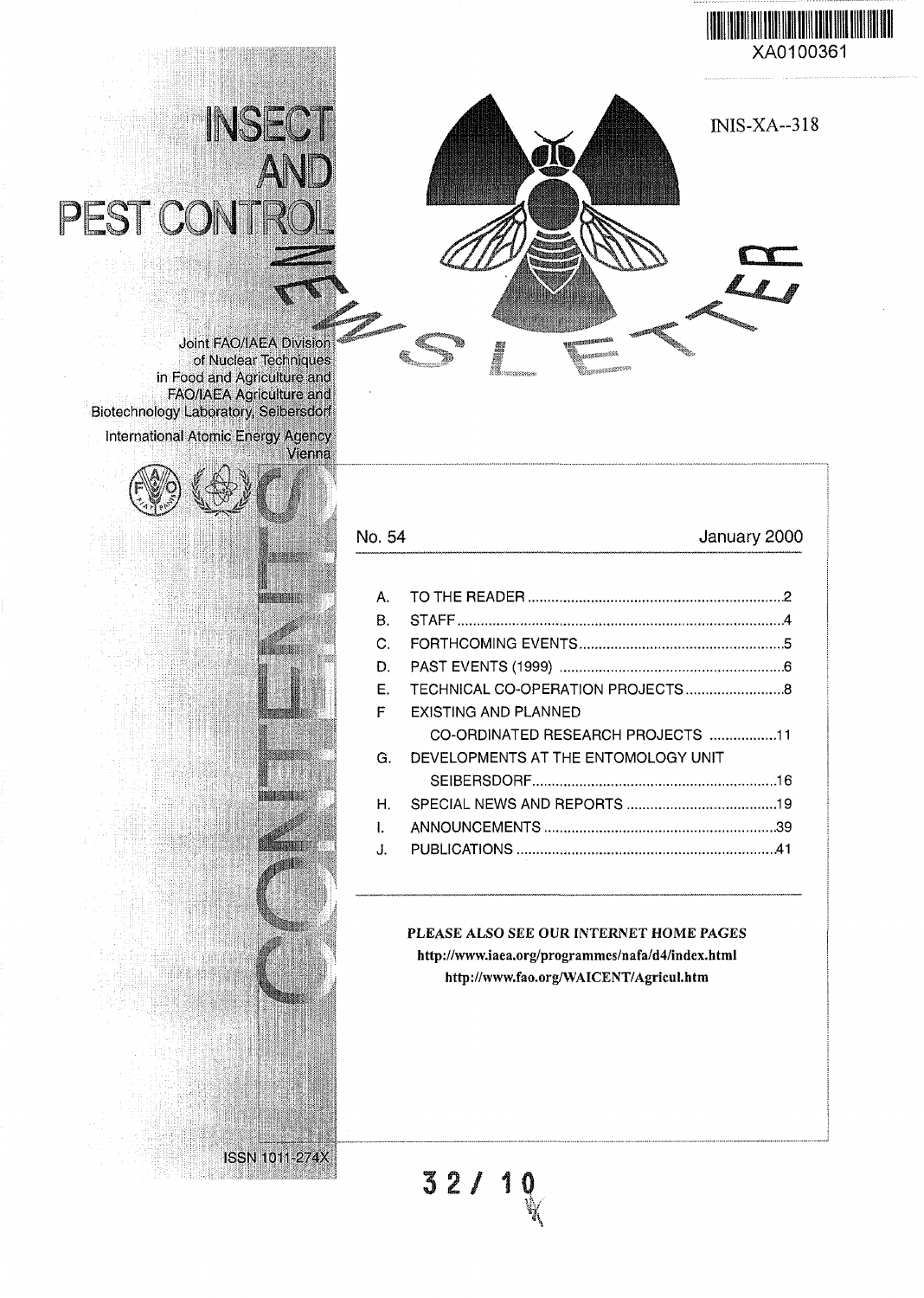

#### **TO THE READER**

#### Letter from the Section Head

A European Union (DG-VI) sponsored Seminar on the "The Sterile Insect Technique as an Environment-Friendly and Effective Insect Control System" took place in November in Madeira, Portugal, with the participation of representatives from fruit industry, universities and research institutions of all countries of Southern Europe, and staff of the Insect & Pest Control Section as invited speakers. This was a major breakthrough for SIT, since the EU has until recently not supported, much less promoted the SIT. Except for the Madeira Mediterranean fruit fly control project initiated with EU and IAEA support in the second half of the 1990s, all operational SIT have been implemented in other parts of the world. A review of the world-wide distribution of sterile insect mass-rearing facilities indicates that over 60 % of these SIT facilities are located in the Western Hemisphere, where application of SIT technology is most advanced in Latin America, USA and Canada (followed by Asia and Africa).

There is increasing realization in the EU that the use of insecticides as now practised in Europe is clearly not sustainable in view of the major disadvantages for the environment, beneficial organisms and human health. Despite a number of successes in the implementation of an integrated pest management approach, the bulk of insecticide application in the world is still in the developed countries. The highest consumption is actually in Europe, reaching up to 21 kg of insecticides per hectare per year in the Netherlands.

The wide-spread application of insecticides with generally broad-spectrum biological activity has been causing outbreaks of secondary pests because of the inadvertent destruction of natural enemies, as well as wide-spread incidence of insecticide resistance in pests. Recently there has been increasing concern about the effects of pesticides on the endocrine system of both humans and wildlife. Greater public awareness and concern of the environmental community about harmful residues in food and negative effects on the

environment has already led to the reversal of misguided policies that subsidized the use of insecticides, and environmental appropriateness and food safety considerations are becoming the main criteria for the selection of acceptable methods for pest control.

In the Mediterranean region, the Mediterranean fruit fly causes devastating direct losses if not controlled, requiring up to 12 insecticide treatments in some regions to produce worm-free fruit. The resulting damage of this intensive insecticide use to non-target beneficial organisms, disruption of biologically based controls of other orchard pests, and general contamination of the environment and residues on fruit, are major forces driving the need for more environment-friendly methods such as SIT to control fruit flies. Some of the initial pilot SIT projects took place in the Mediterranean region in the 1960's and early 1970's. Nevertheless much less advances have been made in the application of SIT, even though environmental concerns due to intensive insecticide use against medfly and olive fly are increasingly of major importance, particularly in coastal areas where tourism and orchards coexist.

The main obstacles in the Mediterranean Basin for SIT implementation against medfly have traditionally been:

- a) the cosmetic damage some commercial citrus varieties suffer due to sterile female stings, limiting use of SIT largely to eradication campaigns;
- b) the difficulty to implement in the Mediterranean Basin quarantines to protect<br>areas from which medfly would be which medfly would be eradicated; and

c) the perceived high cost of SIT.

Advances made over the last decade in relation to all of these issues have led to a re-evaluation of the applicability of SIT. Viable male-only or genetic sexing strains, developed for medfly at the FAO/IAEA Agriculture and Biotechnology Laboratory, allow the production and release of almost exclusively male sterile insects. As a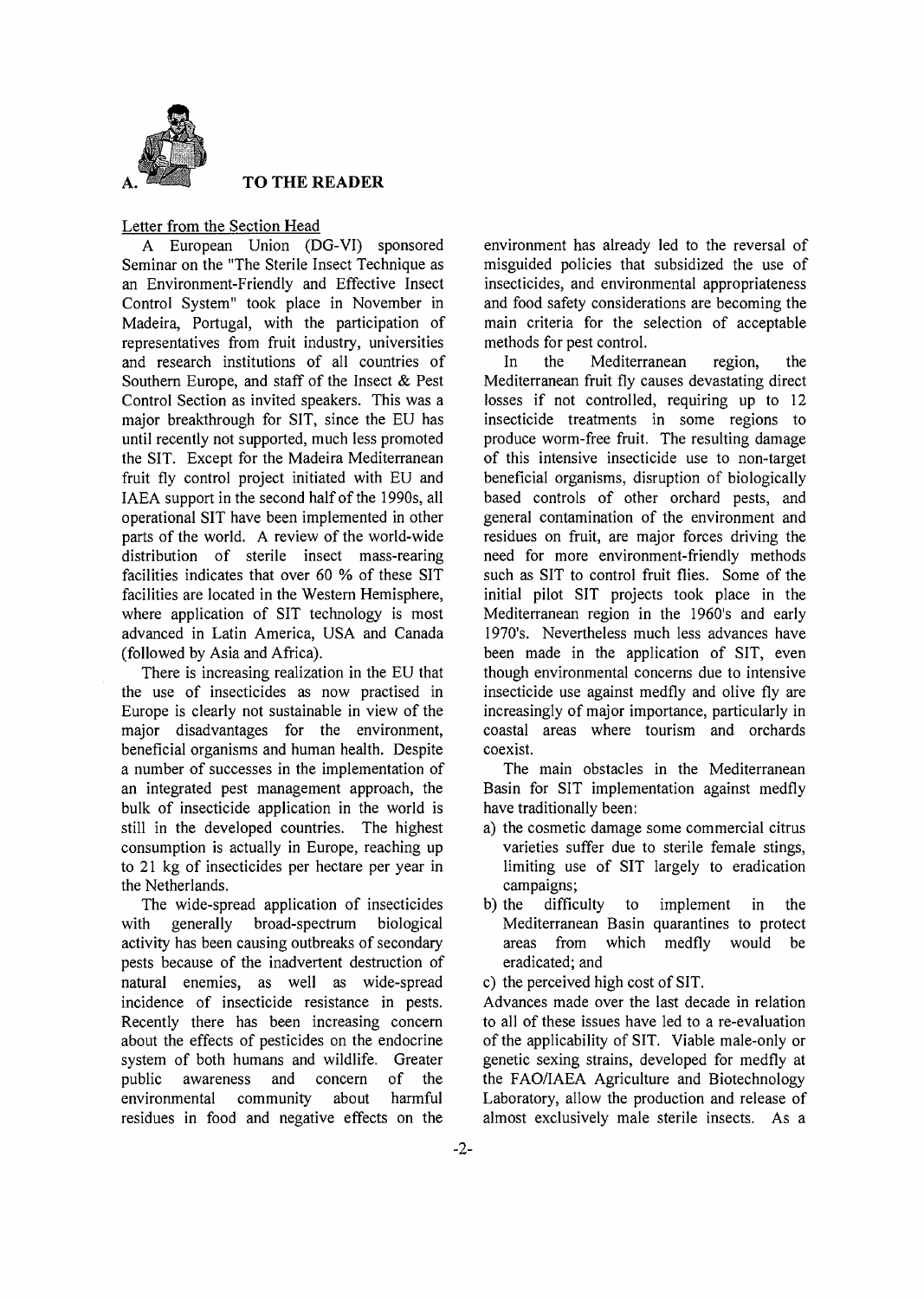result, in the absence of sterile females and their fruit stings, the possibility now exist of using of SIT for routine fruit fly control rather than in the past only for eradication programmes. Consequently no quarantines need to be established and sterile male releases can now be used for regular control purposes, replacing aerial insecticide sprays with the environmentfriendly aerial release of sterile males. Control of medfly without insecticides also allows the implementation of fully integrated pest management (IPM) schemes, including the augmentative release of natural enemies against other fruit pests, which are normally not effective because they are eliminated by the insecticide applications against medfly.

The feasibility of the SIT control approach has been confirmed by a number of benefit-cost analyses, which indicate that the economics of an area-wide approach using SIT for medfly control are comparable with insecticide-based control, even without taking into account the environmental costs resulting from the insecticide use. These studies also indicate that the regular requirement of sterile males for medfly control will open the way for the commercial production and delivery of SIT. Currently the citrus industry in Israel spends an average of ca. US\$ 80/hectare/year for a very effective centrally-organized aerial bait-spray system for medfly control (not including the recurrent liabilities resulting from damages to the honeybee industry). The annual cost of areawide medfly control using SIT in Israel's Arava Valley is currently costing a comparable amount, even though expensive shipment of sterile males from Guatemala to Israel is involved. In view of these favourable economics, preparatory actions are in progress to expand SIT control areas in Israel and Jordan, and to include in the future also Gaza.

The above developments have already resulted in medfly SIT programmes in various stages of development in Madeira, Israel and Jordan, as well as feasibility studies in progress in North Africa, Spain, Portugal and Corsica. This considerable activity indicates increasing interest in the region in substituting medfly control based on insecticide sprays with environment-friendly medfly control based on SIT. The association of Mediterranean citrus producers (CLAM) in the Mediterranean Basin has welcomed the EU endorsement of the SIT

control approach, and also organized a conference on the use of SIT in conjunction with their recent General Assembly in Valencia, Spain (see report on page 20).

For medfly and other fruit flies, the worldwide weekly production capacity of sterile flies is reaching several billion sterile flies. However, in Europe with the exception of the Madeira mass rearing facility, the lack of a source of sterile medflies for use in SIT control programmes is presently a major limiting factor for the expanded application of this technology in the Mediterranean Basin. The establishment of large regional mass-rearing facilities, making use of economies of scale in the production of sterile males, is therefore of high priority to address the existing and potential sterile fly demand in the Mediterranean Basin. The control approach to SIT, involving routine SIT application for medfly management, will assure the long-term demand required for the commercialization of the supply of sterile males.

Finally, in relation to the above I would like to add that a Fruit Fly Thematic Planning meeting took place in Vienna to review the future involvement of FAO/IAEA in the field of fruit fly management. The major recommendation by the outside consultants from fruit industry and various governments was that the fruit industry and pest management infrastructure is sufficiently advanced in three main regions where utilization of SIT for practical fruit fly control should focus: Central America, the Southern Cone of South America and the Mediterranean Basin.

As 1999 draws to a close, I would like to send seasonal greetings on behalf of everyone in the Insect Pest Control Sub-programme and wish you all the best for the new millennium.

Muller

Jorge Hendrichs Head, Insect Pest Control Section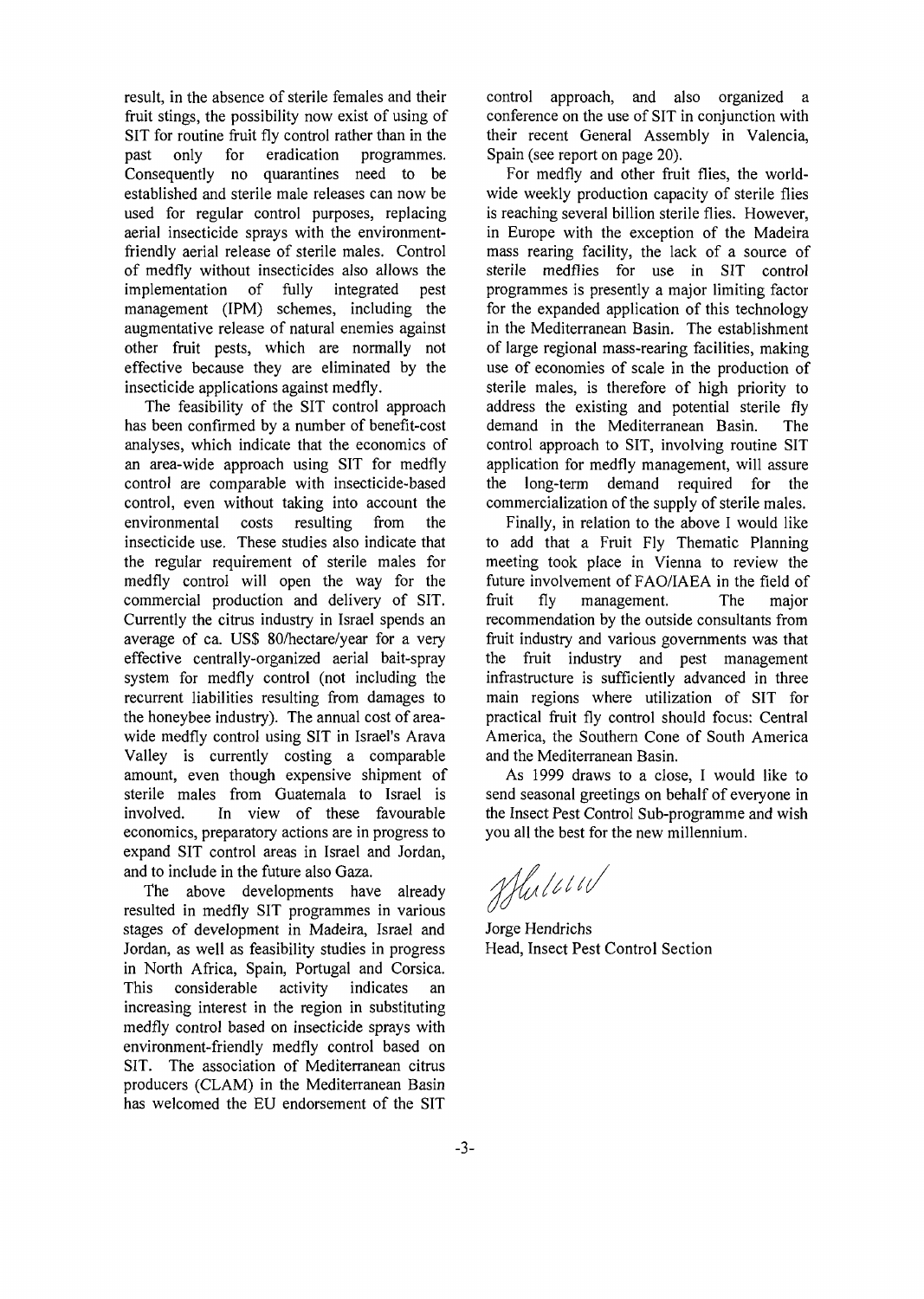## B. STAFF

The Subprogramme staff, consisting of those in the Joint FAO/IAEA Division located in the Vienna International Centre, those in the FAO/IAEA Agricultural and Biotechnology Laboratory in Seibersdorf Laboratory and field experts, are listed below.

| Insect & Pest Control Section, IAEA, P.O. Box 100, A-1400 Vienna, Austria |                                      |  |  |  |
|---------------------------------------------------------------------------|--------------------------------------|--|--|--|
| $(Fax = +43-1-26007; Tel = +43-1-2600-21628)$                             |                                      |  |  |  |
|                                                                           |                                      |  |  |  |
| Jorge Hendrichs                                                           | Head                                 |  |  |  |
| e-mail: J.Hendrichs@iaea.org                                              |                                      |  |  |  |
| Udo Feldmann                                                              | Technical Officer (Tsetse/Screwworm) |  |  |  |
| e-mail: U.Feldmann@iaea.org                                               |                                      |  |  |  |
| Pat Gomes                                                                 | Mediterranean Region Expert          |  |  |  |
| e-mail: P.Gomes@iaea.org                                                  | (Fruit Flies)                        |  |  |  |
| Andrew Parker                                                             | African Region Expert (Tsetse)       |  |  |  |
| e-mail: A.Parker@iaea.org                                                 |                                      |  |  |  |
| Arnold Dyck                                                               | Interregional Expert                 |  |  |  |
| e-mail: V.A.Dyck@iaea.org                                                 |                                      |  |  |  |
| Maria-Eugenia Guerra-Garduño                                              | Secretary                            |  |  |  |
| e-mail: M.E.Guerra-Garduno@iaea.org                                       |                                      |  |  |  |
| Seta Balian                                                               | Secretary                            |  |  |  |
| e-mail: S.Balian@iaea.org                                                 |                                      |  |  |  |

## *Entomology Unit, FAO/IAEA Agriculture and Biotechnology Laboratory, A-2444 Seibersdorf, Austria*

*(Tel: +43-1-2600 28402; Fax: +43-1-2600 1 28 222)*

Alan Robinson e-mail: A.Robinson@iaea.org Gerald Franz e-mail: G.Franz@iaea.org Elizabeth Opiyo e-mail: E.Opiyo@iaea.org Gracian Mutika e-mail: G.Mutika@iaea.org

Unit Head

Medfly Genetics and Molecular Biology Tsetse Rearing Technology

JPO, Tsetse Mass Rearing

## *Field experts:*

J. Wendell Snow JAM/5/006 Eradication of the New World Screwworm, Jamaica e-mail: screworm@daffodil.infochan.com J. Kabayo RAF/5/0404 SIT for Tsetse and Trypanosomosis Management in Africa e-mail: j.kabayo@iaea.org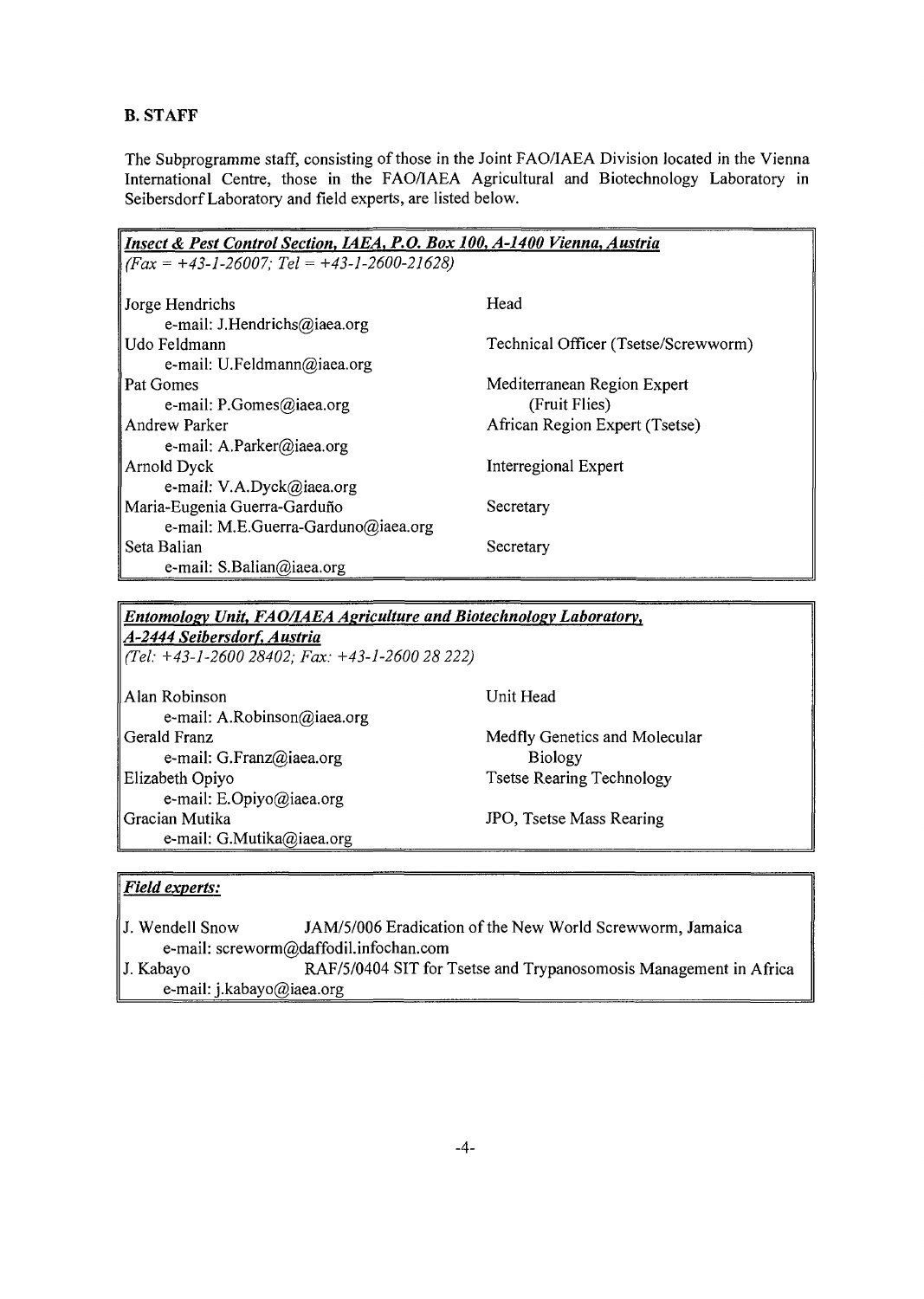

#### **FORTHCOMING EVENTS**

## **Research Co-ordination Meetings (RCM)**

"Improved Attractants for Enhancing the Efficiency of Tsetse Fly Suppression Operations and Barrier Systems used in Tsetse Control/Eradication Campaigns", 21 - 25 February 2000, Bamako, Mali. 3<sup>rd</sup> RCM.

"Enhancement of the Sterile Male Technique Through Genetic Transformation Using Nuclear Techniques", 14-1 8 August 2000, Sao Paulo, Brazil, 3<sup>rd</sup> RCM.

"Development of Improved Attractants and their Integration into SIT Fruit Fly Management Programmes", 14 - 18 August 2000, Brazil, 1<sup>st</sup> RCM.

"Automation in Tsetse Mass-rearing for Use in Sterile Insect Technique Programmes", February 2001, Burkina Faso, 4<sup>th</sup> and final RCM.

"Evaluating the Use of Nuclear Techniques for the Colonization and Production of Natural Enemies", March 2001, Guatemala, 2<sup>nd</sup> RCM.

"Quality Assurance of Mass Produced and Released Fruit Flies", April 2001, Hawaii,  $USA, 2<sup>nd</sup> RCM.$ 

#### **Consultants Meetings**

"Development of cost effective diets for mass production of tsetse flies", 15-19 May 2000, IAEA, Vienna, Austria.

"Genetic Sexing and Population Genetics of Screwworm", 29 May - 2 June 2000, IAEA, Vienna, Austria.

**FAO/IAEA Training Courses**

| FAO/IAEA Regional Training Course on "The                 | "Revision and Reinforcement of Technical      |
|-----------------------------------------------------------|-----------------------------------------------|
| Sterile Insect Technique as a Component for               | Criteria and Control and Detection Methods of |
| Integrated Area-wide Tsetse<br>and                        | the Binational Programme Chile - Peru for the |
| Trypanosomosis Management", 20 March to                   | Eradication of Mediterranean fruit fly",      |
| 14 April 2000, Tanga, Tanzania.                           | February 2000, Peru.                          |
| Applications for this course close on 15<br>January 2000. |                                               |
|                                                           |                                               |

## **IV.Other meetings**

Regional Forum for Africa on Tsetse SIT, 2 - 5 May 2000, Addis Ababa, Ethiopia. Workshop to review the Agricultural Research Service (ARS) program on exotic pests, fruit flies and quarantine, 24 - 26 January 2000, Honolulu,, Hawaii, USA.

"Thematic planning for tsetse fly intervention strategies and related research", 11 - 15 September 2000, IAEA, Vienna, Austria.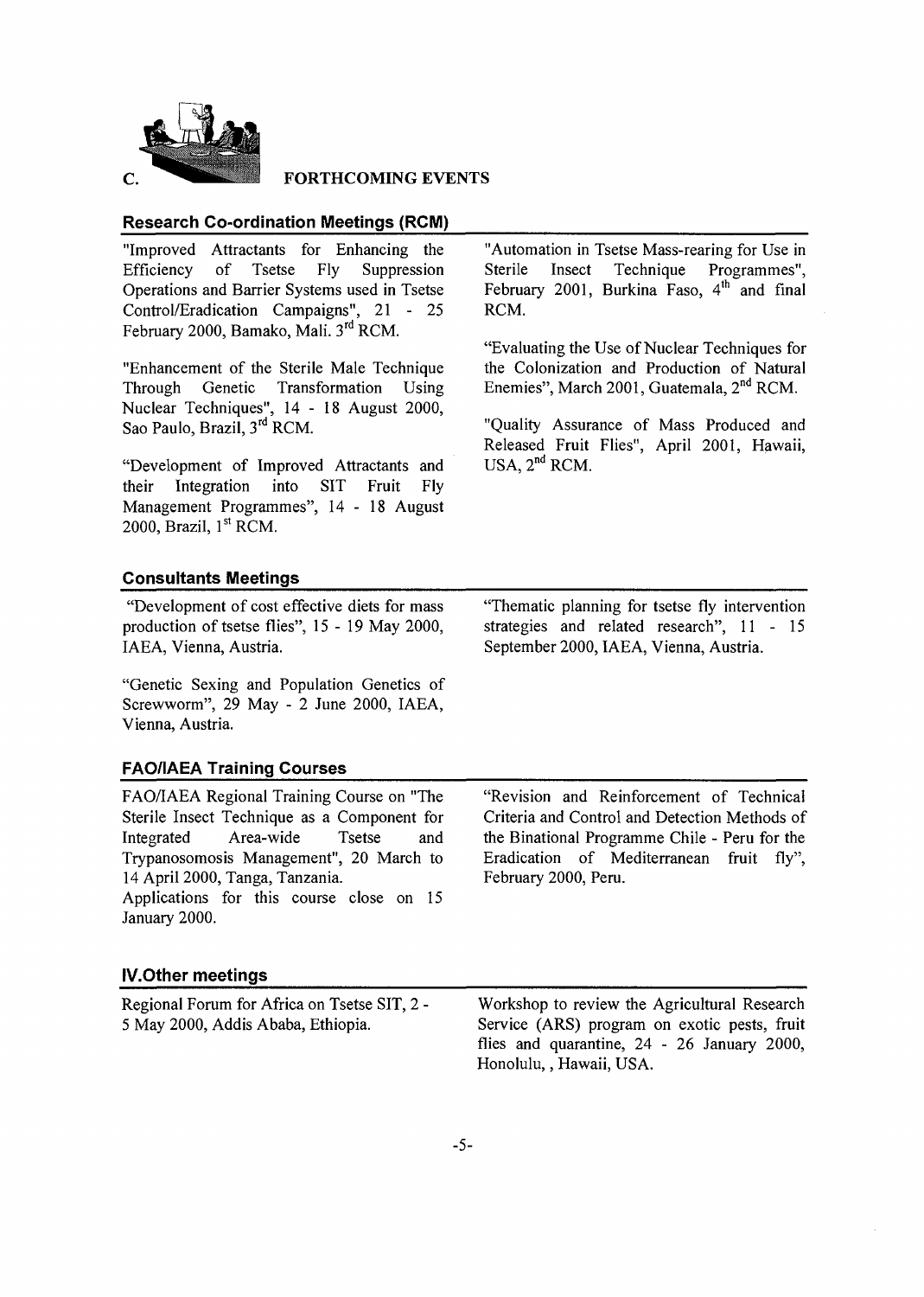

**PAST EVENTS (1999)**

## **Research Co-ordination Meetings (RCM)**

"Automation in Tsetse Mass Rearing for Use in Sterile Insect Technique Programmes", 12- 16 April 1999, Vienna, Austria, 3rd RCM. "Medfly Mating Behaviour Studies Under Field Cage Conditions", 29 June - 3 July, 1999, Antigua, Guatemala. 4th and final RCM. "Molecular and Genetic Approach to Develop Sexing Strains for Field Applications in Fruit Fly Sterile Insect Technique Programmes", 12 - 16 July 1999, Tapachula, Mexico, 3rd RCM. "Quality Assurance of Mass Produced and Released Fruit Flies", 27 September - 1 October 1999, Vienna, Austria. 1st RCM. "Genetics Application to Improve the SIT for<br>Tsetse Control/Eradication including Control/Eradication including Population Genetics", 3 - 7 October 1999, Mombassa, Kenya. 2nd RCM. "Evaluating the Use of Nuclear Techniques for the Colonisation and Production of Natural Enemies", 18-2 2 October 1999, IAEA, Vienna, Austria. 1 st RCM. **Proceedings are available on request at the Insect & Pest Control Section's office. Consultants and Other Meetings** "Formulating an Approach for Integrated Area-Wide Tsetse / Trypanosomosis Intervention in the Lambwe Valley, Kenya", 6 and 7 April 1999, Vienna, Austria. "Alternative Tsetse Suppression Techniques for Use before Sterile Male Releases", 8 and 9 April 1999, Vienna, Austria. "Thematic Planning for Fruit Fly Control Activities", 15 - 19 November 1999, Vienna Austria. **Proceedings are available on request from the Insect & Pest Control Section's office. FAQ/IAEA Training Courses** Second Workshop on Quarantine Procedures IAEA/AOAD Regional Training Course on

needed for the Creation of a Fruit Fly Free Zone in Tacna and Moquegua, Moquegua, Peru, 6 - 9 April 1999

The Interregional Training Course on the "Use of the Sterile Insect and Related Techniques for the Area-Wide Management of Insect Pests", University of Florida, Gainesville, Florida, USA, 14 April - 19 May 1999. (Cofunded by the US Government, FAO and IAEA.)

"Techniques Used for Area-Wide Control/Eradication of the Old World Screwworm Fly", Screwworm Fly Laboratory, Institut Haiwan, Malaysia, 31 May to 12 June 1999

Second National Training Course on Integrated Fruit Fly Control, November 1999, Arequipa, Peru.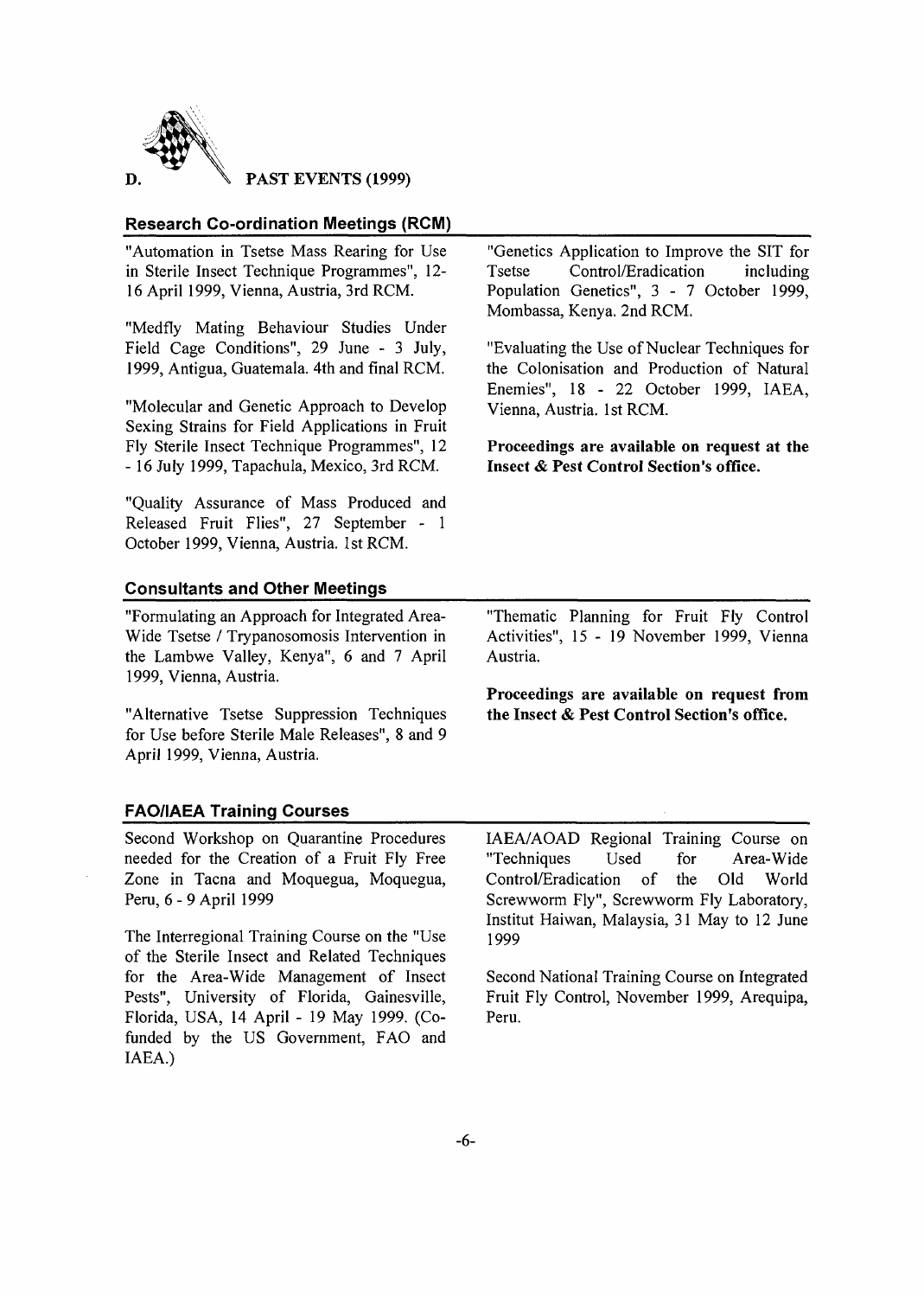### Other meetings

Third meeting of the Working Group on Fruit Flies of the Western Hemisphere, Guatemala City, Guatemala, July 4-9,1999 which was cofunded by the Joint FAO/IAEA Division.

The XlVth International Plant Protection Congress including a symposium on "The Sterile Insect Technique, Past, Present and Future", July 25-30, 1999, Jerusalem, Israel.

International Scientific Council for Trypanosomiasis Research and Control 25th meeting, 27 September - 1 October 1999, Mombasa, Kenya.

Regional Screwworm Coordinators Meeting, October 1999, Managua, Nicaragua.

Comite de Liaison de L'Agrumiculture Méditerranéenne (CLAM) Annual Meeting,

including a special conference on the "Use of<br>SIT to Control and Eradicate the SIT to Control and Eradicate the Mediterranean Fruit Fly Within the Mediterranean Region", 13-15 October 1999, Valencia, Spain.

IOBC Symposium on "Evaluating Indirect Ecological Effects of Biological Control", 17 - 20 October 1999, Montpellier, France.

EU Seminar on "The Sterile Insect Technique as an Environmentally Friendly and Effective Insect Control System", November 1999, Madeira, Portugal.

Programme Against African Animal Trypanosomosis (PAAT) Committee Meeting, 22 - 23 November, Rome, Italy.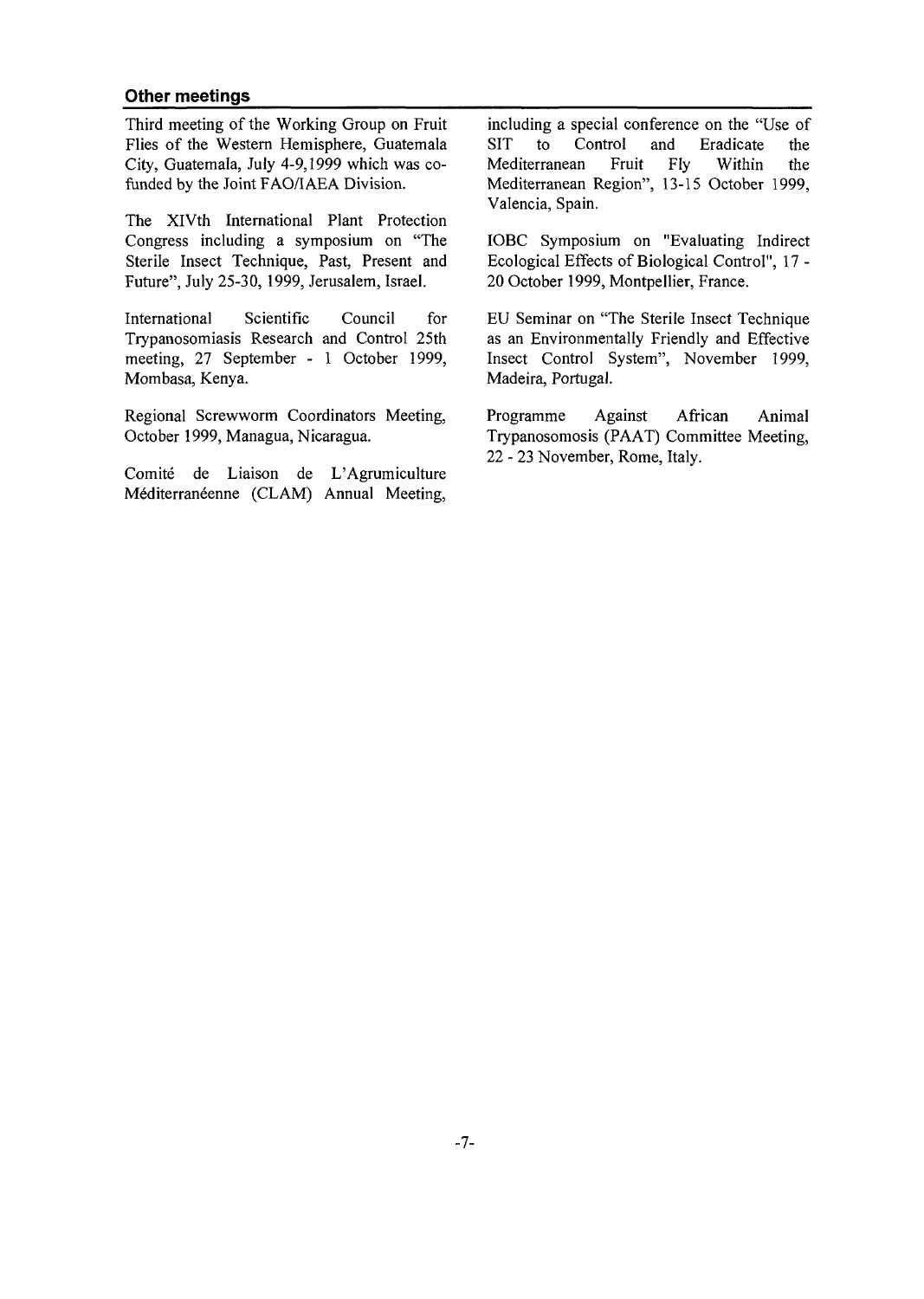

#### **TECHNICAL CO-OPERATION PROJECTS**

Over the last four years, the Section has had technical responsibility for over 35 technical co-operation projects. They fall under four major areas, namely:

#### *Current Operational Projects (1999-2000) are:*

- ALG/5/017 Control of the Date Moth using SIT/F-1 Sterility Principle
- ETH/5/012 Integrating SIT for Tsetse Eradication
- INT/5/145 Promotion and transfer of Sterile Insect Technology
- IRQ/5/014 Field Monitoring and Laboratory Rearing of Old World Screwworm
- ISR/5/009 Feasibility Study of SIT for Medfly Eradication
- JAM/5/006 Eradication of the New World Screwworm: Preparatory Phase
- JAM/5/007 New World Screw-worm Eradication
- JOR/5/007 Feasibility of Area-wide Control of Medfly by SIT
- LEB/5/013 Feasibility of Integrated Control of Medfly Using SIT
- MAL/5/023 Feasibility of Old World Screwworm Control through SIT
- MAR/5/009 Control of Diamondback Moth by Sterile Insect Technique
- PAL/5/002 Area-wide Application of SIT for Medfly Control
- PHI/5/026 Integrated Control of Oriental Fruit Fly on Guimaras Island
- POR/5/005 Mediterranean Fruit Fly Programme on Madeira
- RAF/5/040 SIT for Tsetse and Trypanosomosis Management in Africa
- Tsetse
- Fruit Flies
- F-l Sterility for the Control of Lepidopteran Pests
- Screwworm and Others
- RAW/5/008 Preparing to Combat the Old World Screwworm in West Asia.
- RLA/5/039 Bi-national Project Chile-Peru: Eradication of the Fruit Fly in Southern Peru
- RLA/5/044 Preparing Caribbean Eradication of New World Screwworm.
- SAF/5/002 Feasibility Assessment for Fruit Fly Eradication Using SIT
- SLR/5/002 Feasibility Study for a Mass Rearing Insect Facility
- SYR/5/019 Controlling Codling Moth for Apple Crop Using SIT.
- THA/5/044 Extension of Areas Under Integrated Fruit Fly Control
- TUN/5/019 Control of the Date Moth using Radiation Sterilisation.
- UG A/5/021 Integrated Tsetse Control in Buvuma Island - Phase II
- URT/5/018 Post Eradication Entomological and Veterinary Monitoring on Zanzibar
- URT/5/019 Support to National Tsetse and Trypanosomosis Management

In keeping with our policy to highlight activities in a few of our Technical Cooperation projects in each Newsletter the following projects are discussed in this issue:

#### **Feasibility study for an insect mass rearing facility in Slovakia (SLR5002)**

The increasing interest in the SIT as a means to control or eradicate several pest populations, particularly the Mediterranean Fruit Fly, has lead to an increased demand for sterile insects. This demand is however unmet due to the lack of rearing facilities, and there is a clear opportunity for a commercial rearing facility.

A survey of possible sites identified Eastern Europe as having an ideal combination of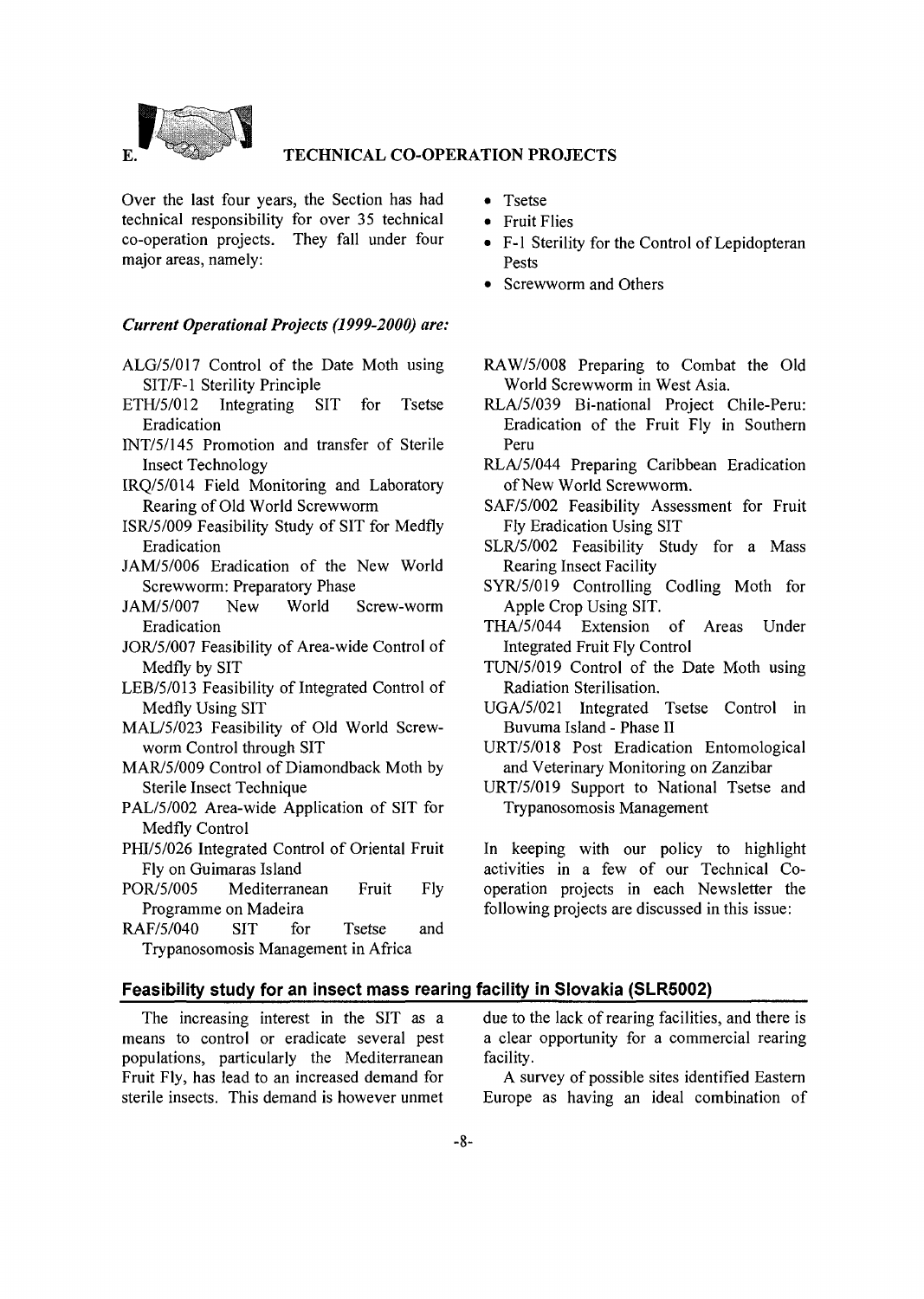skilled labour, low labour costs and ready access to the major Mediterranean basin market for medfly. The Slovak Republic took up the idea, and with assistance from the Agency initiated a feasibility study. Slovakia has the additional advantage of proximity to the IAEA headquarters and the Seibersdorf laboratories.

In order to make a commercial success from the proposal the study will examine the possibility of a multi-species rearing facility, to combine medfly with tsetse and lepidoptera. Individual modules within the factory will be design for easy conversion from one group to the other, so that production can be tailored to the current demand.

The study has been set up as a contract to the Forest Research Institute, Zvolen, Slovakia, with the IAEA providing expert services to cover fields where expertise is lacking in Slovakia. A meeting was held in Vienna in October between the project leader and his assistant, and experts in the fields of medfly, lepidoptera and tsetse rearing. From this meeting a basic module design was derived that could be used for medfly or tsetse, but the problems of scales in lepidoptera rearing mean that conversion from medfly to lepidoptera may not be economic.

The study will investigate all factors, including environmental, social and legal, that could influence the facility. The study is due to be completed by July 2000.

Interest has already been shown in this project by Israel, and it is anticipated that a ready source of sterile flies in the region will further stimulate SIT activity.

## **International Symposium on "The Sterile Insect Technique, Past, Present and Future"**

XIV International Plant Protection Congress (IPPC) held in Jerusalem from 25-30 July 1999

As part of activities under TC project INT/5/145 "Promotion and Transfer of Sterile Insect Technology" an International Symposium on "The Sterile Insect Technique, Past, Present and Future" was organised and chaired during the XIV International Plant Protection Congress (IPPC) held in Jerusalem from 25-30 July 1999. The IPPC was attended by ca. 2000 participants from close to one hundred countries. During the opening Plenary of the IPPC, the plant protection authorities of Israel showed a movie to all delegates which prominently included the joint SIT activities with Jordan against medfly under TC project ISR/5/009. The SIT symposium, which involved a whole one morning session of the IPPC had been coorganized over the last year with Dr. Yoram Rossler from Israel. Among the speakers was also Dr. John Mumford. The Symposium was well attended, reflecting a growing interest in area-wide and more environment-friendly approaches to insect pest management as a response to the growing trends against conventional large scale pesticide applications.

During a visit to the SIT pilot area in the Arava Valley region where project activities

under TC Project ISR/5/009, "Feasibility Study of SIT for Medfly Eradication"are in progress, discussions were held with various members of the project team in the Sapir Center and a visit was made to the Arava Medfly Eradication Project (AMEP) medfly emergence centre and some of the sterile fly release areas. The QC data of the flies that have undergone long distance shipment of pupae from Guatemala to Israel is remarkably good. This reflects very well on the management at the El Pino Facility in Guatemala and emphasizes the potential that long distance shipments of sterile medflies will have on the eventual commercialization of medfly production. An essential contractual component for the implementation of the project in the Arava is the release of sterile males only. The percentage of sterile female flies that are received in the shipments from Guatemala for aerial release over the Arava valley is well below 1%, confirming the excellent genetic sexing characteristics of the strain. The regular shipment of sterile medflies from Guatemala to this Centre is well established and it has enabled the project to proceed as planned.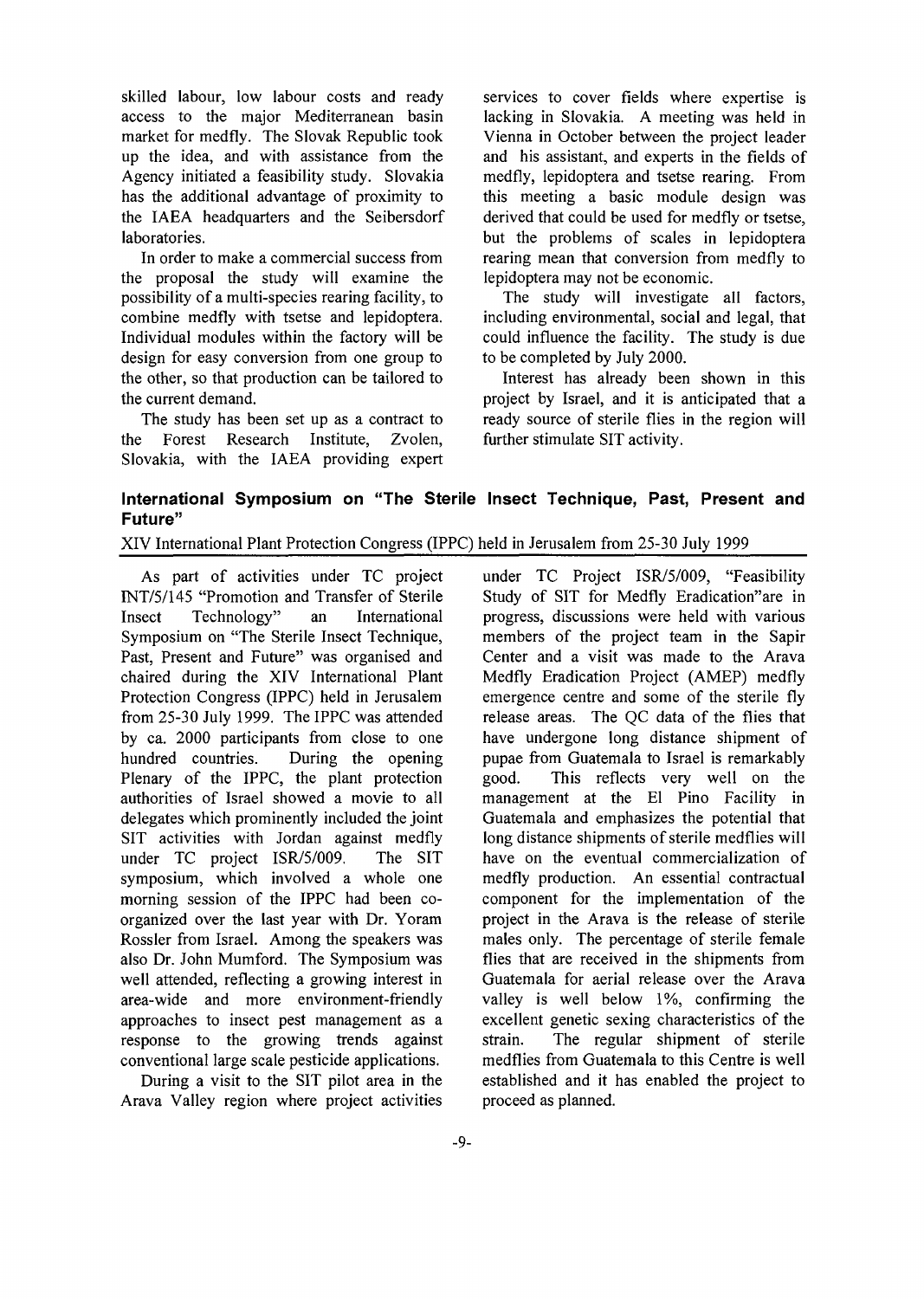The current programme in the Arava releases sterile males in both Jordan and Israel. The logistics of carrying out an aerial release over these areas is a sensitive issue but has been satisfactorily solved.

The next phase of the programme will be the extension of the releases to the Negev. This expansion will require an extra 4 million males/week and considerably more flying time. The base-line data collection for the area is in process so that releases can begin as soon as the extra funds from MERC (USAID) are available. Further expansion of the project into other areas in Israel and Gaza will probably require a re-evaluation of the supply of flies. For the proposed large scale regional programme a production facility in closer proximity will be required.

In terms of impact, there are very encouraging figures so early in the project, confirming the significant economic benefit of the establishment of fly free areas using SIT.

| <b>Fly Free Areas</b> | Date |
|-----------------------|------|
| Paran                 | 1994 |
| Sapir                 | 1997 |
| Ein Yahav             | 1998 |
| Hazeva                | 1999 |
| Neot H'kikar          | 1999 |
| Ein Tamar             | 1999 |

The impact can be measured both in terms of agricultural areas which have now been designated as fly free together with increase in exports to the USA from those areas. Below are given some data on these impact factors, showing a 50-fold increase in the economic value of vegetables exports from the Arava:

| <i>Vegetable Export to</i>       | Date |
|----------------------------------|------|
| <b>USA</b> ( <b>US\$1000</b> ,s) |      |
| 112                              | 1994 |
| 415                              | 1995 |
| 1,899                            | 1996 |
| 2,.713                           | 1997 |
| 5,077                            | 1998 |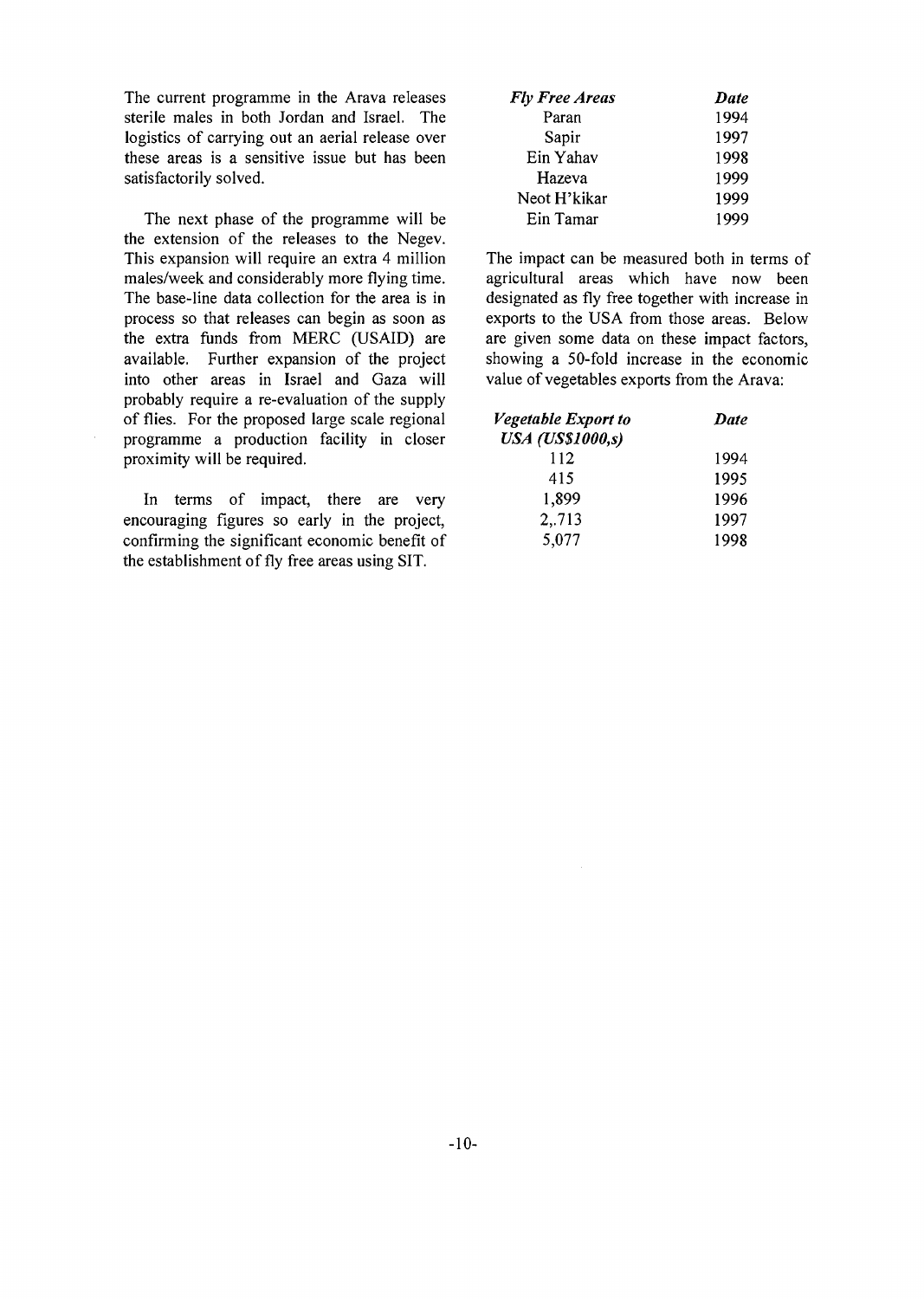

## *^* **EXISTING AND PLANNED CO-ORDINATED RESEARCH PROJECTS (CRP)**

## **Enhancement of the Sterile Insect Technique (SIT) through Genetic Transformation Using Nuclear Techniques (D4.10.12)**

The second RCM was held in Penang, Malaysia, 26-27 May 1998, in conjunction with the FAO/IAEA International Conference on "Area-wide control of insect pests integrating the sterile insect technique and related nuclear and other techniques". The participants reviewed the current status in the field of transformation of non-drosophilid insects and recommended research strategies for the remaining period of the CRP.

Since the initiation of this CRP in 1996, dramatic advances have been made in our ability to introduce genes into insects. Specifically, there are now multiple strategies available to routinely generate transgenic insects. So far, three different mobile element systems were used successfully to transform the medfly. Participating laboratories of the current CRP are therefore now in a unique

position to incorporate this technology into the SIT and they will continue to develop vectors and identify strategic gene systems for use in the SIT.

It was proposed to hold the next RCM in 2000 in conjunction with the Entomology Congress in Brazil. Furthermore, the CRP was extended into 2001 and, consequently, there will be four RCMs.

Expected duration: 6 years (1995-2001)

Contract Holders (2) from Greece and New Zealand

Agreement Holders (8) from Australia, United Kingdom, United States (3) and Italy (3).

## **Medfly Mating Behaviour Studies under Field Cage Conditions (D4.10.14)**

The final Research Co-ordination Meeting was held from 29 June - 4 July in Antigua, Guatemala with 25 behaviourists and quality control experts participating (see page 31). The peer-review and editing of final papers to be published in the Florida Entomologist will be coordinated by J. P. Cayol.

Slow motion video-recordings of the sexual behaviour of wild and/or mass-produced flies have been collected from Argentina, Costa Rica, Greece, Guatemala, Israel, Kenya, Madeira, Mexico and Reunion for centralised analysis. A quantitative analysis (still in process) has shown that no consistent qualitative difference can be found between the courtship behaviour of males from the different wild populations.

Wild female flies exerting mate choice in field cage tests with host trees have been found to be the most reliable tool available to assess

mating performance and sexual compatibility of mass-reared medfly males when competing with wild males for wild females. There is clear evidence from the tests and field assessment studies that some quantitative differences in terms of mating performance and sexual activity between mass-reared and wild flies can be detected.

Among the most important outcomes of the CRP it was shown that, for the countries represented in the CRP with the exception of some populations in Kauai, Hawaii, and Madeira, Portugal, no sexual incompatibility was encountered between wild medfly populations from different geographic origins.

Duration: 5 years (1994 - 99)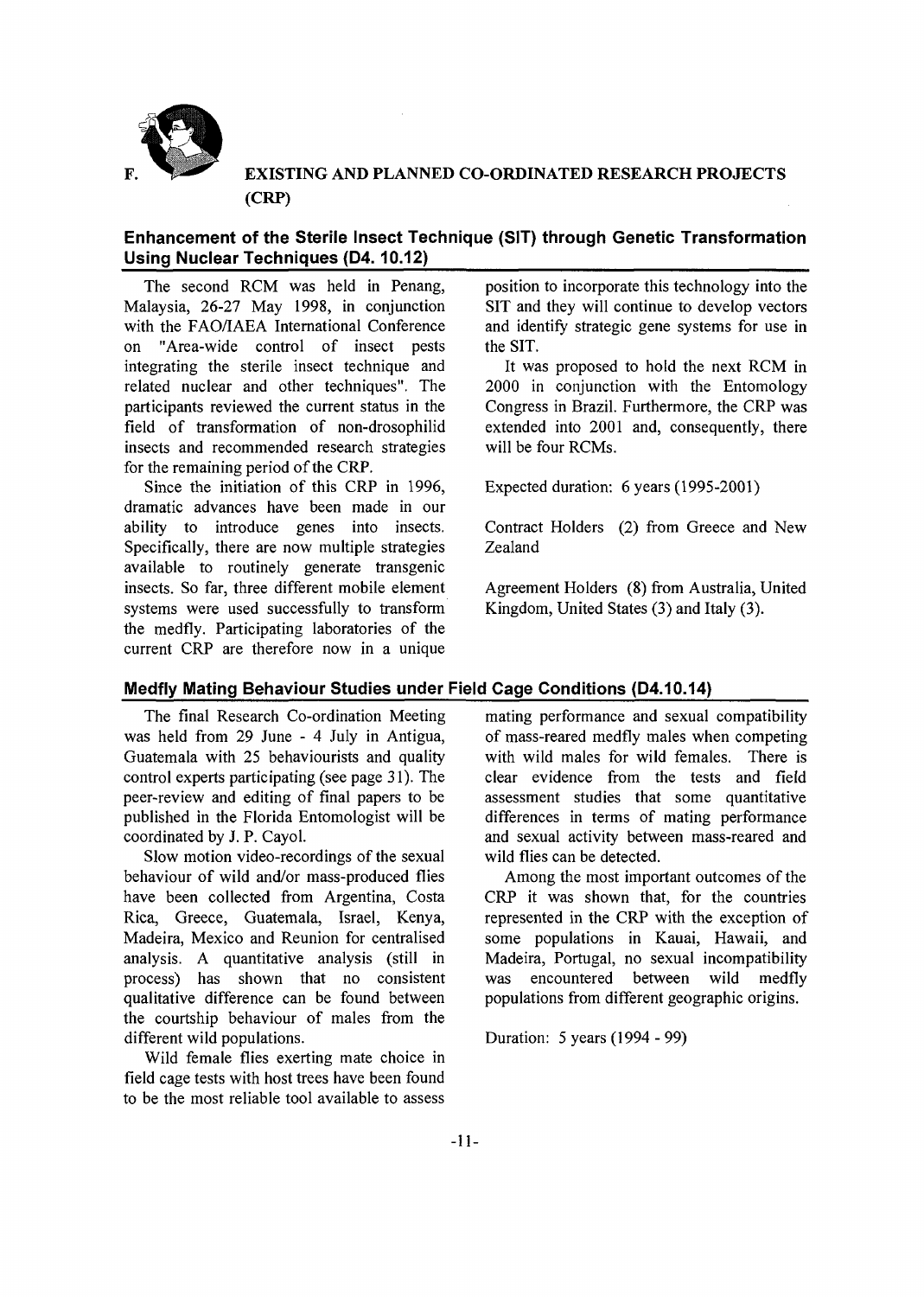Contract Holders (8) from Argentina, Costa Rica, Greece, Guatemala, Israel, Mexico, Reunion and Kenya.

Agreement Holders (1) from the United States.

## **A Molecular and Genetic Approach to Develop Sexing Strains for Field Application in Fruit Fly SIT Programmes (D4.10.15)**

The third RCM was held in Tapachula, Mexico from 12-16 July, 1999 (see page 36).

During the course of the CRP genetic sexing strains have been introduced into mass rearing facilities in Argentina, Guatemala, Chile, Madeira and Crete. In addition Hawaii, South Africa, Peru and Western Australia are preparing to rear genetic sexing strains. The expertise developed in the CRP has been essential in order that this technology transfer meets the needs of the customer. In other fruit fly species, progress towards the development of genetic sexing strains has been made in the areas of polytene chromosome analysis and the isolation of genetic markers. There is also an

increasing emphasis on the use of molecular techniques targeted to the cloning of sex determination genes.

The CRP has been extended for a further year into 2001.

Expected duration: 5 years (1995-2001)

Contract Holders (6) from Argentina, Bangladesh, Brazil, Greece, Guatemala, and the Philippines.

Agreement Holders (3) from Australia, Italy and the United States.

## **Genetic Applications to Improve the SIT for Tsetse Control/Eradication including Population Genetics (D4.20.05)**

The second RCM was held from 3 - 7 October 1999, in Mombasa, Kenya in conjunction with the 25th OAU/STRC ISCTRC Meeting (see page 35).

The CRP focuses research on the population genetics of tsetse as a tool in the management of tsetse SIT programmes, using a range of modern techniques, with emphasis on the requirements of the tsetse eradication project in the Southern Rift Valley of Ethiopia.

Expected duration: 5 years (1997-02)

Contract Holders (3) from Greece, Kenya and Burkina Faso.

Agreement Holders (6) from Greece, Kenya, Belgium, Canada, United States (2) and Italy

## **Automation in Tsetse Fly Mass-rearing for Use in Sterile Insect Technique Programmes (D4.20.06)**

Several stages in the mass production of tsetse have been addressed so far. Progress has been good in the automated stocking of production cages, where it is now possible to emerge flies under controlled conditions into production cages to give the desired female to male ratio of 4:1 with less than 0.5% females remaining in the un-emerged pupae, *for G. austeni, G. palpalis gambiensis* and *G. pallidipes.* The necessary conditions for other species remain to be determined. The next stage in this work is to institute large scale evaluation of the procedures, and to introduce

the technique into the routine running of all the Seibersdorf colonies and then to other colonies.

After emergence of the females, the remaining male pupae have to be handled. Work is now underway on controlling the emergence of these males by manipulating the holding temperature to allow synchronous emergence, and on chill holding of the adult males in preparation for release.

The automated recognition of males and females has given mixed results. A transport system has been devised that moves the flies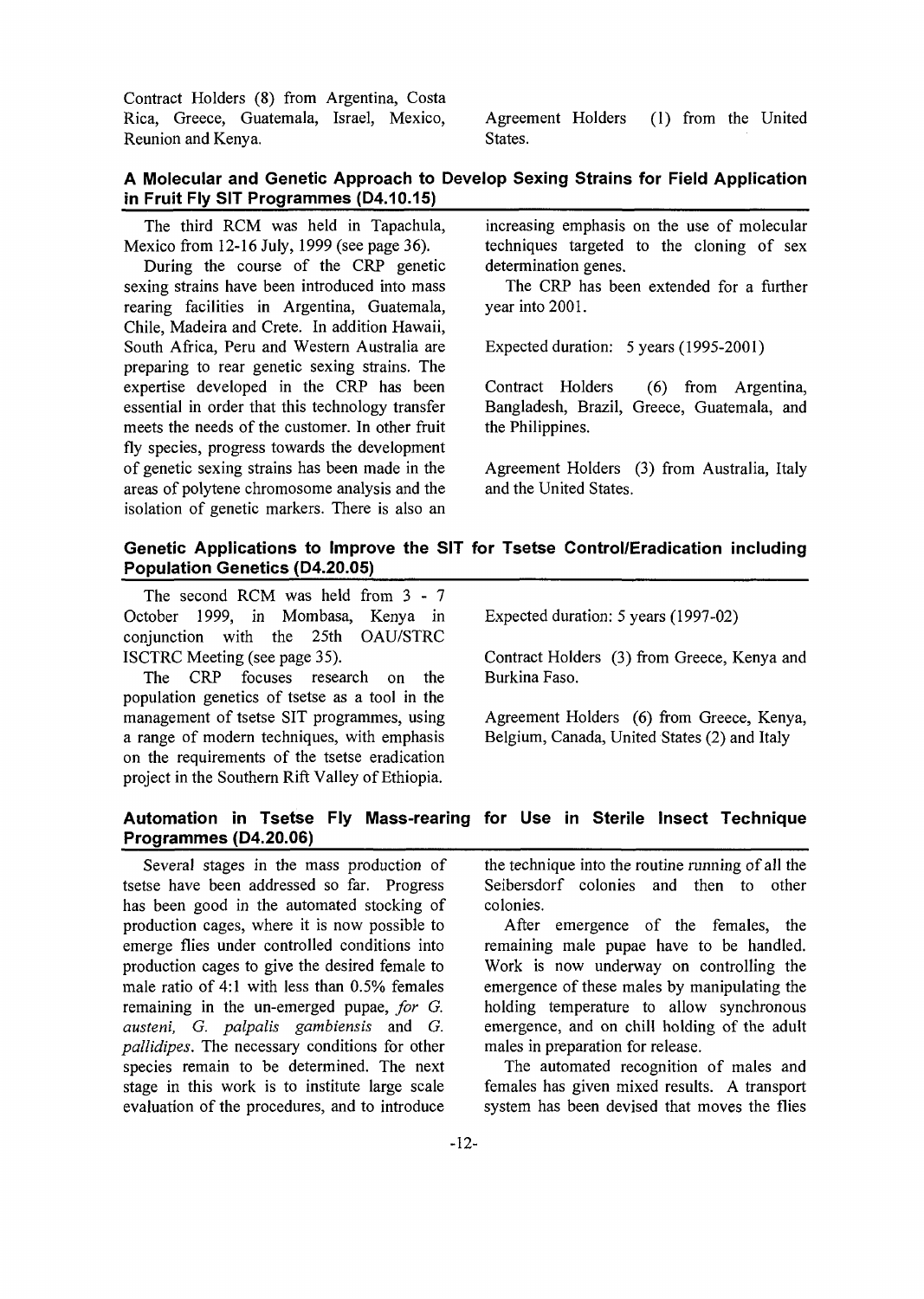one at a time at emergence past a camera, where high quality images can be captured. So far though the variation in light intensity and orientation of the flies is too great for the image recognition software to reliably separate males and females.

Work on an improved system to handle cages for feeding is progressing well. A first fully automated prototype proved to be too complicated and a second prototype is now undergoing trials and shows good promise of reducing the effort of cage handling by approximately ten fold. The system holds 63 large cages on a single trolley that can be moved to feed all the cages simultaneously and then returned to the larval collecting unit. Prototypes of the new system will be transferred this year to TTRI, CIRDES, KETRI and Addis for field evaluation using existing cages, and the locally available tsetse species. The system is also being further modified to incorporate recommendations resulting from the recent 3rd RCM held in Vienna in April 1999.

Other work has looked at the handling factors affecting flight ability of irradiated males, increasing cage holding density by the use of inserts, energy saving and blood decontamination. This last is a very important factor in the running of large colonies, and the possibility of using pasteurization or UHT sterilization is being investigated.

The 4th and final RCM is scheduled for February 2001 in Burkina Faso.

Expected duration: 6 years (1995-01)

Contract Holders: (5) from Austria, Czech Republic, Burkina Faso, Tanzania and Kenya.

## **Improved Attractants for Enhancing the Efficiency of Tsetse Fly Suppression Operations and Barrier Systems Used in Tsetse Control/ Eradication Campaigns (D4.20.08)**

This CRP was set up to address the shortcomings in attractants for a number of important tsetse species where the standard odours used for *G. morsitans* and *G. pallidipes* are poor or ineffective, and in general to try to improve attractant effectiveness and reduce cost.

So far the Nile monitor lizard has been confirmed to be the principal host of *G. palpalis gambiensis* and *G. f.fuscipes* by blood meal analysis, but odour experiments using live lizards have been inconclusive.

A number of natural kairomones and their analogues have been synthesised, and tested in laboratory experiments or in the field. Decylaldehyde increased caches of *G. austeni,* and linoleic acid, a possible precursor of 1 octan-3-ol also proved active.

Molecular modelling of the structure of known attractants has indicated possible new synthetic attractants, and several of these have proved active in laboratory tests. This approach could lead to the identification of not only more attractive and cheaper compounds, but also attractants for the current "difficult" tsetse species. Field investigations on these new potentially attractant compounds are underway.

Work is also going on to characterise the cuticular hydrocarbon sex pheromones of tsetse, for use in assessing population differences. Comparisons of conspecific populations have shown that the hydrocarbons mixtures are usually very similar.

The 3<sup>rd</sup> RCM will be held in Bamako, Mali, 21-25 February 2000.

Expected duration: 5 years (1995-2001)

Contract Holders (7) from Mali, Burkina Faso, Kenya, Uganda, Tanzania and Hungary.

Agreement Holders (2) from Switzerland and the United States.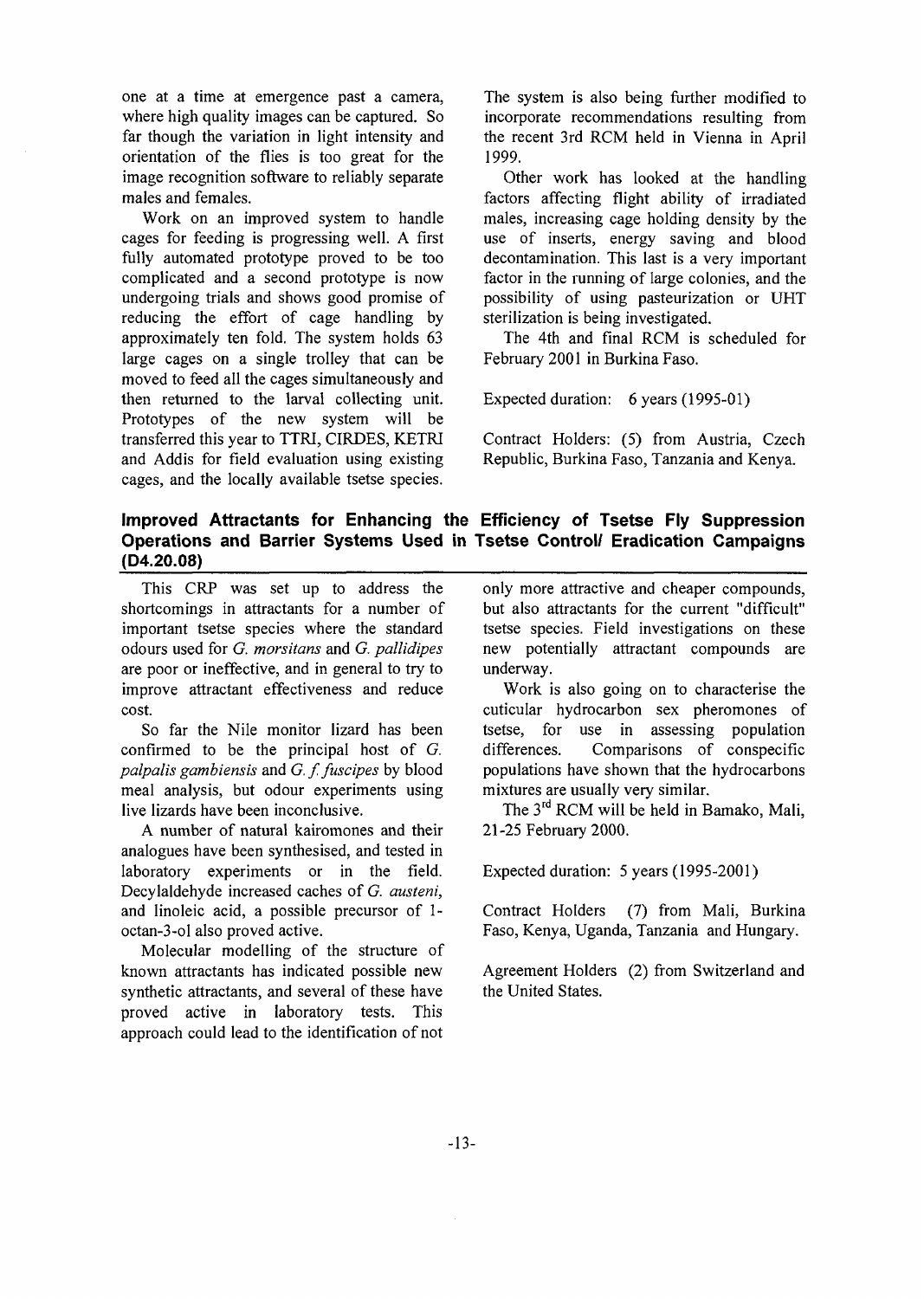## **Quality Assurance of Mass Produced and Released Fruit Flies (D4.10.16)**

The first Research Co-ordination Meeting, to plan and co-ordinate the research, was held 1 - 5 November 1999 in the IAEA, Vienna, Austria (see page 37). Proceedings of this meeting are available from the Section or via our web site.

The objective of the CRP is to improve and standardise international quality control procedures for mass produced fruit flies. There are now over ten fruit fly mass rearing facilities in the world that produce sterile flies for SIT programmes. With international trade in sterile insects becoming a reality, it is important that producers and users apply standard international quality control procedures. A CRP involving behaviourists, physiologists and mass rearing specialists will allow fine-tuning of the internationally accepted standards and procedures as well as developing new tests measuring more representative parameters. A Consultants Group Meeting on the International Standardization of Quality Control Procedures for Mass Reared and Released Fruit Flies was held in May 1997 in Vienna. It produced an updated international manual of standard QC procedures (available for downloading from the internet at http:// www.iaea.org/ programmes/ nafa/ d4/ public/ d4\_pbl\_5\_l.html) and recommended implementing this CRP to address those technical issues that require fine-tuning and those that could not be resolved and therefore require a co-ordinated R&D approach to develop new or better QC tests.

The 2<sup>nd</sup> RCM will be held in Hawaii in April 2001.

Expected duration: 5 years (1999-04)

Contract Holders (12) from Argentina (2), Chile, Costa Rica, Guatemala, Israel, Lebanon, Mexico (2), Peru, Philippines and Portugal.

Agreement Holders (4) from Australia, France, Japan and the United States.

## **Evaluating the Use of Nuclear Techniques for the Colonisation and Production of Natural Enemies (D4.30.02)**

The first Research Co-ordination Meeting, to plan and co-ordinate the research, was held 18-2 2 October 1999 in the IAEA, Vienna, Austria (see page 29).

Nuclear techniques have considerable potential for various uses in biological control. These applications should provide significant benefits to producing biological control agents and for using them to manage pests, facilitate trade, and protect the environment. The First Co-ordination Meeting focused on developing a research plan for the following potential applications of nuclear techniques in biological control:

a) to provide a non-destructive means for pasteurization/ sterilization of artificial diets. Using ionizing radiation to destroy micro-organisms in artificial media provides a viable method to sterilize media without the damaging effects associated with heat treatment, and allows sterilization to be accomplished after diet dispensing and packaging ("terminal sterilization").

- b) to provide non-reproductive supplemental hosts/prey for parasitoids and predator to build-up naturally occurring or augmentatively released natural enemies early in the season when pest populations are low. Non-parasitized hosts would be sterile, even further contributing to suppress the pest population.
- c) to provide sterile pests/hosts as food during commercial shipment of entomophagous insects/mites, thereby assuring quality during transport and that no new pest or pest race is introduced into the regions or countries of customers. Irradiation would also help to fulfill quarantine regulations by avoiding the transport of other hitchhiking pests.
- d) to improve the suitability of natural or factitious hosts/prey for use in parasitoid/predator mass rearing, by helping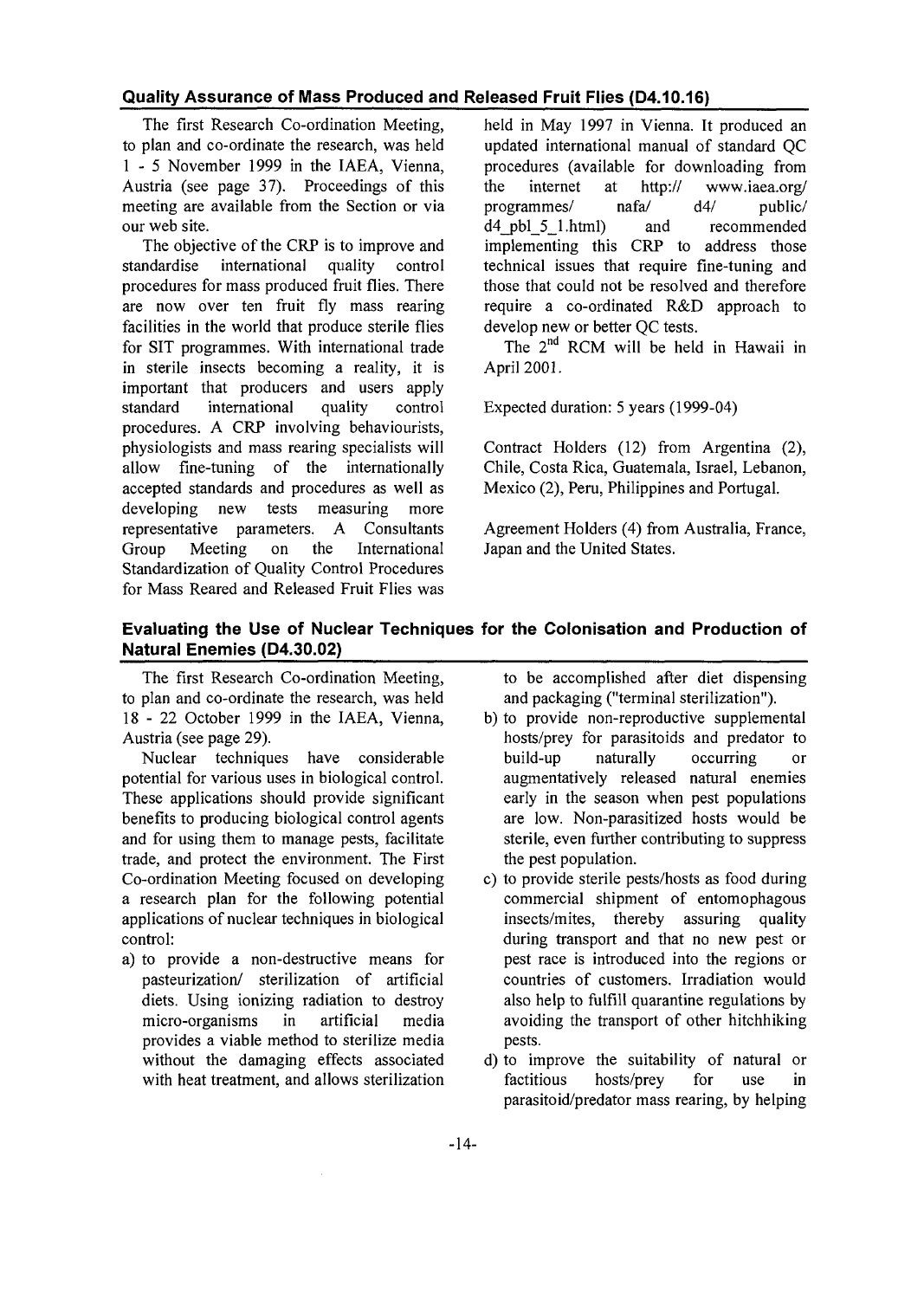for example to overcome host resistance such as encapsulation of parasitoids. Radiation of hosts during mass rearing would also avoid the emergence of fertile adults of the pest, or the need for costly procedures to separate parasitized from non-parasitized insects.

e) to reproductively sterilize exotic beneficial insects that are promising candidates for classical biological control, thus enabling safe field testing of their host or prey specificity on weeds or insect pests. In view that there are many reported cases of natural enemies becoming pests, and the fact that promising natural enemies are eventually not released because doubts persist as to their specificity after detailed assessments

under quarantine conditions, safe field testing of specificity is a major use of ionizing radiation not exploited to date.

The 2<sup>nd</sup> RCM will be held in Guatemala in March 2001

Expected duration: 5 years (1999 - 04)

Contract Holders (13) from Argentina, Bangladesh, Bulgaria, China, Guatemala, India, Mexico, Pakistan, Poland, Slovak Republic, Syria and Turkey (2).

Agreement Holders (3) from Austria and the United States (2).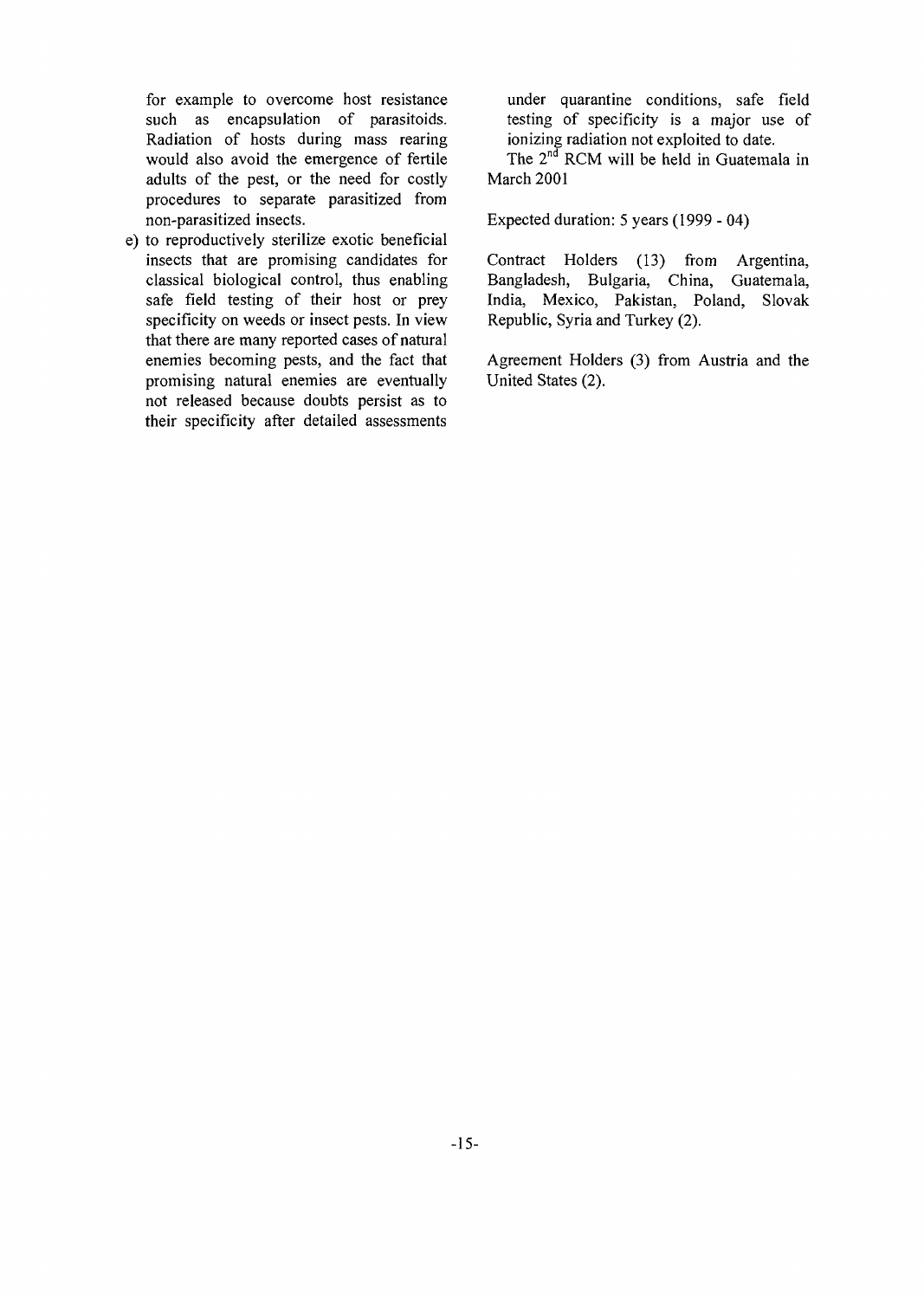

## **DEVELOPMENTS AT THE ENTOMOLOGY UNIT, SEIBERSDORF**

#### **TSETSE**

#### Mass Rearing Design Developments

The new tsetse production Unit (TPU2) was evaluated. The Unit holds many cages which can be brought to a blood feeding table together and from which pupae can be collected easily. Experiments were completed in new cages to determine optimal fly densities. The large cages caused aggregations of flies in certain areas leading to high mortality levels. Feeding was excellent and pupal collection efficient. Based on this evaluation some problems in certain components were identified. Cage design is still not optimal and pupal collection procedures can be improved. These changes have been incorporated into a modified design and 3 units have been constructed and will shortly be shipped to laboratories in Africa for field evaluation

The principle of TPU2 involves the movement of cages containing flies to a stationary blood source. Consideration has now been given to reversing this procedure and assessing if a system can be developed in which the blood is moved to the flies. With outside consultancy a mobile blood feeding table has been designed and built. The constraints on this type of system include the necessity of a maintaining a accurate horizontal movement and the prevention of spillage of blood during movement. A system will be placed in Seibersdorf before the end of the year for evaluation. The proposed design of the large rearing facility in Ethiopia was evaluated.

#### **New Fly Handling Procedures**

*Self Stocking of Production Cages (SSPC)*

This system has been developed to enable flies to be introduced into cages at the right density and sex ratio without the need for handling the flies. From July onwards the system was integrated into the routine maintenance of a large *G. pallidipes* colony. Production in the colony has been assessed using experimental cages and very good results have been obtained. Introduction of the system

## **Handling of Male Pupae and Adults**

The use of the SSPC system to deliver males and females to production cages produces, as a very important by-product, male pupae. Experiments have been carried out to develop new procedures for handling these pupae and the emerging adults. Control and synchronization of male emergence would enable flexible sterilization and release strategies to be developed. Initial experiments

has required that pupal collections be made 7 days a week. The data from this large scale trial have indicated that providing good pupal incubation conditions can be achieved in a facility then this procedure is suitable for technology transfer to operational tsetse SIT programmes.

This study has been supported by an in depth analysis of the effects of adult age on the mating behaviour of this species.

focused on cooling the mature pupae to different temperatures for different amounts of time and monitoring the effects on several quality parameters of the emerged flies. Initial results are encouraging. Adult male emergence can be manipulated by temperature without affecting some important fitness parameters such as survival and mating. This work has been continued to look at effect of low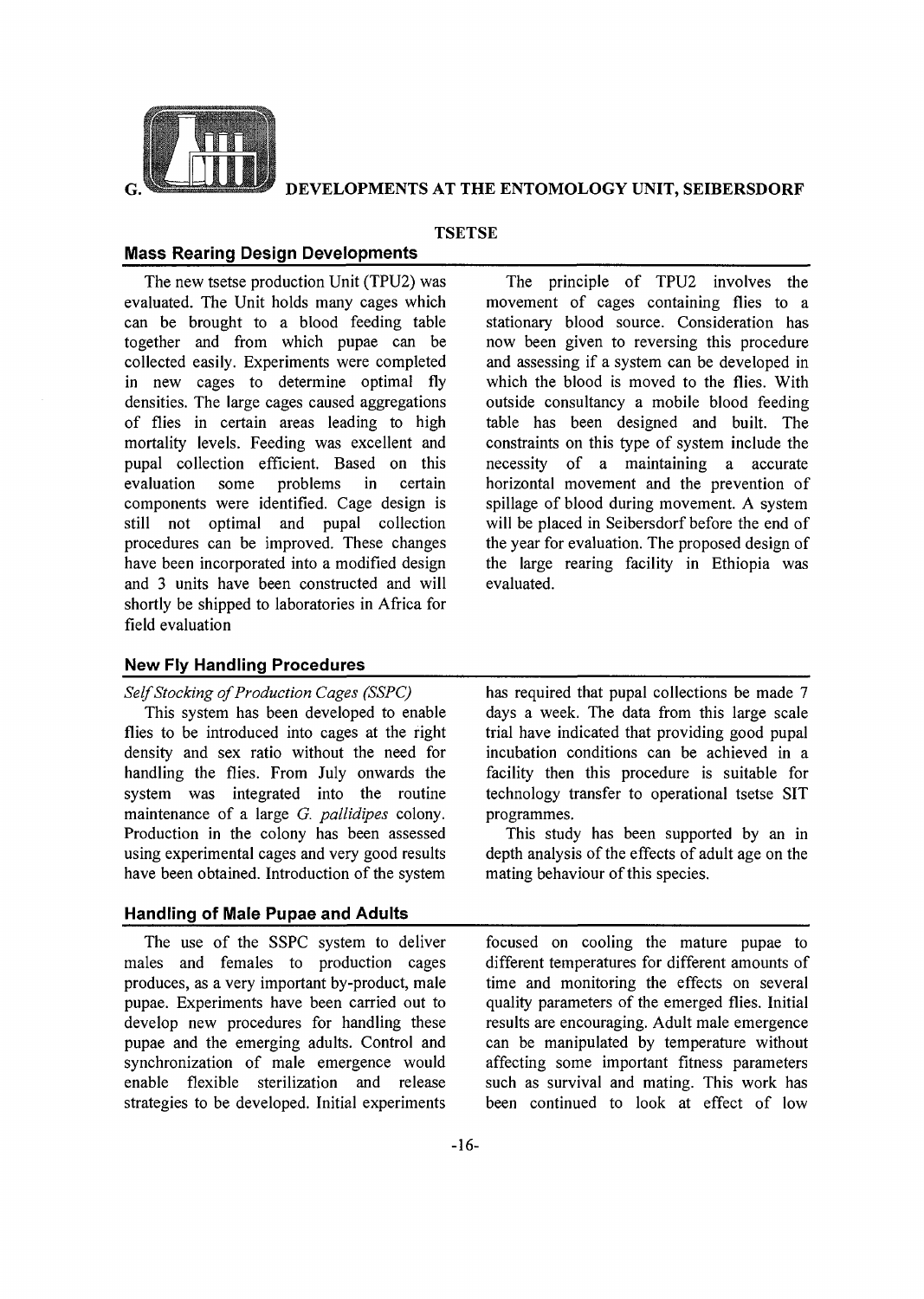temperature on the adult males. In a large field programme aerial releases of sterile males will be made using a chilled adult release system. The flies are remarkably resistant to low temperature and can be cooled to 4oC for extended periods without apparent ill effects. *Other R and D News*

• Several new colonies have been established and are flourishing. They include a *G. swynnertoni* colony kindly provided by R. Gooding in Canada, colonization of *G. m. centralis* from a field population in the Ocavanga Delta in Botswana and the establishment of a *G. m. centralis* colony from Ketri, Kenya.

• Establishment of a *G. pallidipes* colony from Ethiopia has been problematical due to low survival of flies emerging from the very large number of pupae produced in Arba Minch. The cause of this has now been identified and action taken.

• Hybridisation experiments have been initiated in the *G. morsitans* group of flies. The aim of this work is to see if natural systems of sterility induction could be integrated with radiation induced sterility. Certain crosses conform to previously published results but anomalous results have also been obtained.

• At the recent ISCTRC Meeting in Mombasa, 3 papers were presented covering work carried out in the Unit (see reports starting on page 24)

MEDFLY

#### Synthesis of a New Genetic Sexing Strain, Vienna 7/Mix-99

A new genetic sexing strain was developed to address some of the problems that have arisen with the previous GSS. Two problems were targetted i.e., improving stability and quality control evaluation. To increase the genetic diversity in this new strain GSS VIENNA 7, the laboratory strain was outcrossed with genetic material from the following seven different populations (origin/year of colonization):

- 1.) Tunisia (wild, 12/94) 2.) Madeira (wild, 12/96) 3.) Kenya (wild, 1/98) 4.) South Africa (wild, 2/98) 5.) Australia (wild, 8/97) 6.) Reunion (wild, 12/97)
- 7.) Chile (lab, 93)

The original GSS was constructed in a genetic background originating from a population in Egypt which was colonized in 1983. Material from the field populations was maintained on grapes. Males from each of the seven populations were mated in parallel with Egypt females carrying the *tsl* mutation. Egypt females were used as they carry a specific genetic marker and they are adapted to oviposition in the laboratory. The progeny from these crosses was inbred to produce a homozygous *tsl* line with the mixed genetic background, Mix-99. The chosen translocation for Vienna 7,  $(T(Y;5)3-129)$ , was also outcrossed for several generations and then combined with Mix-99 to produce the new strain.

#### Evaluation of a new Genetic Sexing Strain VIENNA 7-99 Mix

This strain has been constructed using a different translocation to that used in VIENNA 6. The "Mix" in the title refers to the genetic background introduced into the strain and it includes a genetic material from at least 6 different geographic origins. The strain has been evaluated for both its mass rearing profile and its mating competitiveness.

It has been mass reared for 7 generations and shown much better stability than previous strains. The level of recombinants is negligible and the quality control parameters especially that for pupal emergence are very encouraging. The mating competitiveness profile of the strain is comparable with other mass reared bisexual and GS strains.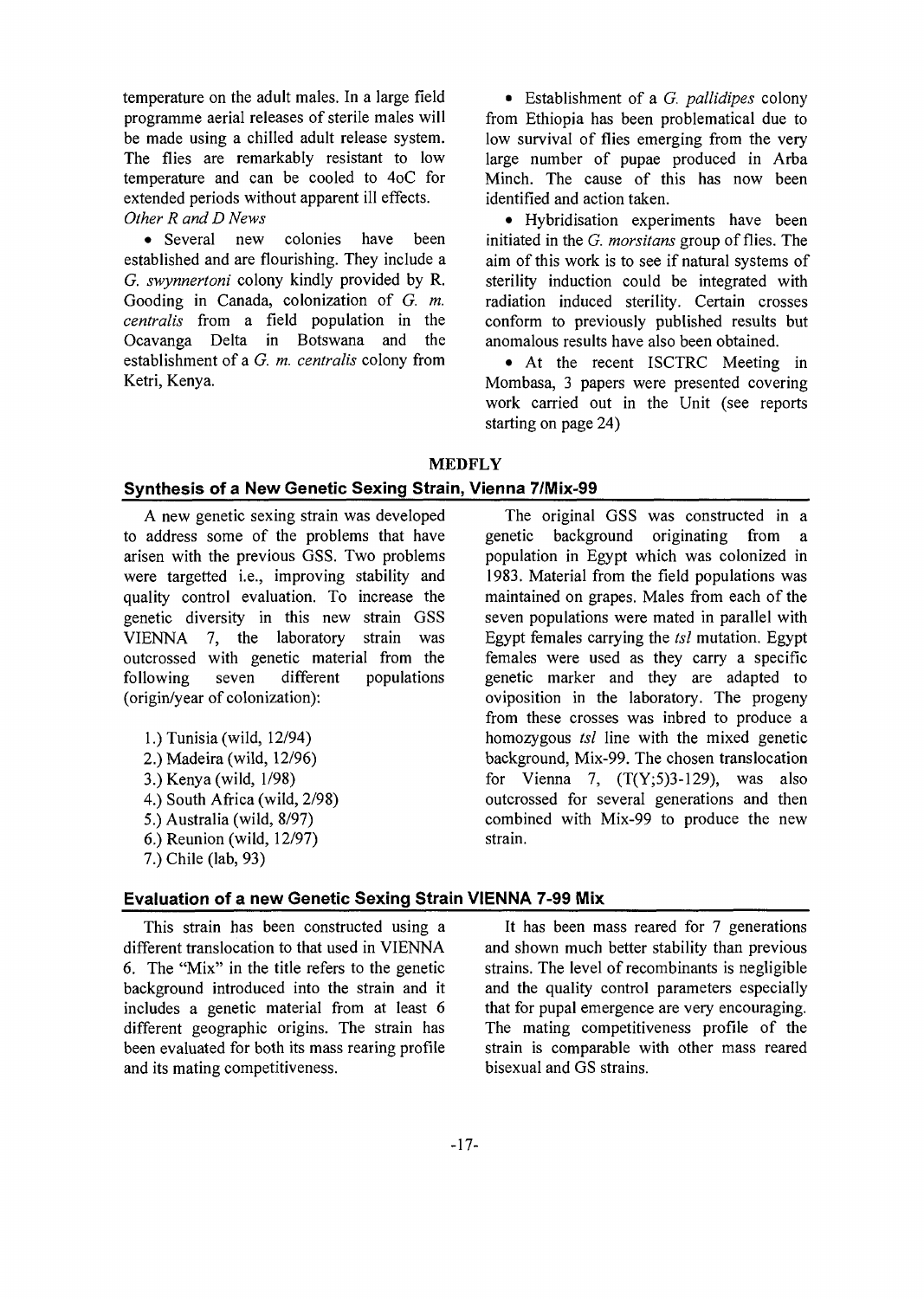#### **Provision of GSS to Counterparts.**

An important task, of the Unit is to provide improved strains to rearing facilities in different parts of the world. This transfer is only done following the type of evaluations described above. Facilities in South Africa and Australia have recently been supplied with the

#### **Other R and D News**

• In preparation for developing programmes on fruit flies other than medfly, for which quarantine regulations exist in Europe, the rearing facility is being upgraded to meet regulatory standards.

• In collaboration with colleagues in the US and Greece a detailed molecular and cytological analysis of medfly transgenic lines is being carried out.

VIENNA 7-99Mix for use in their SIT programmes. Staff from these facilities have been trained in the rearing of this strain at Seibersdorf. Colonies for experimental work have been delivered to Crete, Greece and Madeira, Protugal.

• The analysis of inversions is continuing as is the search for the male determining gene. Both these projects are long term and aim at improving genetic sexing methods using both conventional and molecular approaches. At the international meeting on fruit flies of the Western Hemisphere in Guatemala in June, 3 posters were presented of medfly studies carried out in the Unit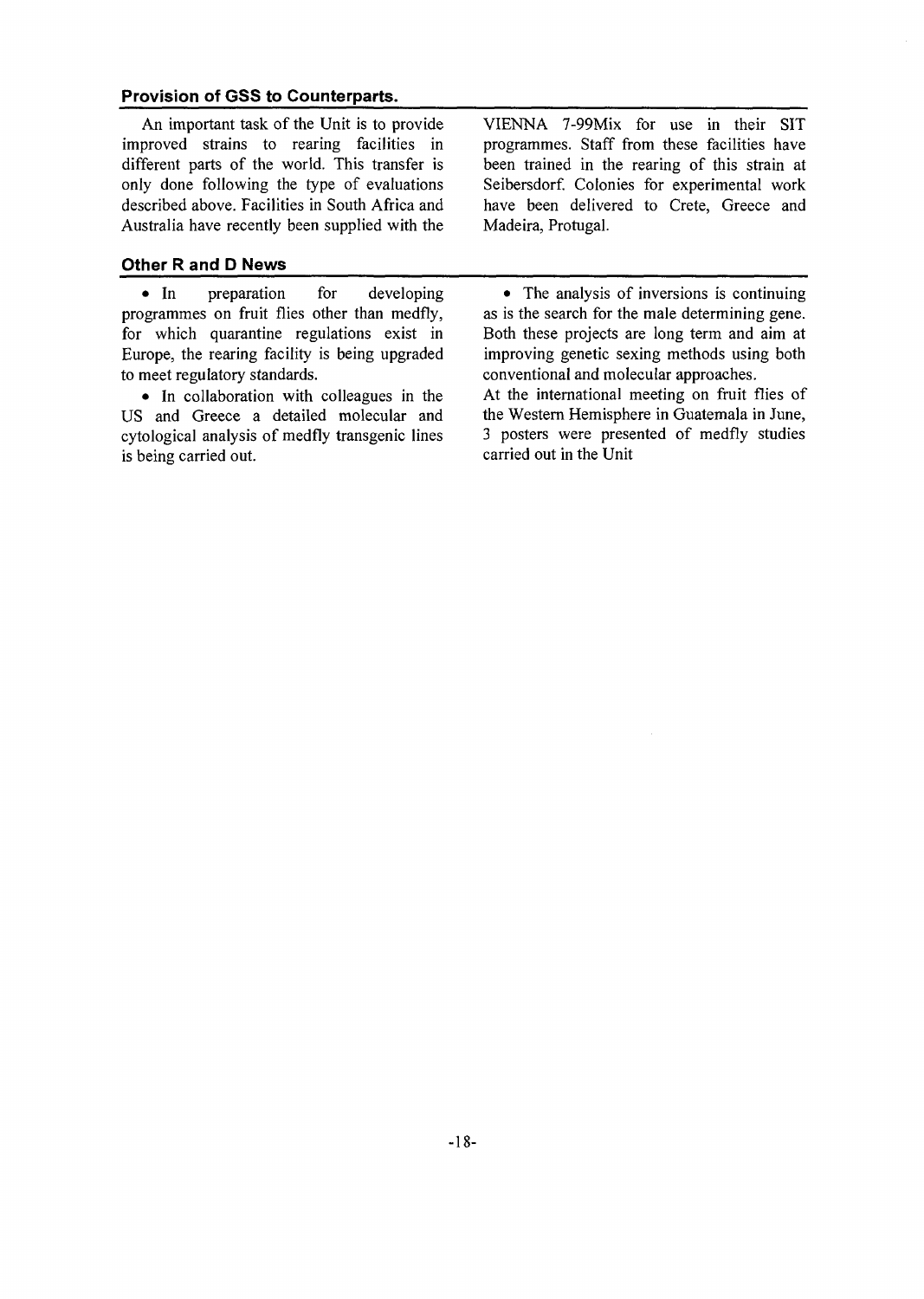

**SPECIAL NEWS AND REPORTS**

## **-th 5 PAAT Committee Meeting, FAQ Rome, 23-23 November 1999**

The fifth meeting of the Programme Against African Trypanosomiasis (PAAT) Committee was held in Rome on 22-23 November 1999. The meeting was attended by representatives of International Organisations, donors, scientists and technicians as well as the affected countries in Africa. Great concern was expressed over the increasing incidence of sleeping sickness now affecting many areas of the continent. In many foci the disease situation has returned to the epidemic levels last recorded in the 1930's with over half of local populations infected. At the same time the animal form of the disease severely constrains food production and is now accepted as a major cause of poverty and suffering in many of the poorest rural regions on the continent. In discussing this issue the committee recognised the need to raise the awareness of both African Governments and the international agencies to this deteriorating situation. The Committee urged that the PAAT secretariat explore ways to improve the dissemination of information at all levels in order to secure the appropriate long - term commitments needed to address the problem.

Mr. Leonard T. Budd, an economist contracted by the Department for International Development (DfID) of the UK presented the findings of his general assessment on the

benefits accruing from investments into tsetse/trypanosomosis research and control. The results strongly suggest that, in order to effect a substantial economic difference in the tsetse/trypanosomosis affected livestock and agricultural sector of sub-Saharan Africa, large scale  $(>100,000 \text{ km}^2)$  control / eradication projects should be implemented. According to the study, the investment of US\$ 20 billion (US\$ 1,950 per  $km^2$ ) will be needed to eliminate tsetse and the trypanosomosis problem from the African continent. The accruing benefits in the first 20 years will amount to US\$ 50 billion. This is a benefit : cost ratio of 2.6 : 1 over the first 20 years, which will gradually increase to 5.2 : 1 thereafter. In comparison, small scale  $(1 - 10)$  $km<sup>2</sup>$ ), farmer based projects require the investment of US\$ 4,300 - 5,600 US\$ per  $km^2$ , achieving a benefit : cost ratio over a 20 year period of 2.1 - 2.4 : 1, but without further increasing benefits thereafter, because of the need to pursue the control efforts and respective investments.

The intention to transfer the Policy Planning and Implementation (PPI) module of PAAT to OAU/IBAR in Nairobi was reconfirmed and the elaboration of reviewed terms of reference for this and other functional bodies of PAAT was suggested.

## **25th Meeting of the ISCTRC, Mombasa, Kenya, 27 September -2 October, 1999**

At 25<sup>th</sup> biennual and golden jubilee Meeting of the ISCTRC (International Scientific Council for Trypanosomosis Research and Control) it became apparent that the work of IAEA to assist Member States in fighting the tsetse and trypanosomosis problem is receiving increasing recognition. At the opening session of the ISCTRC the Vice-President of the Republic of Kenya, Hon. George Saitoti, the Assistant Secretary General of OAU, Dr.

Hamat Habib Doutoum, and the Director of OAU/IBAR, Dr. Walter Masiga, specifically highlighted the contributions of IAEA over the past years to alleviating the tsetse and trypanosomosis problem.

Several papers presented in the vector control session of the ISCTRC meeting confirmed the increased international acceptance of tsetse SIT: A majority of the papers either highlighted the usefulness of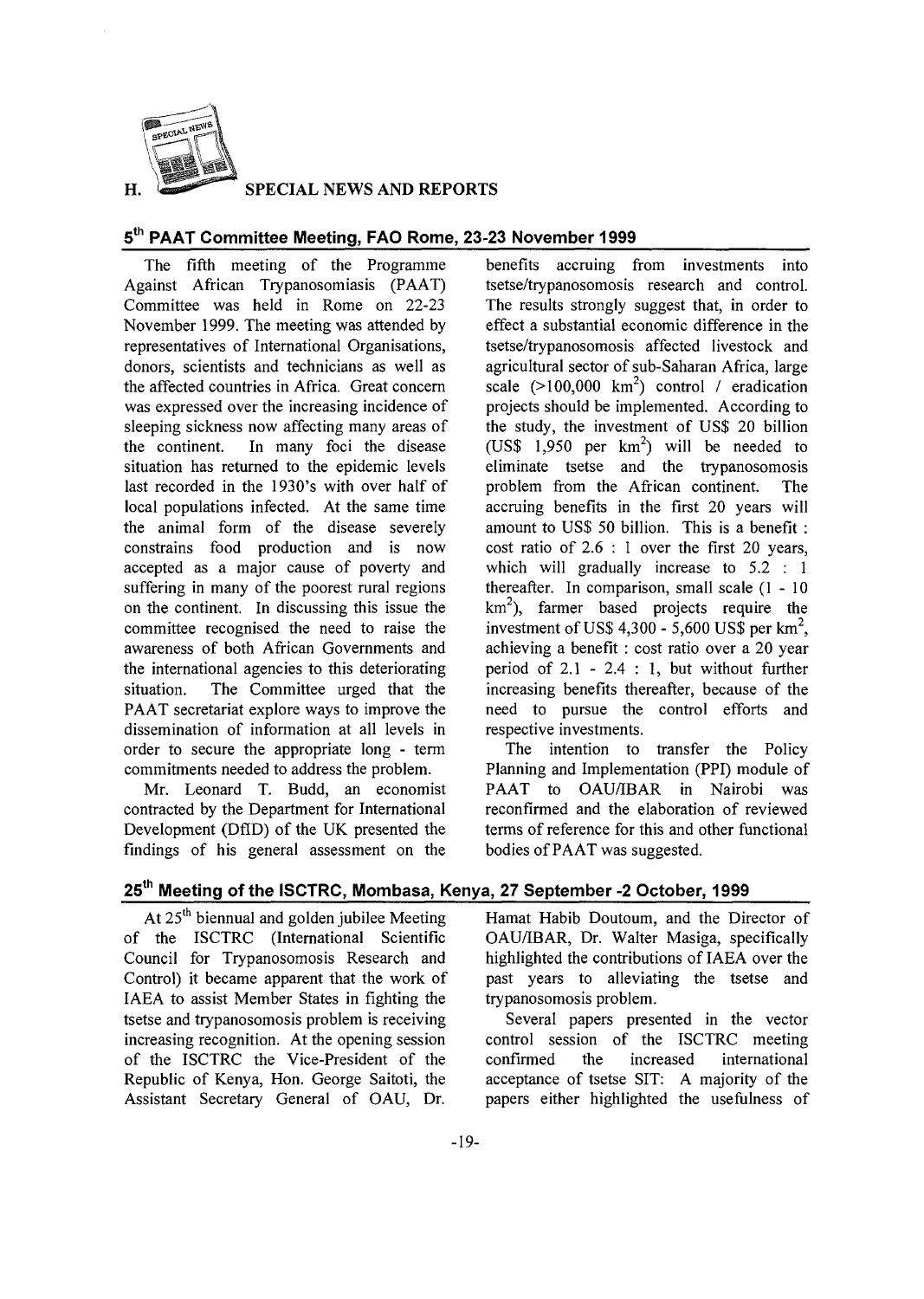certain research or control components in support of SIT operations or actually were presentations on completed or progressing SIT projects. A highlight was the paper by Khalfan M. Saleh *et. al.* on "Eradication of Glossina austeni from the island of Unguja confirmed: Results of 2 years of post-eradication monitoring activities", in which Mr. Saleh underlined that the tsetse eradication resulted in the elimination of disease transmission. Furthermore, biting flies, for example the widespread stable fly population on the island, failed to maintain the transmission of nagana

trypanosomes on Zanzibar, suggesting that the potential of mechanical transmission of these blood parasites is of no epidemiological importance.

There apparently still is an insufficiently clear understanding regarding the meaning/ definition of "area-wide". Many colleagues in the "tsetse/tryps community" confuse it with large scale operations; instead it is a harmonised, concerted approach of total insect population management.

#### **SIT presentation to the CLAM meeting, Valencia, Spain, 13-15 October 1999**

The Comité de Liaison de L'Agrumiculture Méditerranéenne (CLAM) invited the IAEA to send a representative to Valencia, Spain to promote SIT through a special conference on the "Use of SIT to Control and Eradicate the Mediterranean Fruit Fly Within the Mediterranean Region" sponsored by CLAM from 13-15 October 1999. Pat Gomes represented FAO and IAEA at the meeting.

CLAM is an important professional nongovernmental organisation formed in 1953 that plays a central co-ordinating role among Mediterranean citrus producers in terms of statistical reporting, market promotion, and advising clients on the use of technically sound approaches to production, pest control, etc. CLAM often convenes special meetings to discuss topics that affect the Mediterranean citrus industry as a whole. The close liaison maintained with National authorities in each of the Mediterranean countries and the EU makes CLAM a key group for communicating the advances and benefits of SIT to the industry as a whole. Several resolutions favouring the use of area-wide SIT for Medfly control were passed by the CLAM General Assembly.

The Special Conference took place at the Instituto Valenciano Investigaciones Agrarias (IVIA) on Wednesday, 13 October 1999.

Pat Gomes made a presentation of approximately 1 hour highlighting the positive aspects of area-wide SIT for control and eradication. This presentation highlighted benefits of SIT over conventional pesticide approaches, recent advances and developments in Medfly SIT, present and future applications,

and the potential for commercialization of SIT. CLAM members were particularly interested in the cost of applying this technology, so several slides showing the results of the economic analysis conducted by the Imperial College for the proposed area-wide SIT project in the Near East were presented. It was pointed out that building a facility in the region would address one of the major constraints to using SIT for either control or eradication purposes. Control, eradication or establishment of pest free areas depends upon the overall market strategy that will be pursued by the industry. Commercialization of SIT, from production through release, will deliver the technology to clients at a lower overall cost in the future.

Pat Gomes also highlighted the mission findings by experts who recently returned from Egypt where they were asked to evaluate the Peach fruit fly, *Bactrocera zonata* (Saunders), a new fruit fly pest recently introduced into Egypt. CLAM members were surprised to learn of its presence and the threat it poses to neighbouring countries within the Mediterranean, particularly to citrus producers. Copies of the pest biology, description, list of hosts, and an action plan for detection and eradication of this pest developed by the US Department of Agriculture were distributed.

Jonathan Knight, Imperial College of Science, Technology and Medicine, Centre for Environmental Technology described the benefits of using SIT for control purposes versus eradication and presented various options for funding SIT. Brian Barnes made a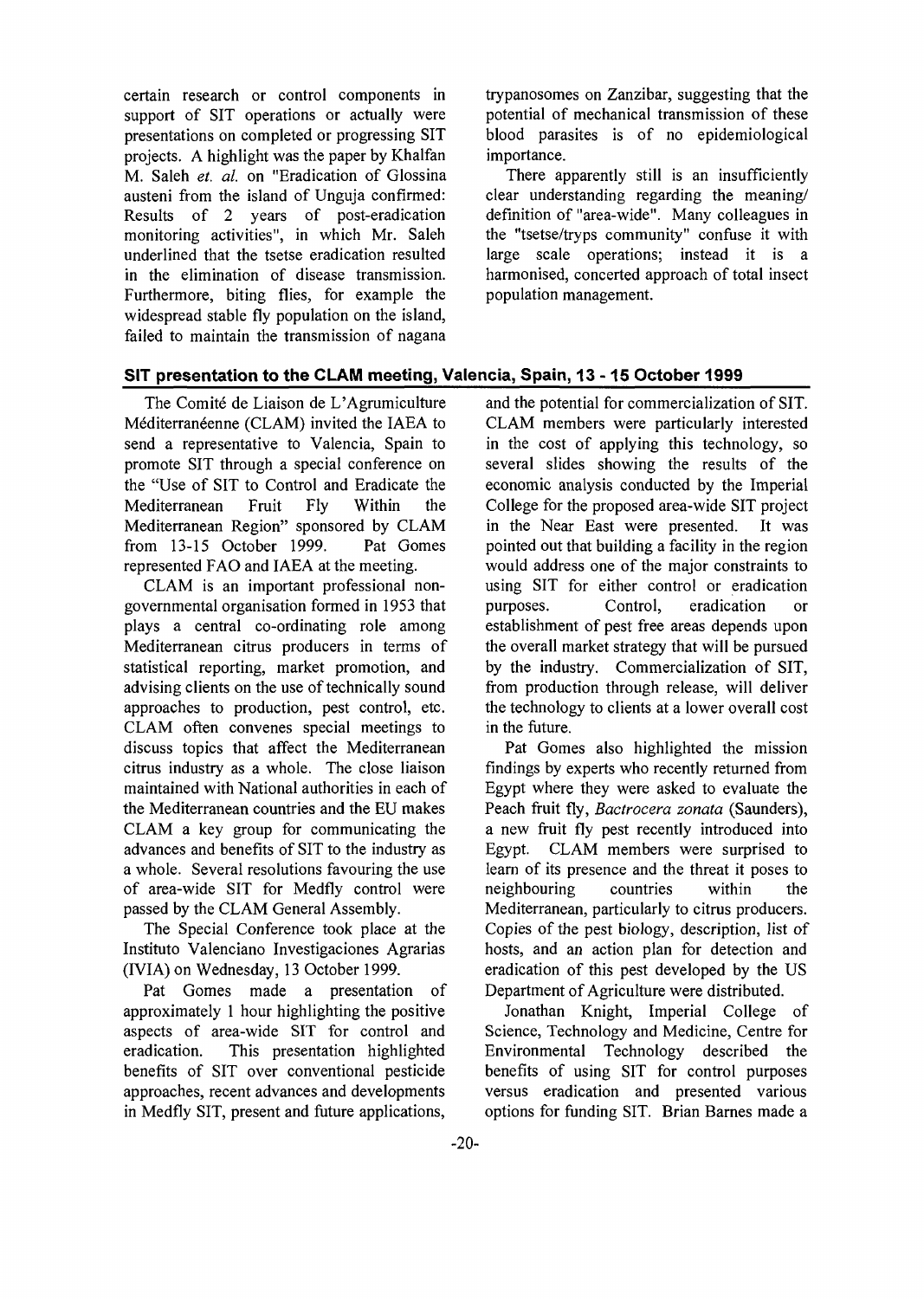presentation on the SIT project underway in the Hex River Valley in South Africa aimed at control of the Medfly. Rui Pereira provided the group with an update on Medfly control activities in Madeira while Antonio Guerreiro described the aims and prospects for implementing area-wide control using SIT in the Algarve region of Portugal.

Additional presentations were made by a representative for the Ministry of Agriculture for the Valencia Community, Sr. Jose Moner, and Dr. J. Pedro Ros, a research entomologist with the Instituto Nacional de Investigaciones Agricolas. Sr. Moner described the current control measures for Medfly in Spain that depend entirely upon the application of malathion bait sprays applied from the air by the local governments and ground sprays by the farmers. He also reported on some laboratory studies using lufenuron, an insect growth regulator that inhibits the production of chitin in insects and other arthropods. No field trials have been conducted yet. Lufenuron is a Novartis product that is sold under the brand name Program ® or Match ®. It acts as an ovicide and larvacide. Dr. Ros reported on studies using mass-trapping for Medfly control. They currently place from 50 to 80 traps per hectare in cherimoya orchards baited with the female attractant that was developed jointly by IAEA and USDA under a CRP (IAEA TEC-DOC-1099, available from the Section or via our web pages, see page 24).

Mr. Len Beans made a presentation describing the aims and interests of Slovakia in possibly building a commercial facility in the future to produce and sell sterile Medflies, tsetse and codling moth to interested clients. Mr. Beans recently conducted an expert mission on behalf of the IAEA to Slovakia to assist them with their feasibility study (see page 8).

During the official dinner of the CLAM General Assembly sponsored by the Conselleria d'Agricultura, Peixca y Alimentasio de la Generalitat Valenciana (Regional Council of Agriculture, Fisheries, and Food of the Valencia Community), Ms. Maria Angeles Ramón-Llin, Regional Minister, gave a speech in which she endorsed the need for additional biofactories within the

Mediterranean to address the needs of CLAM members and expressed interest in having one constructed in Valencia. She also made a call for co-ordinating research efforts among CLAM countries to seek better methods of Medfly control in the future. Mena Davidson, Chairperson for the Agro-Technical Committee of CLAM and General Manager for the Citrus Marketing Board of Israel, expressed his keen interest in pursuing SIT for control purposes rather than eradication in Israel. If he can achieve similar control with SIT as with bait sprays, then he is willing to implement a larger scale "experiment" using SIT. He is willing to accept some additional damage, but did not say exactly how much would be tolerated by the industry. He wants to demonstrate that effective control can be obtained in the coming months.

## **Conclusions and Recommendations**

- CLAM agreed to conduct an industry-wide survey to assess the economic impact of the Medfly. This would include identifying existing control measures and costs, type and quantity of pesticide applied, percent fruit infestation or damage caused by fruit flies, etc. CLAM will seek technical input and advise on developing the questionnaire to be completed by the CLAM representatives in each of the countries.
- The CLAM members endorsed the use of area-wide control of Medfly using SIT as a viable pest control approach for achieving effective suppression.
- There is support amongst CLAM members for the establishment of biofactories for the production and distribution of sterile insects.
	- The representative from Italy expressed interest to have a facility located in Sicily.
	- The Minister of Agriculture for the Valencia Community in Spain expressed interest to have a facility located in Valencia.
- Various CLAM members expressed their interest to use area-wide SIT for control of the Medfly in the future.
- CLAM members were alerted to the presence of the Peach fruit fly, *Bactrocera*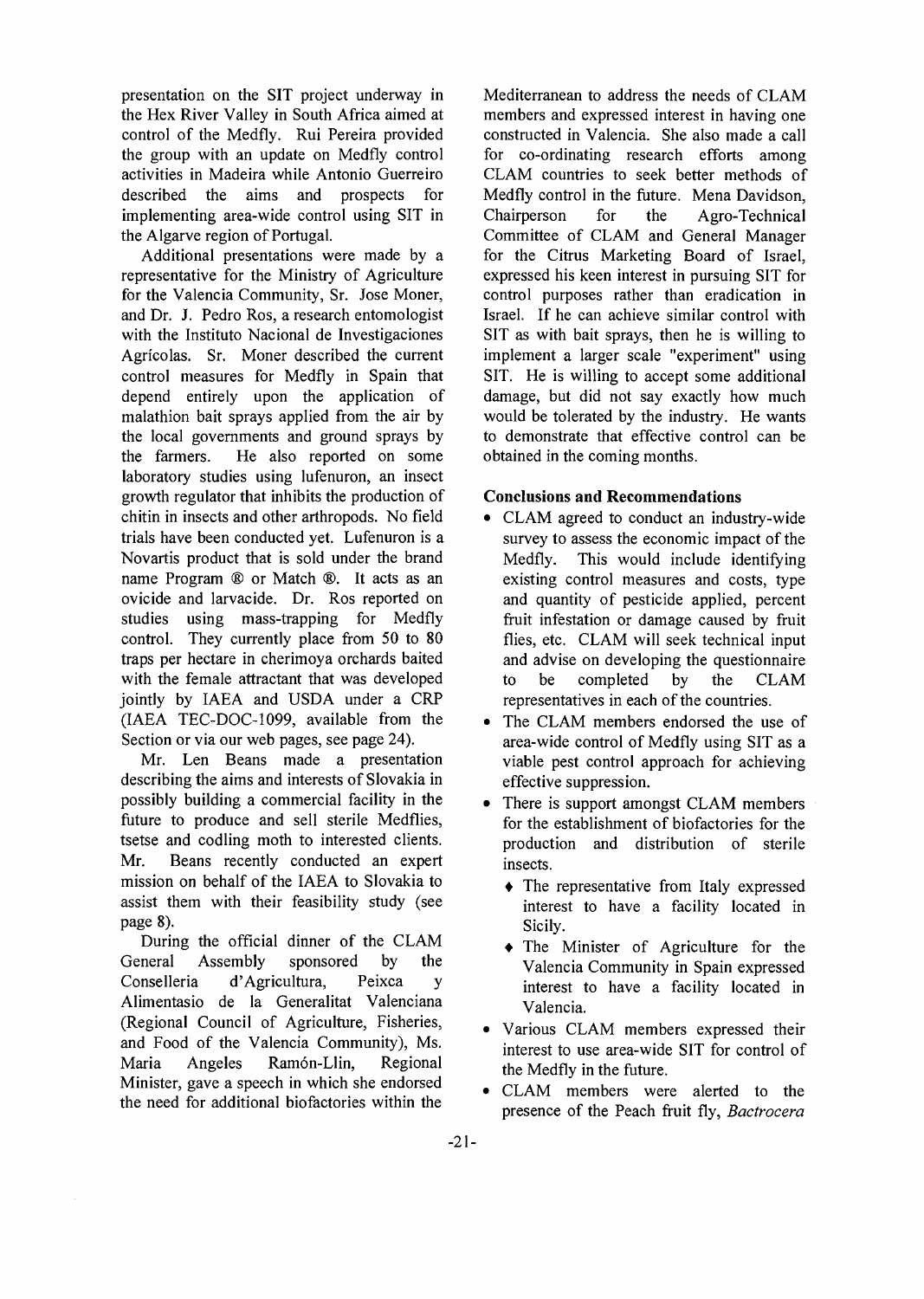*zonata,* in Egypt and encouraged to strengthen their exclusion and detection measures for this pest.

- CLAM members expressed their concern about the presence of the Peach Fruit Fly in Egypt, and called for detection efforts throughout the Mediterranean.
- One way of gaining grower and consumer acceptance of SIT would be through brand name association where it is an integral part of an **integrated production** system. As the SIT is an environmentally-friendly technology for pest control, growers would receive credit for using it for pest control.

### **Section adopts GPPIS pages for medfly and Anastrepha fraterculus**

FAO created the first electronic, interactive, multimedia compendium of plant protection information in 1987. The current Global Plant & Pest Information System (GPPIS), is an Internet/WWW based version of FAO's earlier work. GPPIS is a global

implementation and extension of the Pacific Plant Protection Information System (PPPIS) developed by FAO and the South Pacific Commission (SPC). GPPIS replaces PPPIS and fulfills FAO's constitutional mandate in the area of nutrition, food and agriculture.



GPPIS is a dynamic framework for collective knowledge processing that can be implemented in a variety of cross-platform environments on the Internet, in local Intranets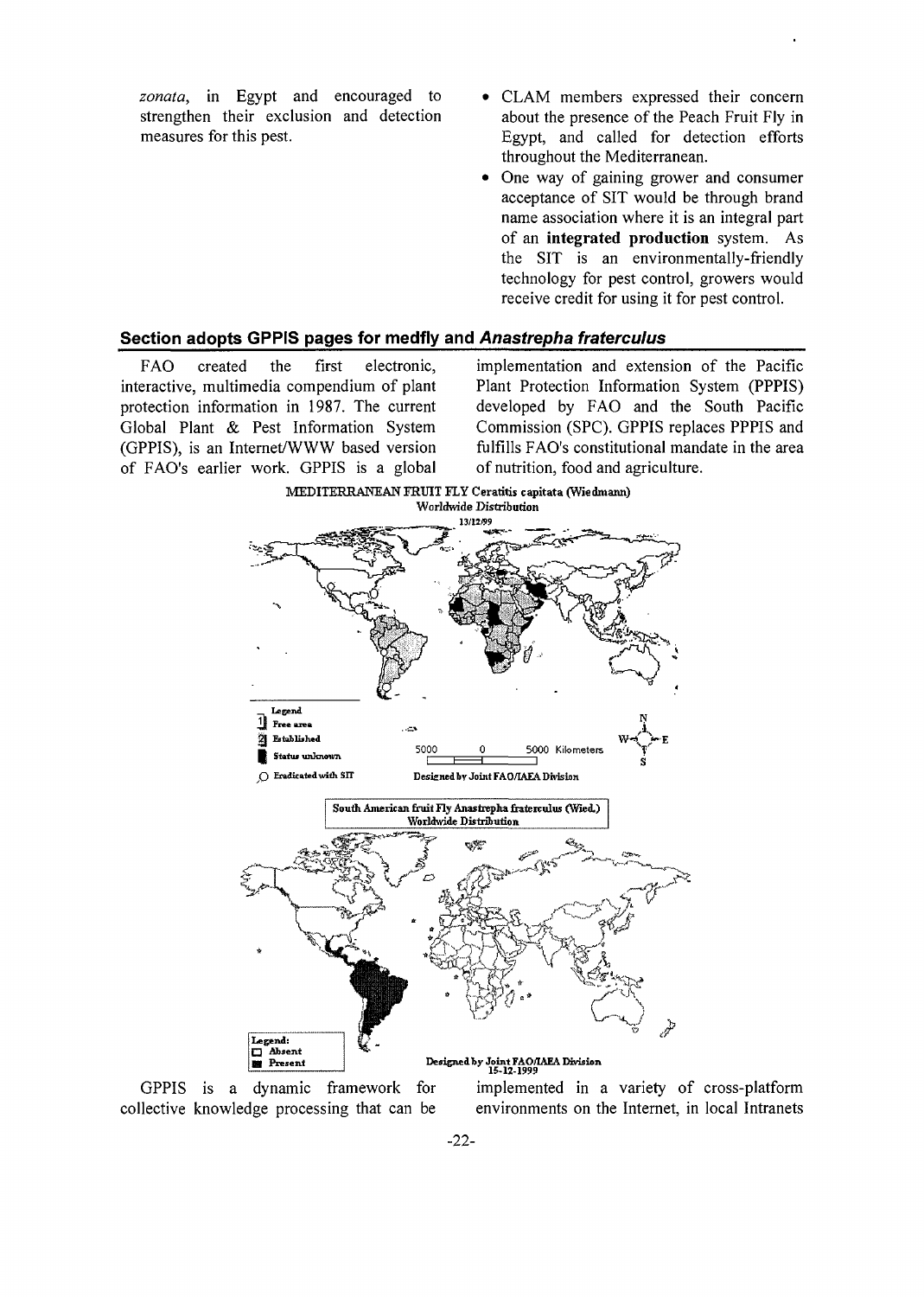and as a stand-alone database on CD-ROM available free of charge from FAO.

GPPIS data and source code are in the public domain because they are created and maintained by the community of individuals who choose to participate in the evolution of GPPIS. The Insect and Pest Control Section of the Joint FAO/IAEA Division has adopted and maintains two insect species, Medfly *Ceratitis capitata* and the South American Fruit Fly *Anastrepha fraterculus.* Data

include Taxonomy/ Description, Management, Ecology, Dispersion and an updated World Distribution Map.

The GPPIS database is currently available at http://pppis.fao.org/. The site is being moved to the Ecoport, hosted by the University of Floida jointly with the FAO and the Smithsonian Institute. Public access to Ecoport will be available from February at http://www. ecoport. org/

#### **Directory of Mass Production Facilities of Sterile Insects**

A Directory of Mass Production Facilities of Sterile Insect was developed by the Insect and Pest Control Section. The Directory contains information regarding locality of the facilities in the world, the starting date of operation, the strain produced, the production capacity and the dose of radiation for sterilization, Fl-sterility in case of Lepidoptera and larval sterilization for parasitoid mass production.



The data is compiled in 7 tables: medfly, other fruit flies, Moths, Tsetse and Screwworm, parasitoids and medfly strains in

Seibersdorf. The directory includes references regarding the project leader and complete contact address.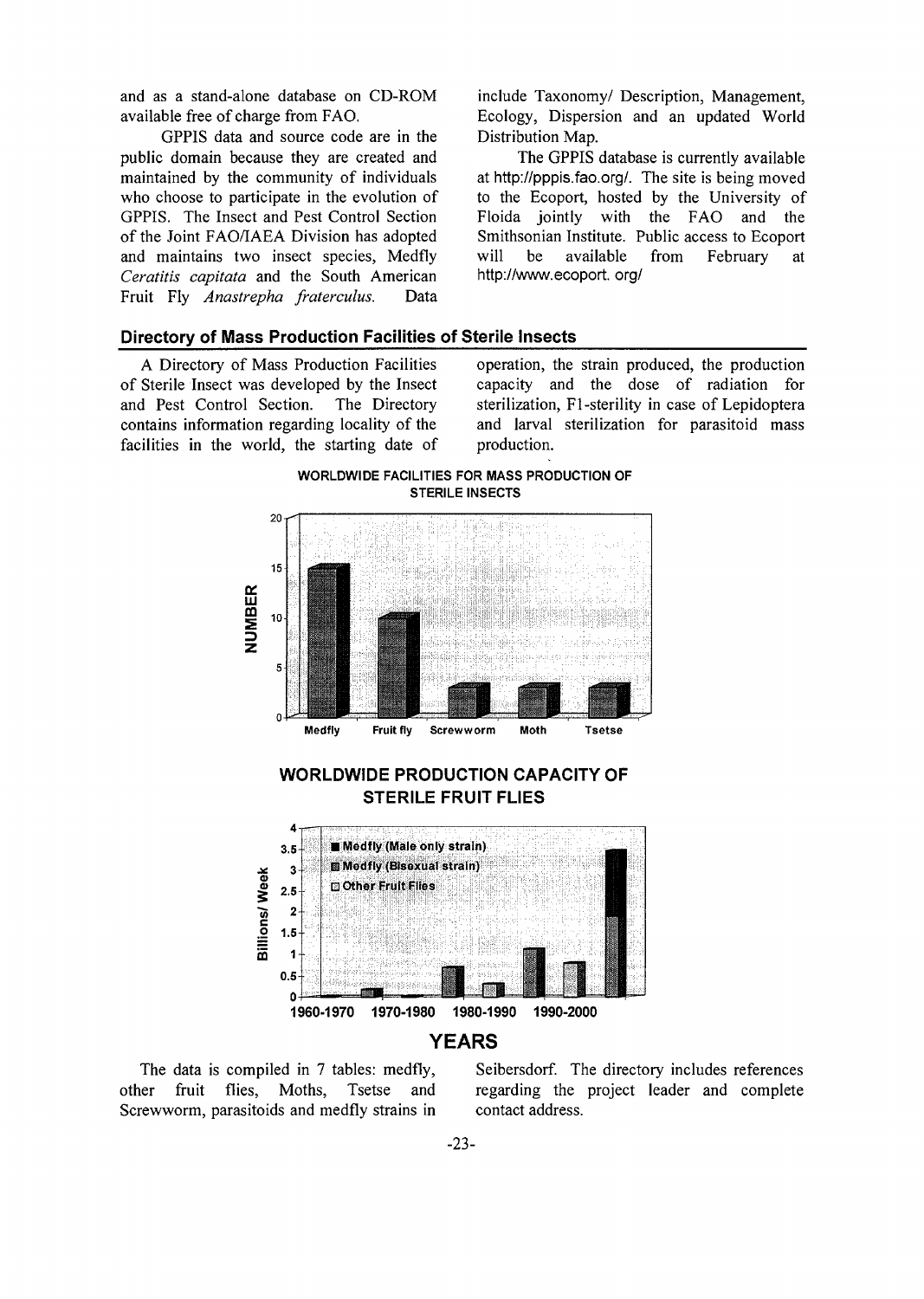This directory is an attempt to provide all the necessary information regarding the past, present and future SIT project facilities. The directory is available on request from the Section, and will be placed on the section's web site shortly.

#### Screwworm officially declared eradicated from Nicaragua

In a meeting of regional co-ordinators held in Managua, Nicaragua in October 1999, New World Screwworm was officially declared eradicated from Nicaragua. Eradication is also

well under way in Cost Rica and Panama, which together with Cuba, Jamaica and Hispaniola are the only countries north of the Darian Gap still infested with screwworm.

## IAEA-TECDOC-1099 available "Development of Female Medfly Attractant Systems for Trapping and Sterility Assessment"

The proceedings of the final Research Coordination Meeting of the CRP "Development of Female Medfly Attractant Systems for Trapping and Sterility Assessment" is now available as a TECDOC. Copies are available from the Insect & Pest Control Section, from

#### Effect of low temperature treatment on Glossina pallidipes pupae

The success of insect control programmes integrating the sterile insect technique (SIT) depends on the ability of the sterile males to seek out wild females and compete with wild males for mating opportunities. Since only male insects require to be released, sex separation at some stage of development can be very important. Formerly, sex separation for tsetse was only possible in the adult stage where flies are immobilised by chilling and individually sexed. With the development of an automated sexing technique based on differences in emergence pattern of females and males and the direct stocking of fly production cages for *Glossina austeni* and *G. pallidipes,* it is now possible to obtain pupae which are better than 99% male.

With some species of tsetse e.g. *G. pallidipes,* it is important that males attain sexual maturity before they are released and therefore a planned and synchronised emergence of males would be beneficial. A

our web site in .pdf format. For details of how to obtain the document in electronic format or on microfilm contact the INIS clearinghouse (see the INIS web page at http:// www.iaea.org/ programmes/ inis/ inis.htm or e-mail chouse@iaea.org).

protocol for controlled emergence based on low temperature treatment of mature male pupae is under development.

A majority of mature male pupae, obtained after females and a proportion of males have been introduced into production cages, were incubated at different temperatures between 15-20°C for 24-72 hours and thereafter allowed to emerge at either 23-24°C or 26.5°C. Emergence rate, adult male survival without blood (stress test) and male mating behaviour were monitored.

There was no significant difference due to low temperature treatment on emergence rate  $(F = 0.02, df = 7.74, P > 0.05)$ , survival without blood and insemination capacity. Low temperature treatment delayed eclosion of G. *pallidipes* by 2-3 days and this has potential for use in operational SIT programmes.

*(Paper presented at the 25th ISCTRC Meeting, Mombasa, Kenya by Opiyo. E., Mutika G. and Robinson, A.)*

## Initial studies on RAPD polymorphism in Glossina fuscipes fuscipes

In order to successfully implement the Sterile Insect Technique (SIT) for the eradication of tsetse populations, it is essential to determine the degree of isolation of the target population.

A population of *G. f. fuscipes* on Buvuma Islands might be targeted for eradication and it is important to know how related this population is to the populations of the Uganda mainland. This study makes use of RAPD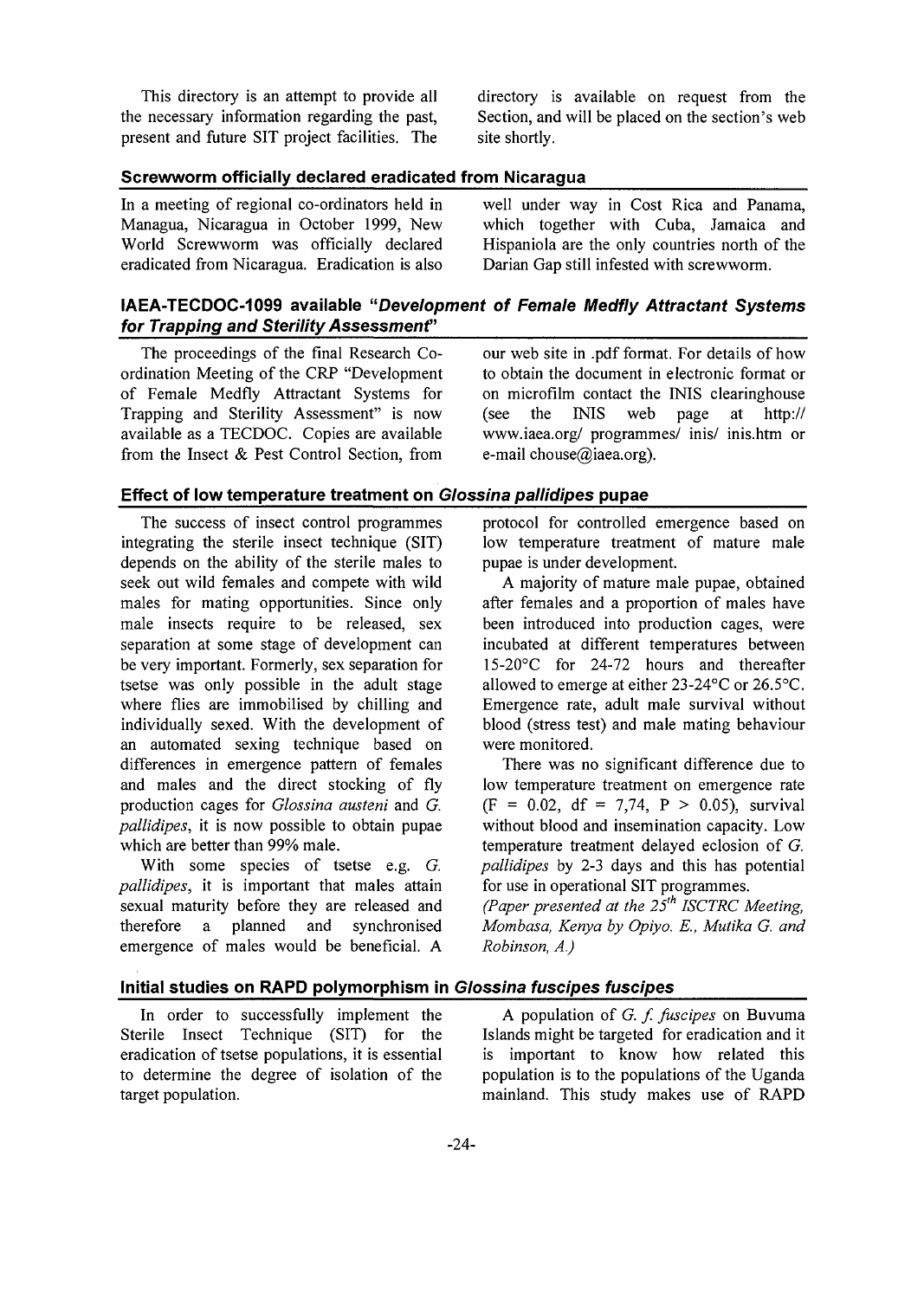primers to analyse the genome of *G. f. fuscipes* populations. 100 RAPD oligonucleotide primers (10 mers each) have been tested for their ability to amplify *G. f. fuscipes* DNA. The primers which amplified the DNA were screened for their sex specificity and polymorphic nature by testing each primer on a set of 16 DNA samples comprising 8 males and 8 females. One male specific primer (no. 77) with the sequence GAG GAC GAG and 7 polymorphic primers with sequences CCT GGG CCT A (no.6), CCT GGC GGT A (no. 8), CCC GCC TTC C (no. 23), TTA AGG

GGG C (no. 46), TTG GCC GAG C (no. 60), AGG GGC GGG A (no. 65) and GAG CAG GGG G (no. 81) have been selected and used in preliminary comparisons of DNA of *G. f. fuscipes* from the Seibersdorf colony and two populations from Uganda. The male and species specificity of primer 77 has been confirmed by testing it with *G. brevipalpis, G. pallidipes, G. austeni, G. morsitans morsitans, G. palpalis palpalis* and *G. tachinoides.*

*(Paper presented at the 25th ISCTRC Meeting, Mombasa, Kenya by A.M. Gidudu, A. S Robinson, A. Stamenova)*

## **Glossina pallidipes Austen (Diptera: Glossinidae). Effects of Age at mating on receptivity, on mating duration, insemination and fecundity.**

*Glossina pallidipes* is an important vector of trypanosomosis in the East Africa region. Major constraints to SIT application to eradicate the species are lack of knowledge of the mating behaviour and labour intensive rearing. Experiments on some of these aspects were carried out at the tsetse mass rearing facilities of the FAO/IAEA laboratories, Seibersdorf, Austria. They are part of a series of tests aimed at improving methods to optimise the mass rearing technique and also to provide high quality males for SIT release programs. We studied reproductive parameters considered useful for successful colonisation and SIT targeting *G. pallidipes.* The optimum age of mating *G. pallidipes* in the laboratory is 9-13 days when they are highly receptive. Mating duration does not depend on age and receptivity of the females. Females mated with 7-15 days old males showed no difference in insemination rate an indication that age of males after day 7 has no effect on the amount of sperm transferred. There was no difference in pupal production when females aged 6-12 days were mated in different age combinations with males aged 6-12 days. No difference was

found in pupal production between these groups and the group that was mated at emergence without separation. The optimum age at mating males is days 11-13 which is the peak of sexual activity. The age of males does not affect the duration of mating for males older than 5 days. Colonisation of *G. pallidipes* can be successful accomplished by mating females when they are 8-13 days old. Though males from day 7 and above can successfully inseminate females, male ages 11- 13 can be used when high numbers of pairings are required within a short duration. There is no need to age flies before mating as long as males and females are left together in the same cage where several matings can take place. Though males are at peak activity from 11-13 days, it would be advisable to release males when they are 9-10 days old so that they have the highest chance of finding a wild female. The optimum age of mating females and males should be standardized for different *G. pallidipes* populations.

*(Paper presented at the 25th ISCTRC Meeting, Mombasa, Kenya by P.A. Olet, A. S. Robinson, E. Opiyo.)*

#### **Co-operative Medfly Preventive Release Program in the Los Angeles Basin**

The Co-operative Medfly Preventive Release Program (PRP) in the Los Angeles Basin of southern California is in its third year of operation. The program, funded jointly by the United States Department of Agriculture and the State of California Department of Food and Agriculture, is releasing sterile medflies year round as a tool to prevent the establishment of Medfly in California.

The PRP uses chilled adult release technology to release the sterile medflies from aircraft. Close to 300,000,000 sterile medflies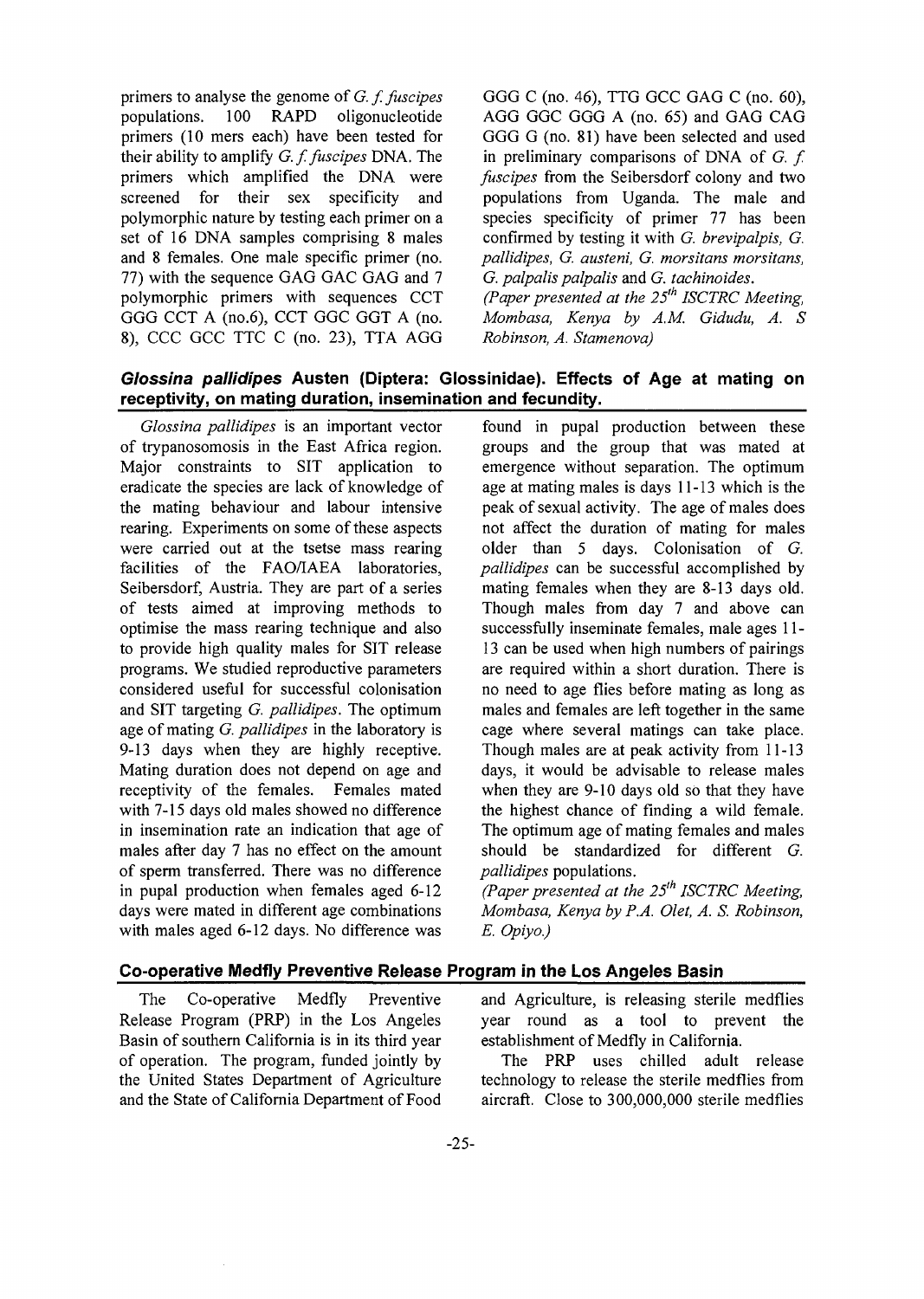are released every week over the 2,155 square mile program area. The program releases throughout the entire area twice each week at three to four day intervals, in order to ensure a well distributed population of healthy sterile flies. The combined weekly release rate is a minimum of 125,000 per square mile per week, based on the bisexual strains.

During a SIT eradication campaign completed in the past months for medfly and Mexfly in the San Diego area, the program experimented with combined release flights. Both species of sterile fruit flies were carried on the same flight by loading a release container of medfly on top of the Mexfly release container. The "double box" system allowed for the aircraft to start releasing medfly at the end of the Mexfly release simply by pulling the slide at the bottom of the medfly container without having to make a fortyminute return flight to change release containers. In the future it is planned to have two release machines in the plane, so that the release of more than one species can be achieved simultaneously as required, or in the case of high density release rates, twice the number of sterile flies can be carried on a flight.

At the present time, 85% of the sterile flies released are from bisexual strains, and 15% are from the TSL strain. The PRP receives sterilized bisexual pupae from the USDA Rearing Facility in Waimamalo, Hawaii, (300 million per week, Maui-93 strain) and the USDA International Service's El Pino Production Facility in El Pino, Guatemala (120 million per week, Antigua strain). Sterile TSL pupae (49 million per week, Toliman TSL strain) are also received from the production facility in El Pino, Guatemala. The California Department of Food and Agriculture's production facility in Waimanalo, Hawaii began an extensive renovation plan in September 1999. Following completion of the renovations, the facility will begin rearing a TSL colony.

A trapping network of Jackson traps baited with Trimedlure and McPhail traps baited with torula yeast is operational year-round for the detection of Medfly within California. Approximately 7,000 Jackson and 7,000 McPhail traps are located within the preventive release program area. Trap density is 5 per square mile of each trap type. The traps are inspected biweekly and weekly, respectively. All specimens are collected and submitted to the Identification workforce, where the specimens are screened under UV light for dye. The Identification unit screens over 350,000 specimen each week. If dye is not visible, an Insect Biosystematist will perform a dissection on the specimen to determine sterility.

In the past two years, there have been only three separate trap collections, each with a single wild medfly, within the preventive release area. In November 1998, a single wild female was trapped in a McPhail trap in Santa Ana. In April 1999, a single wild female was trapped in a McPhail trap in El Monte, over twenty miles north of Santa Ana. The third collection occurred in August 1999, when a wild male was trapped in a McPhail trap in South Gate, ten miles west of El Monte and twenty miles northwest of Santa Ana. Intensified delimitation surveys, including trapping and fruit sampling, were conducted around each fly find. The delimitation surveys have resulted in no further fly finds and no larval discoveries in all three locations.

The PRP is posting results from the trapping program and the Quality Control test performed on each shipment of sterile pupae sent to the project on the Internet. The address is http://pi.cdfa.ca.gov/prp. Trap recovery results are updated every two weeks. Quality control reports are updated weekly. The PRP is also developing a QC database that will be accessible through the Internet. An Internet accessed database will allow for remote data entry from production facilities and end users in a standardized format. Real-time updates will be just one of the many benefits for production facility directors and project managers.

The following data reflects some of the many things the staff of the PRP has accomplished since January 1999.

- Released over 14 billion sterile flies
- Cooked over 95,000 gallons of agar for the adult diet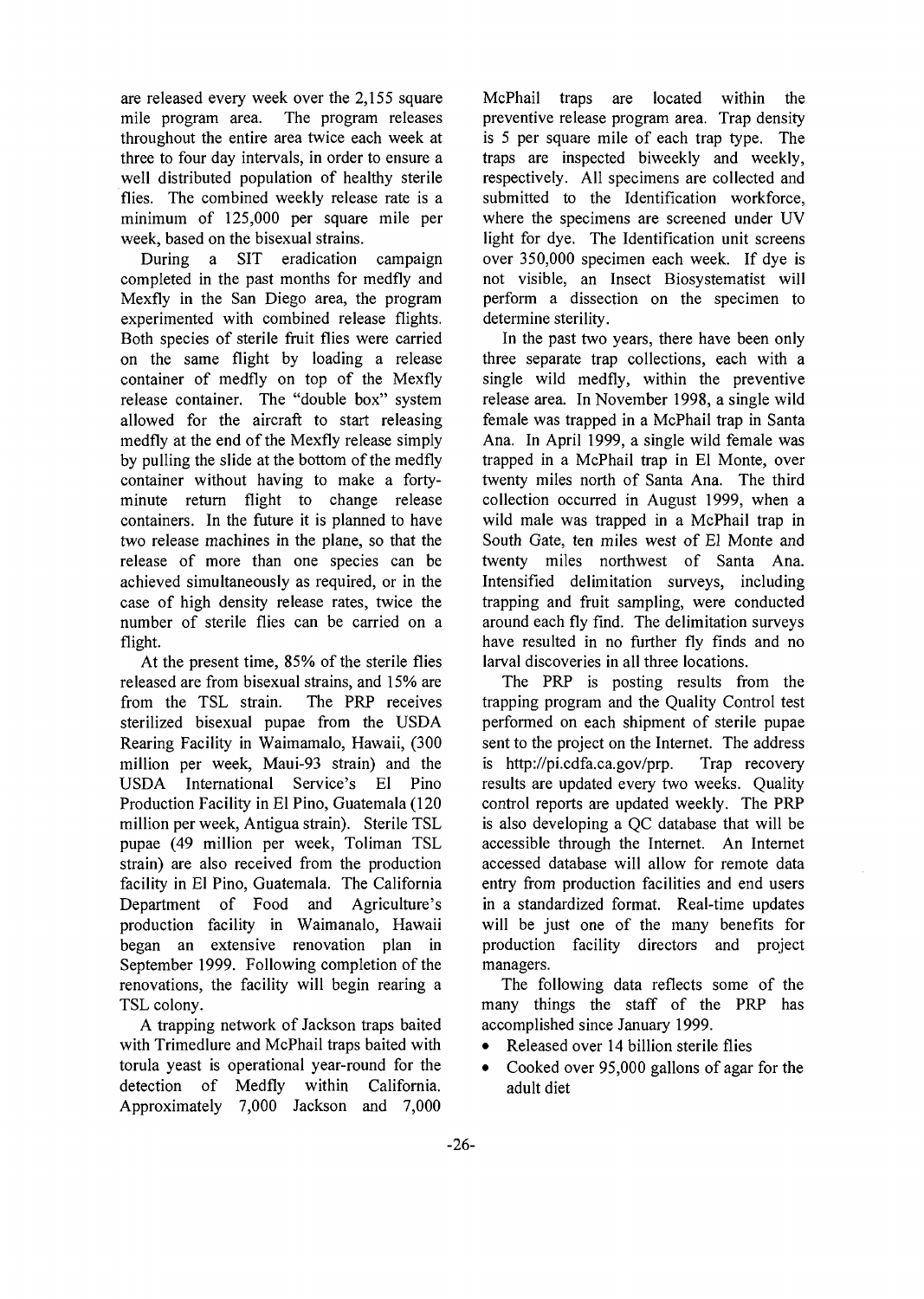- Flown over 575,000 linear miles during 2,500 flight missions
- UV light screening of 20 million trapped sterile flies
- Provided training and/or tours to visitors from 9 countries

The program has recently been reviewed in California Agriculture (DOWELL, R.V., SIDDIQUI, I. A., MEYER, F., SPAUGY, E.L., Early results suggest sterile flies may protect S. California from medfly, California Agriculture 53 2 (1999) 28-32)

## **Review of Area-wide Control of the Codling Moth in Apples and Pears in the Western USA**

A 5-year project in the states of Washington, Oregon and California tested the efficacy of **area-wide pheromone-based insect pest management (IPM) systems.** The project was sponsored by the USDA-ARS, and directed by Dr. Carrol Calkins. A final review of the project was held on 18 and 19 November 1999.

The codling moth is the key pest of apple and pear crops. The project was a successful demonstration of codling moth control using sex pheromone mating disruption (MD) and a few organophosphate (OP) insecticide applications, usually only one per year. The main achievement was to reduce the number of insecticide treatments for the codling moth from 3 or more to 1 or sometimes none. A few insecticide treatments are still needed since mating disruption does not work well under all circumstances and in all locations (uneven terrain, windy area, on orchard borders, very small orchard blocks and infested sites located nearby). Growers are assisted in appropriate timing of sprays by consulting a web page on the Internet that provides information about spray timing and degree-day models.

A total of 3,000 acres of apples and pears in 5 sites was included in the first year of the project, and this increased to 21,000 acres (and 466 growers) in 1999, the last year of the project. Grower acceptance of mating disruption was often slow since growers were reluctant to risk using a new technology, but most participating orchardists now say that they will continue to use mating disruption as the primary method of codling moth control even though the subsidy provided by the project has ended. The growers want to use biological control techniques rather than insecticides. The growers have realized that they benefit from co-operating together in an

areawide approach to pest control rather than each orchardist making decisions independent of what neighbours are doing. Also labour efficiency has improved since orchard workers can carry out normal operations all of the time in MD orchards, but in OP-sprayed orchards there is a 14-day waiting period after each spray during which, for safety reasons, no one should enter the orchard. A new regulation in the USA, the Food Quality Protection Act, placed increased emphasis on avoiding 'hard' pesticides, and this encouraged growers to participate in the project. Also there was a real threat from insecticide resistance developing in the codling moth populations.

The use of MD is expanding each year, especially in pear orchards where codling moth control with MD seems to be especially appropriate. In 1999 in Washington State, including non-project sites, MD was applied in a total of 60,000 acres This is expected to increase in the future. The cost of using MD decreased from US\$135/acre in 1995 (\$120 for materials, \$15 for application) to \$105/acre in 1999. Usually this is still higher than the cost of the standard OP treatment programme for the codling moth, and applying the MD release devices is labour intensive, but the comparison gives a different result if the whole IPM system is considered. At first the cost of pheromone-based IPM was higher than using insecticide-based IPM, but because of fewer insect problems resulting from greatly reduced OP treatments, especially in pears (75% reduction), the total cost of protection against insect pests using MD technology is now lower than when using insecticide technology. When the codling moth population density is reduced to a low level, MD is more effective, and also the rate of MD chemical used can be reduced, for example, to half the rate. The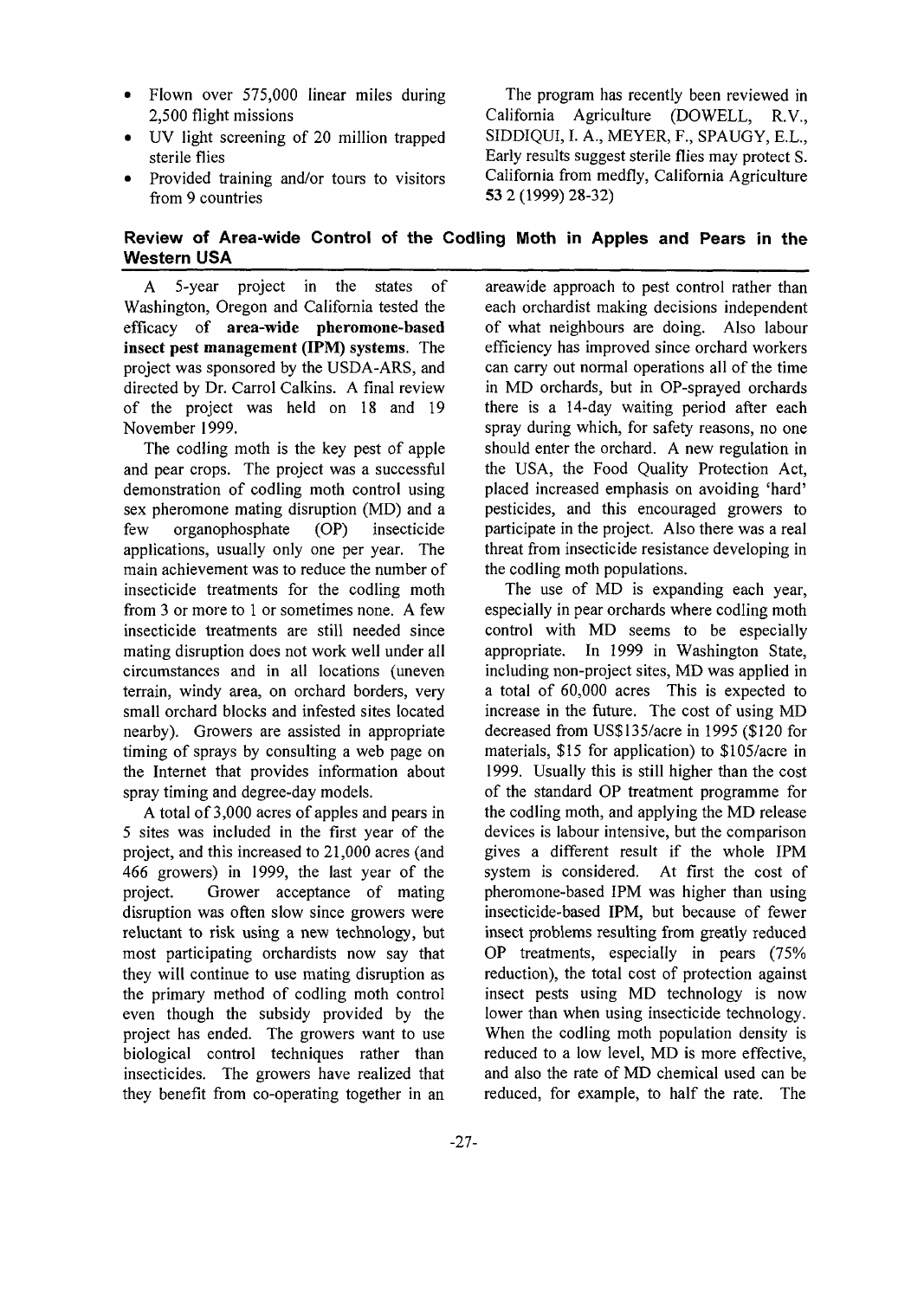economics of pest control is critical in the orchard industry since currently fruit production is often not economically viable.

Secondary insect pests (especially leafrollers) appear, in some cases, to increase in number and cause more damage when the number of OP insecticide treatments is reduced, and research to find biological methods of controlling these secondary pests is underway at several research centers. Currently most secondary pests are controlled with 'soft' materials, such as *Bacillus thuringiensis,* insect growth regulators (IGRs) and oils, or chemicals are applied prior to fruit formation. Additional control methods under research for leafrollers are MD and 'attract and kill'. Fruit production, from petal-fall to harvest, is now largely an organic (non chemical) operation, and this might enable growers to sell their produce at a higher price due to the value-added quality of 'eco-fruit'. Already there are environmental benefits and increased flexibility in pest control options due to a reduction in 'hard' pesticide applications. However biologically based control systems increase the risk that quarantine pests, for which there is virtually no tolerance, will reduce export potential. Pest monitoring is essential in IPM systems where routine insecticide treatments are replaced with 'need based' treatments, and monitoring costs money.

The northern-most project site was located adjacent to the Washington/Canadian border. Some of the orchards at this site (total of 480 acres) used BOTH mating disruption and the Sterile Insect Technique (SIT), and achieved extremely good control of the codling moth; no applications of OP insecticides were made in these orchards during the past 3 years.

New technologies using sex pheromones were announced by representatives of commercial companies. MD must be used areawide, is a rather 'fragile' technology, and its effectiveness needs to be improved.

A. Programmable "Puffer" machine (aerosol dispenser) produces bursts of pheromone only at the time of day when it is needed. Two machines are placed in each acre of orchard.

- B. Sprayable micro capsules. This type of formulation, first tested some years ago, is now being evaluated again.
- C. "Last Call CM" is an 'attract and kill' or male annihilation technology that involves placing (by hand) drops of a mixture of<br>pheromone, insecticide and a UV pheromone, insecticide and a UV absorbent on to tree trunks. This product will be commercially available next year. The cost is US\$45/acre per application, and several applications per year are needed.
- D. Improved lures in traps: A new lure technology (bubble cap) produces a constant release rate and lasts 60 days, while the standard rubber septa have a declining release rate. Another company sells lures that last 70 days. A third company is adding a wax matrix to the lures to increase the duration of attractiveness.

Research into alternative chemicals to control the codling moth indicates that IGRs could replace OP insecticides. After many years of testing, IGRs for the codling moth are expected to be available commercially next year.

A report on the Canadian programme to control/eradicate the codling moth in the Okanagan region of British Columbia was presented. Control in the southern portion of the programme area was the best since the first sterile moths were released in 1994, with most commercial orchards evidently undamaged by the codling moth. The use of OP insecticides (primarily azinphosmethyl) for codling moth control has been reduced by one half from what it used to be. The pest population is also decreasing in urban areas. The programme is now aiming at areawide codling moth control, not necessarily eradication, in orchards using an SIT-based IPM strategy. Besides the SIT, MD, insecticides and tree-banding to destroy mature larvae are used in the IPM system. Economic problems in the fruit industry and difficulties in obtaining financial support (presently largely derived from grower and community taxation) for the programme have resulted in an uncertainty about future use of the SIT.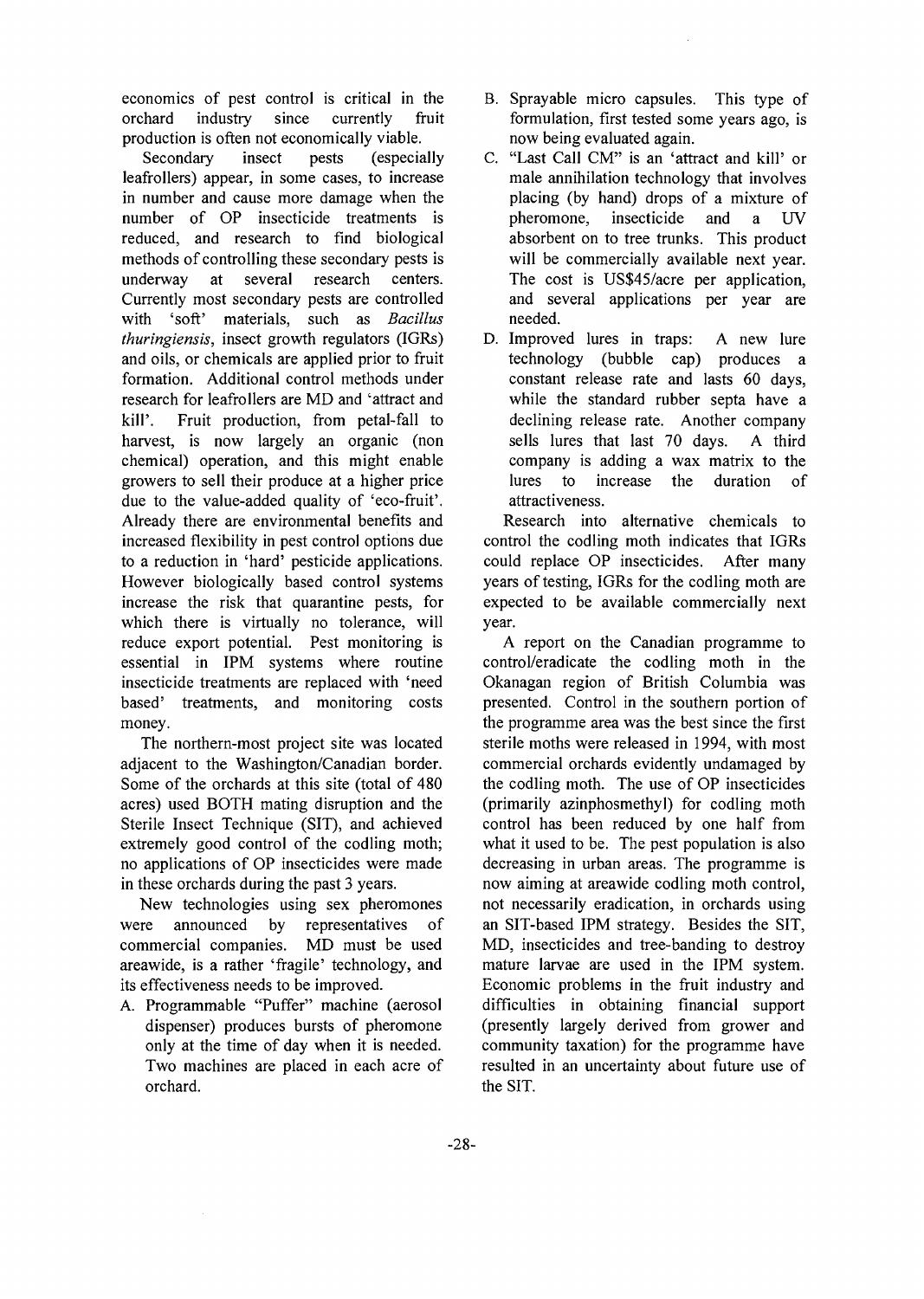## **Evaluating the use of nuclear techniques for the colonization and production of natural enemies of agricultural insect pests**

First RCM, Vienna, Austria, 18-22 October 1999

Participants involved in research related to this CRP reviewed all potential applications of nuclear techniques in biological control and agreed to focus their research on the following ones:

## **A. REARING**

#### 1. Artificial Diet Sterilization: Use, Storage and Table Life Extension

Gamma radiation, as well as X-rays, can provide a non-destructive means of killing microbial contaminants in artificial diets that may degrade the diet and/or impair insect growth and development.

### 2. Suppression of Host Immune Reactions

Exposure to radiation has been shown to suppress host immune system responses. This may make irradiated larvae of older instars more suitable for parasitoid development and thus increase rearing efficiency and parasitoid quality.

#### 3. Storage Extension of Hosts or Prey

Use of radiation may be used to arrest insect development and thus facilitate the development of procedures that would allow for storage and stockpiling of hosts or prey.

#### 4. Host Suitability Extension

Use of radiation may be used to delay normal insect development and thus extend the time interval when a particular host stage is available for use by the parasitoid or help to regulate (slow-down or synchronize) parasitoid development within the irradiated host.

#### 5. Use of Sub-Products of SIT Mass-Rearing

Sub-products of insect mass-rearing programs (e.g., excess or "off" season production or products that do not meet minimum quality standards) may be irradiated and used to support the production of natural enemies and thus improve the overall (cost) efficiency of a mass-rearing (SIT) system.

## 6. Stimulation Effects of Very Low Doses of Radiation to Natural Enemies

Very low doses of radiation may stimulate a variety of physiological (e.g., pesticide tolerance) and behavioural (e.g., increased longevity and searching ability) processes in insects that may be beneficial. As such, very low doses of radiation may be useful in improving field performance of laboratoryreared parasitoids/predators.

#### 7. Use of Radiation as a Tool to Study Host-Natural Enemy Interactions

Use of nuclear techniques may be used to selectively modify certain physiological processes in the host (e.g., host "odours") thereby facilitating the study of particular hostparasitoid interactions. Nuclear techniques may be also used to modify or terminate certain parasitoid processes that affect host physiology and behaviour (e.g., sterilizing the parasitoid egg).

## **B. HANDLING-SHIPMENT-RELEASE AND TRADE**

1. Reproductive Sterilization of Host / Factitious Hosts/ Prey

Radiation can be used to reproductively sterilize hosts, factitious host or prey, thereby inhibiting further development and preventing the emergence of unused individuals. This application of nuclear techniques would:

a) allow for the earlier shipping of hosts together with natural enemies without the need to wait for emergence unused hosts;

b) reduce the handling procedures required during rearing of natural enemies, thereby increasing the cost effectiveness of the rearing process and the quality of the natural enemy product;

c) facilitate the preservation of purity of host, prey and/or natural enemy strains;

d) provide a cleaner product for customers purchasing/using natural enemies produced in this fashion.

## 3. Provisioning Natural Enemy Shipments with Sterilized Artificial Diets

Radiation can be used to preserve the quality of the diet by delaying the process of diet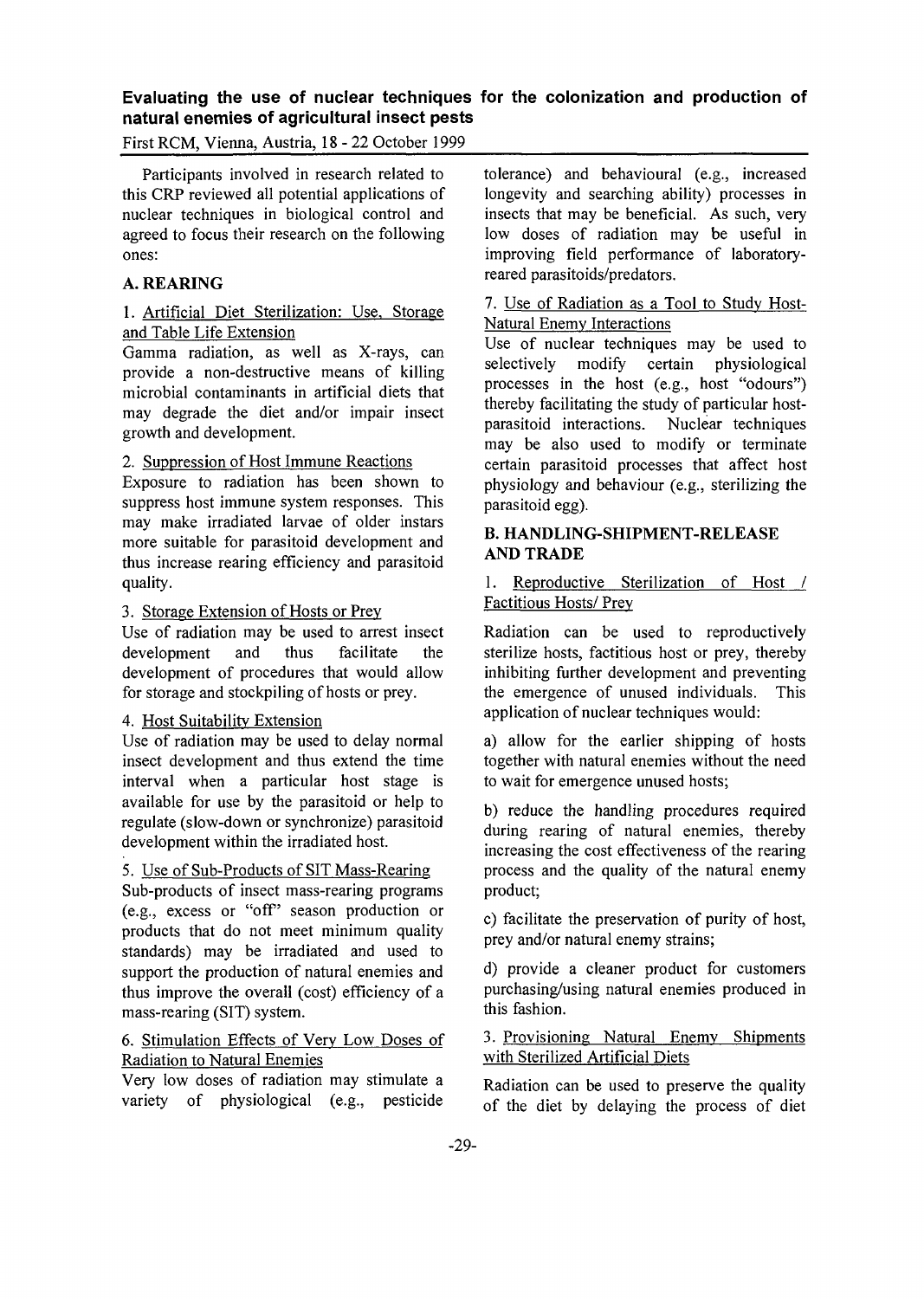degradation and, thereby, extending the acceptability and suitability of the artificial diet to the natural enemies. In this way, the system also becomes more cost effective, as diets have longer table-life.

4. Provisioning Natural Enemy Shipments with Sterilized Host/Prey

Use of radiation has the potential of:

a) killing or reproductively sterilizing host/prey to provide the required quarantine security to overcome regulatory barriers, and thereby facilitating and encouraging national and international trade;

b) reducing the risk of inadvertently shipping hitch-hiking arthropods with host/prey;

c) extending the period of suitability of host or prey (as food) during shipping;

d) allowing the addition of safe, nutritional supplements (in the form of host/prey) to shipments of natural enemies that will improve/maintain their quality;

e) allowing more timely delivery of natural enemies by eliminating the time required to allow nonparasitized hosts to emerge, and eliminating the need to separate emerged adult host from parasitized hosts

f) allowing the customers more flexibility in release timing of natural enemies

5. Shipping of Sterilized Pests/Factitious Hosts or Prey (in the Absence of Natural Enemies):

The use of radiation will allow for the commercial shipment of sterilized host individuals, from one laboratory or insectary to another, both within and between countries, Thus, commercial laboratories will be able to rear the same strain of natural enemy using the same host material, insuring a standarized quality of the product for the customer.

## **C. SIT/ Fl STERILITY + BIOLOGICAL CONTROL**

## 1. Combination of Augmentative Releases : SIT/F1+ Natural Enemies

Nuclear techniques (SIT/F1 sterility) and augmentative releases of natural enemies

(parasitoids, predators, nematodes, and insect pathogens) can significantly reduce insect pests populations. Combining these tactics can yield both additive and synergistic effects. These combined augmentative releases would be compatible with traditional IPM programs which could include resistant plant varieties, biopesticides, cultural practicies, and mating disruption.

## 2. Supplement Hosts for Natural Enemies Prior to Pest Population Outbreak

An increase in the number of host insects available for natural enemies can increase the population density of natural enemies before a cyclic pest outbreak begins. In this way, an optimum level of natural enemies can be available to prevent expected pest outbreaks. Nuclear technique can be used to produce sterile host insects or host insects with inherited sterility (Fl). Releasing sterile insects as hosts for the natural enemies can increase the number of host insects available for natural enemies without increasing the risk that the released insect pest will cause economic damage in the future.

Detail objectives:

a. Suitability of irradiated host for parasitoids [lab and field tests]

b. Optimum methods for releasing the sterile hosts

c. Optimum methods for measuring the effects the natural enemies following the releases of sterile hosts.

3. Supplemental Hosts for Seasonal Maintenance of Natural Enemies

The use of SIT or Fl sterility could provide supplemental hosts in the form of sterile eggs, larvae, and pupae. These supplemental hosts could sustain higher population levels of natural enemies so that future pest population increases would be moderated. An example of this application would be the release of an egg parasitoid during a SIT program so that sterile eggs deposited by irradiated insects could be used by the parasitoid.

4. SIT Against Natural Enemy Pest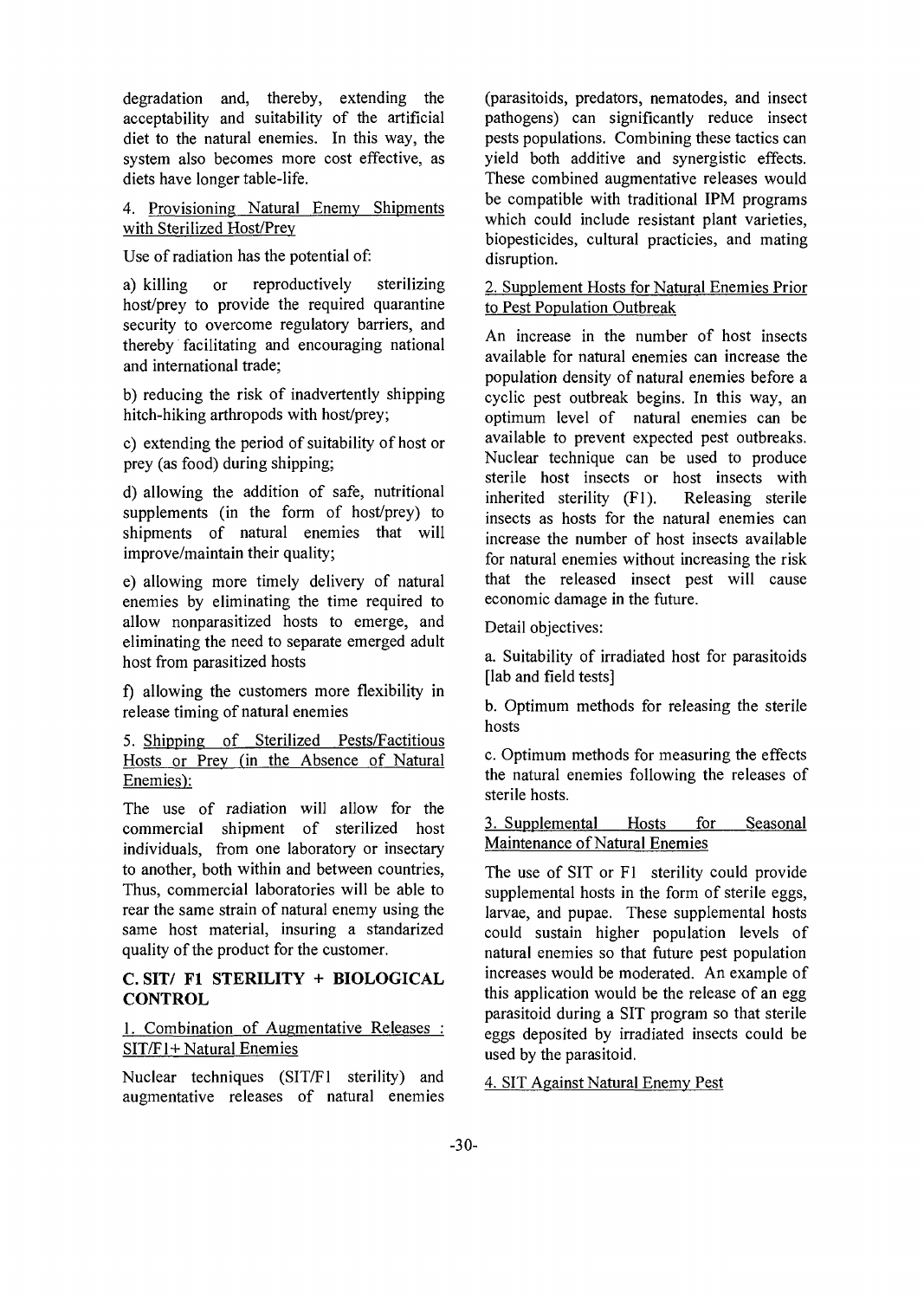In this relationship, the natural enemies could be sterilized with nuclear techniques and released in an SIT program to reduce the detrimental effects of the natural enemies on the useful insect.

## **D. FACILITATION OF CLASSICAL BIOLOGICAL CONTROL**

## 1. Use of Reproductively Inactivated Agents for Final Confirmation of Host Specificity of Potential Biological Control Agents

Radiation may be used to reproductively inactivate natural enemies so that they can be released and studied under actual field conditions without the risk of establishing breeding populations. The use of reproductively inactivated forms would allow one to further assess and confirm oviposition behaviours and host (acceptability) associations. The use of Fl sterile larvae of herbivores being considered for release against plant pests also would allow one to field test larval feeding preferences and the ability of these larvae to develop and survive on related plants that are of concern.

2. Use of Sterilized Hosts for Exploration of New Natural Enemies and for Monitoring Natural Enemy Field Populations

Reproductively inactivated host insects may be placed in the field in strategic locations as sentinels to aid in the exploration and collection of new natural enemies. These sentinels may also be used to monitor natural enemy populations. Furthermore, the use of live but reproductively inactivated hosts will eliminate the risk of increasing pest populations.

## **Medfly mating behaviour studies under field cage conditions**

Final RCM held in Antigua, Guatemala, June 29-July 3 1999.

The final RCM of this CRP evaluated the project. Several findings and protocols developed during the implementation of this CRP have now been incorporated into operational projects and the internationally recognized "A Manual of Quality Control for Fruit Flies" and are now a standard component of QC assessment of mass reared medflies. Further updates to the manual were also discussed.

Sessions held at the end of the meeting to assess the CRP confirmed its impact on the implementation of medfly SIT programmes and on directing future research needs to be approached during the upcoming CRP on fruit fly quality control.

It was decided that the results of CRP will be published as a special issue in the Florida Entomologist, and a list of papers was approved and a timetable for submission and peer-review agreed on. The final paper in the issue will be an overview of the CRP and its relevance to the implementation of SIT and will be co-authored by Alan Robinson, J.P. Cayol and Jorge Hendrichs.

Below are the major conclusions and recommendations:

## **1. Courtship behaviour Conclusions**

- Wild and mass reared flies from different origins exhibit similar courtship behaviour patterns.
- A high variability is noticed in the quantitative aspect of the behaviour of mass reared and wild flies.
- Mechanisms determining female acceptance of a mate are complex and not yet fully understood.
- Mass rearing conditions do affect the quantitative aspects of the courtship behaviour.
- Irradiation has a negative effect on the behaviour of mass-reared males.

## **Recommendations**

- Mass rearing protocols should be considered carefully in order to avoid selection of unsuitable behavioural traits.
- If any mass reared strain shows strong reduction of sexual competitiveness with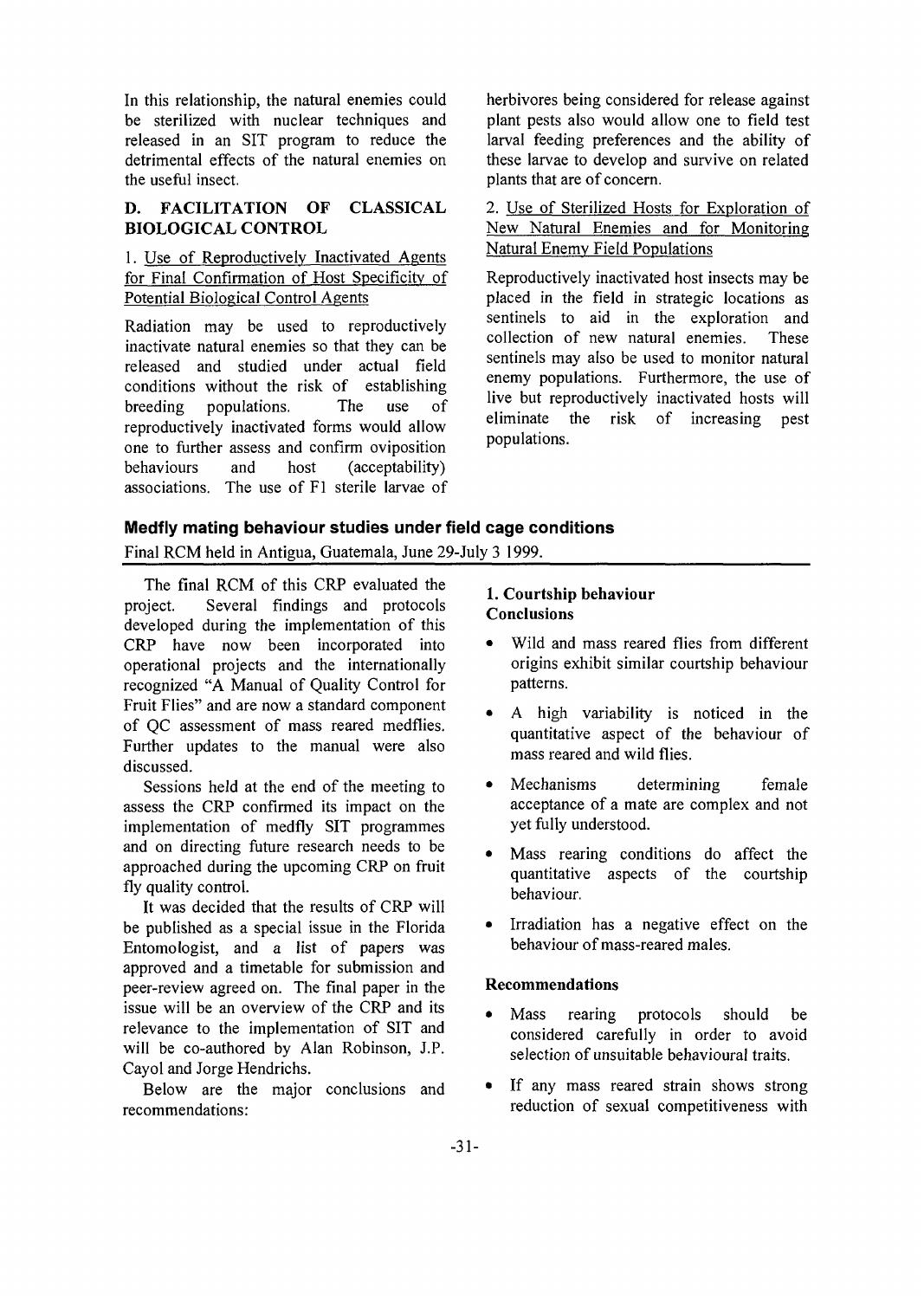one or several wild populations, then the strain needs to be deeply analysed to identify potential keys of mating failure.

- The effects of irradiation on the details of the behaviour of mass-reared males needs to be measured on a regular basis.
- Although the differences found in analysis of video-recording could not yet be directly related with differences in male competitiveness, mass rearing strains should be periodically checked to determine if the mass rearing conditions affect their courtship pattern.
- Potential cues for wild female acceptance should be studied experimentally.

## **2. Lekking behaviour Conclusions**

- Compared to other stages in the reproductive sequence of the medfly, leks are poorly understood.
- Lek behavior is common to all medfly populations studied to date.
- Mass reared, sterile males appear to have maintained the ability to find, join and participate in leks.
- Leks appear at 2 different scales: the large scale, which focuses on the individual tree and the small scale, which analyses leks at the microhabitat level within a tree canopy.
- Of the mechanisms driving and regulating lek behaviour, predation and female preference appear to be of primary importance.
- Small laboratory cages are unsuitable for studying any aspect of lek behaviour.

## **Recommendations**

- Large scale spatial studies should be carried out in view of optimising sterile male release.
- Studies of lek dynamics should be undertaken focusing on:
	- *•f* chemical ecology
	- $\checkmark$  predation
- *S* microclimate
- *S* energetics
- *•S* factors affecting variations in individual behaviour, such as size, nutrition, age and experience.
- The importance of alternative mating tactics in the medfly mating system should be addressed.
- In general, the impact of predation on the SIT should be quantified.

# **3. Comparative approaches of sexual behaviour**

# **Conclusions**

- Courtship behaviour and morphology studies in related Tephritid species have provided valuable information to understand medfly courtship behaviour.
- The phylogenetic relationships of members of the Ceratitini tribe is poorly understood at the present time.
- Physical, especially visual, properties of medfly courtship behaviour have been recorded in detail, yet the chemical and acoustic properties of such behaviour are poorly understood.
- Basic components and structure of medfly courtship behaviour are similar in all geographic strains studied to date.

## **Recommendations**

- Compare aspects of courtship behaviour and morphology, primarily in closely related members of the Ceratitini tribe, especially *C. rosa,* and also in other more distantly related Tephritids.
- Expand intensive studies of chemical aspects, especially pheromones, of medfly courtship behaviour.
- Continue comparative studies of courtship behaviour in medfly populations worldwide, emphasizing areas of present or future SIT programmes.

## **4. Morphometrical studies Conclusions**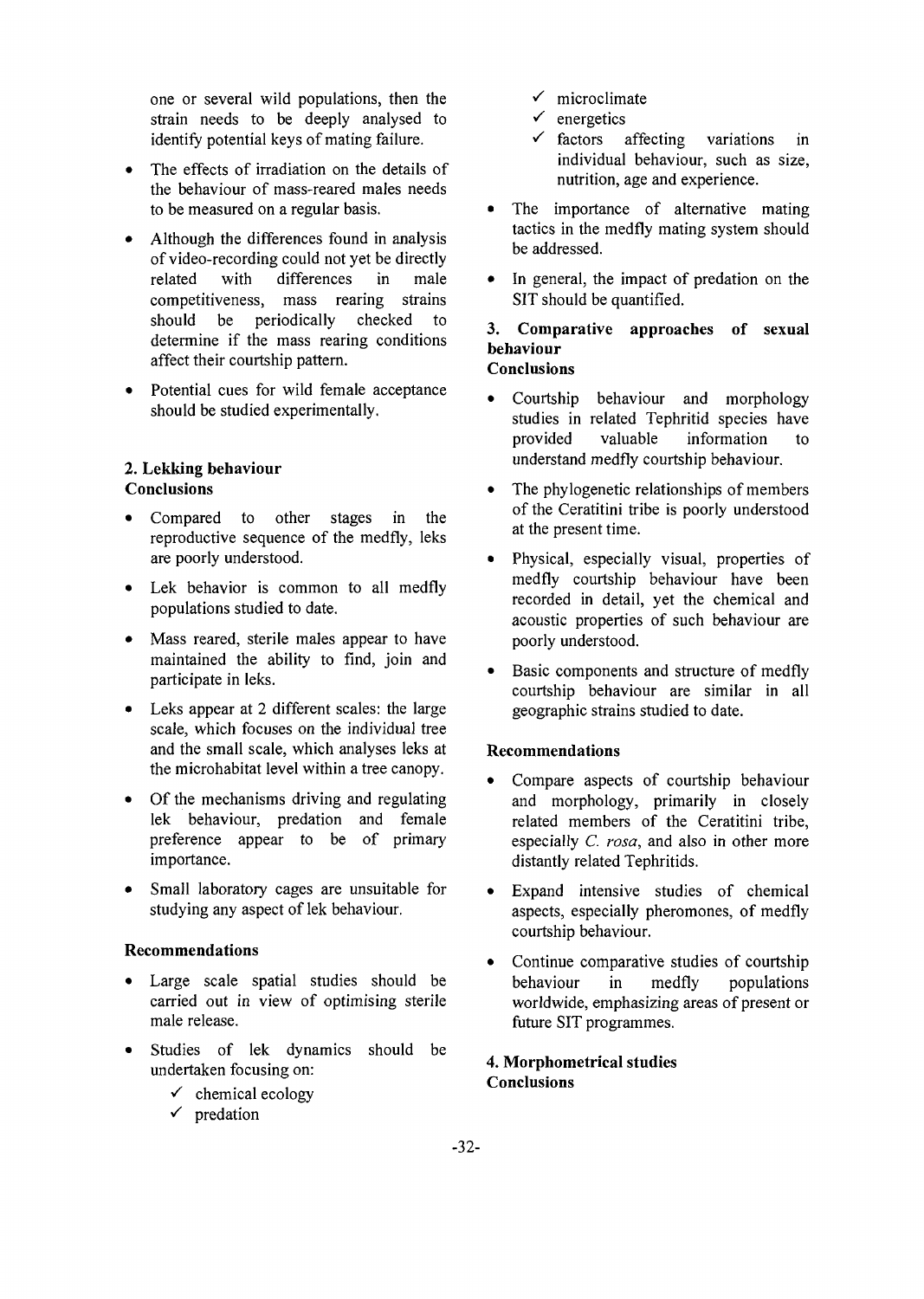- Multiple measures of body size are more reliable than single measures to determine levels of mating compatibility and competitiveness.
- There are contradictory data on the importance of male body size on mating success.
- The absence or abnormalities of SFO bristles can have a negative effect on male mating success.
- Occasionally mass-reared males have been observed to lack SFO bristles.

#### **Recommendations**

- Studies in which the effects of male body size are checked should include multiple measurements of body size.
- Body size should not be used as an indicator of male quality unless further studies demonstrate its relevance.
- Mass-reared strains should be checked periodically for the lack of SFO bristles.
- Measurements to be used in studies of body size need to be standardised.
- The allometric scaling of body traits should be studied to clarify their relative importance in mating success.

# **5. Nutritional aspects in relation to sexual behaviour**

# **Conclusions**

- Studies on various fruit flies indicate that ingestion of specific precursors affects pheromone production and male reproductive success.
- Post teneral nutrition enhances reproductive success of male medflies by affecting:
	- $\checkmark$  the ability to emit pheromone in leks,
	- *•S* copulatory success,
	- $\checkmark$  the renewal of female receptivity.

#### **Recommendations**

- The feasibility of providing sterile males with a protein meal prior to release should be considered.
- The relationship between larval and post teneral diet on mating competitiveness and survival of irradiated males should be studied.
- Studies should be continued to reveal the effects of larval nutrition (both larval hosts and artificial diets) on teneral nutritional reserves.
- The relative importance of natural food sources (e.g., bacteria, fruit juices and faeces), for male reproductive success should be established.
- The feeding behaviour of irradiated males needs to be studied.
- The nutritional status of sterile males used in competitiveness studies must be standardized to conform with the status of males released in SIT operations.

#### **6. Remating Conclusions**

- Contrary to previous beliefs, remating in wild medfly females is common in nature.
- Sterile males are less able than wild males to suppress remating in wild females. This effect is increased in males that have been colonised for a longer time.
- Mass reared males have reduced copulation times when compared with wild males. These reduced copulation times appear to be associated with increased female tendency to remate.
- There is a strong evidence that male accessory gland fluids influence female receptivity and olfactory behaviour. However, the mechanisms and variables involved are not well understood.

## **Recommendations**

A remating component with a standard protocol should be added to field cage quality control tests.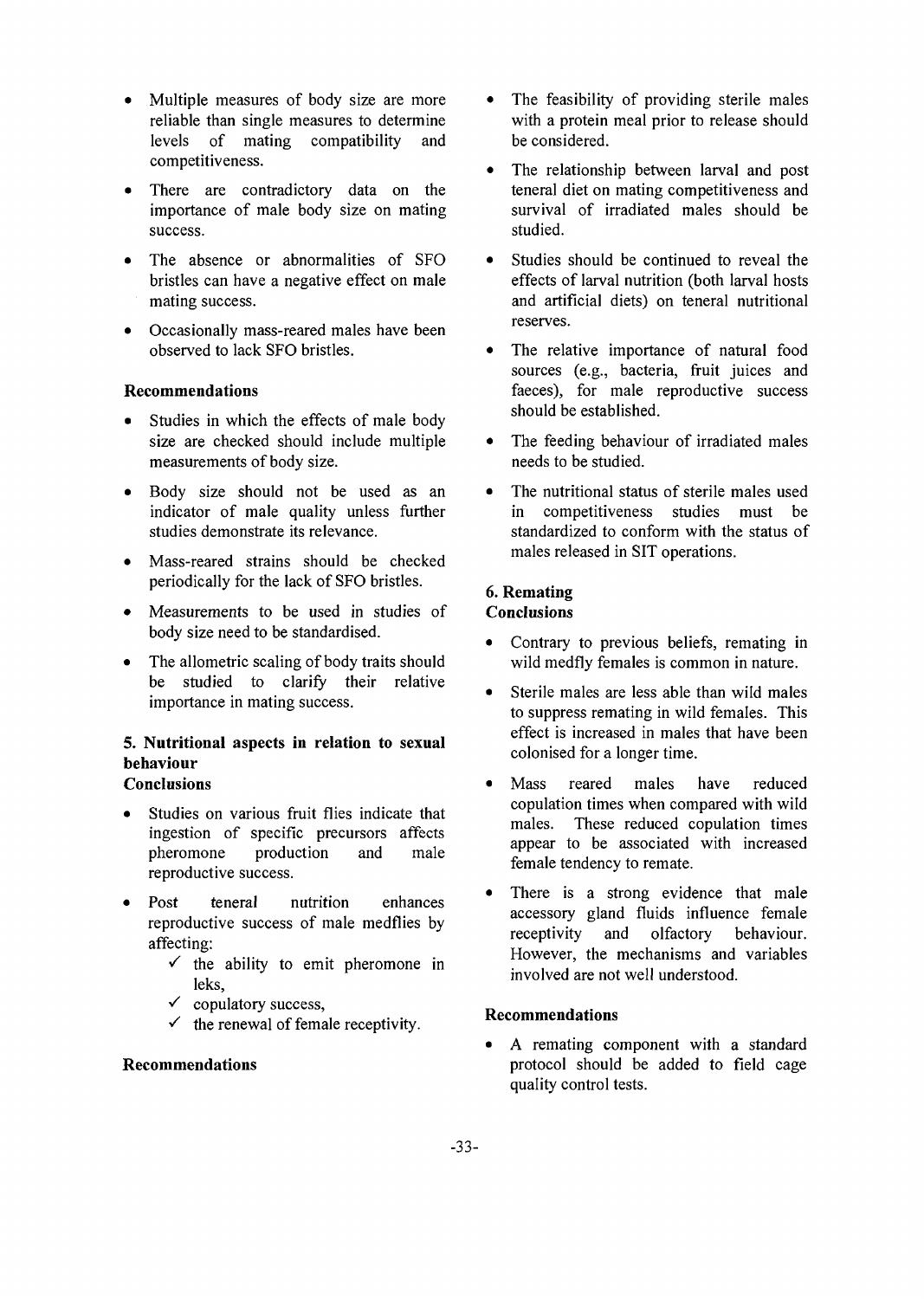- The significance of differential remating inhibition induced by wild and mass reared irradiated males should be ascertained for SIT programmes.
- Further studies should be carried out to determine the mechanisms and variables which influence or modulate the change from mating to oviposition behaviour in females.
- Studies on the characterisation, biosynthesis and biological activity of accessory gland fluids should be carried out.
- Both male and female effects on the amounts of sperm and accessory gland fluid transfer in one or more matings by the same male should be studied.
- The costs and benefits of female remating should be studied both under laboratory conditions and in the field.
- Operational factors such as
	- *•S* Shortened male sexual maturation period,
	- *•S* Increased survivorship of sterile males,
	- *•/* Delayed release of flies,

which influence sterile to wild ratios should be studied to compensate for any detrimental effect of remating.

## 7. **Compatibility and isolation studies Conclusions**

- Wild strains from different geographic origins show a high degree of compatibility.
- Mass reared strains originating from any wild population can potentially be used worldwide.
- There is evidence that some mass reared strains of medfly exhibit a degree of incompatibility when tested with different wild populations.
- Regular field cage monitoring of mass reared strains is required to assess the compatibility with the local target population.

In case of incompatibility, the role of visual, sexual pheromone and acoustic signaling is unknown.

## **Recommendations**

- Experimental evidence should be gathered to verify the possible existence of genetic basis for behavioural resistance.
- Field cage evaluation must be a regular component of strain evaluation for field operations.
- The role of visual, sexual pheromone and acoustic signaling in close range courtship should be investigated.
- In view of the need for replacement of mass reared strains, a programme of developing and maintaining backup strains is essential.

#### **8. Field cage tests Conclusions**

- Field cage tests with host trees are the best compromise between laboratory conditions and costly and impractical field observations to assess medfly mating behaviour under semi-natural conditions.
- Results of field cage studies are still not fully comparable due to insufficient standardisation of test protocols.
- The nutritional status, sex ratio and density of flies in relation to available canopy surface in the field cage influences test results.
- Adequate environmental conditions within a field cage are reflected by wild flies remaining on the tree canopy.

## **Recommendations**

- Field cage tests should be further standardised as follows:
	- $\checkmark$  Fly nutritional status = fed water and sugar/protein (3:1) before testing,
	- $\checkmark$  Overall fly sex ratio = male-biased (at least 3 males to 1 female),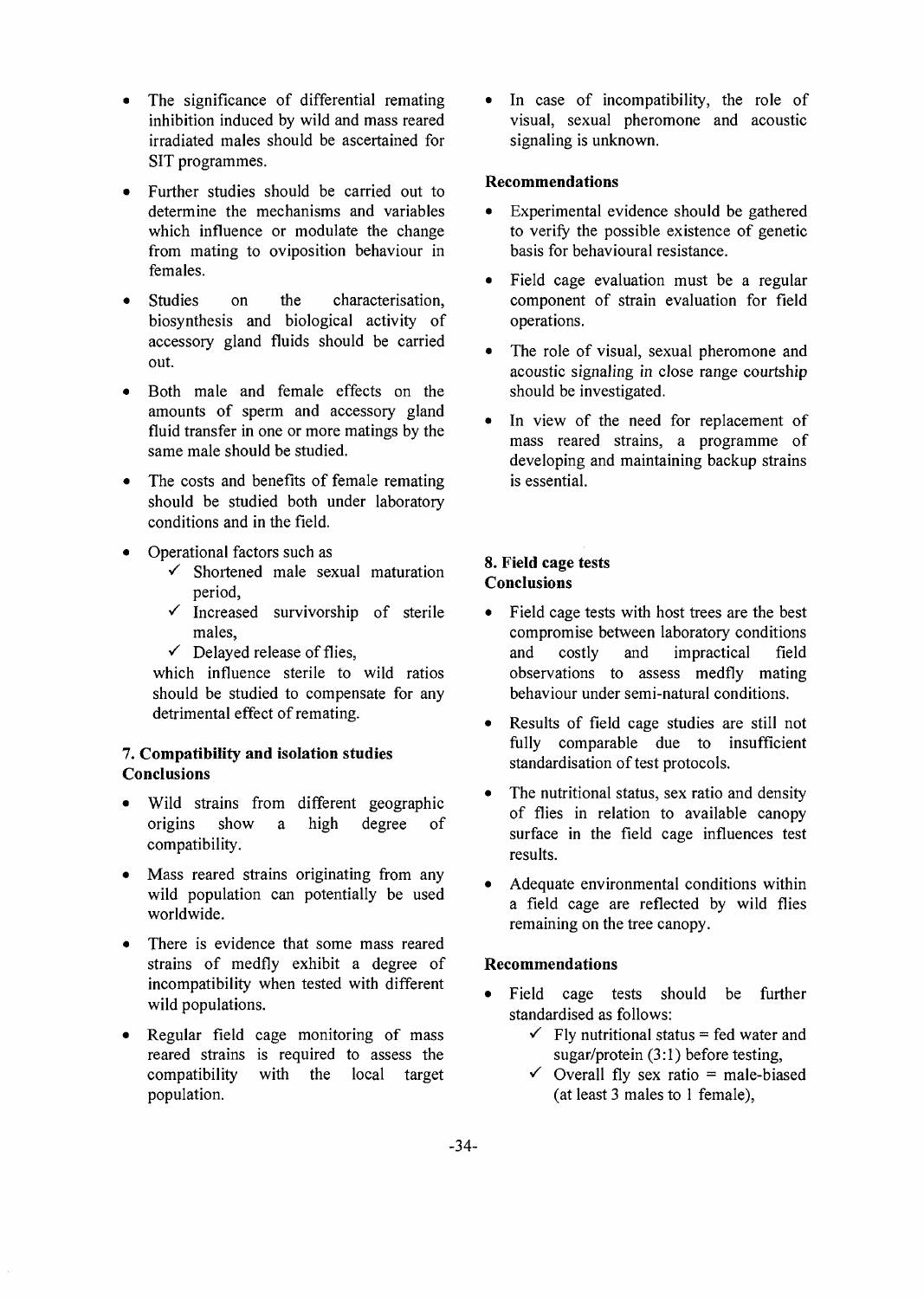- $\checkmark$  Fly density/canopy available = not less than 20 medium sized (citrus, guava ...) leaves per fly,
- $\checkmark$  Fruit availability = at least one medium sized ripe fruit/artificial oviposition substrates for every 20 females,
- $\checkmark$  Water availability = at least 4 water sites per tree.
- Even though marking of flies with waterbased paint appears to have no effect on field cage test results, colours used for marking strains should be randomized among replicates.
- Introduction of test flies into the field cage should be done the day of experimentation, at sunrise, releasing the males at least 15 minutes before the females.
- Census frequency should be at least every 30 minutes
- Test duration should cover most of the known sexual activity period.
- Field cage tests should always include wild flies as a control.
- Starting times of field cage testing should be adjusted according to environmental conditions and fly activity (i.e. early start on hot days).
- Test replicates with more than c.a. 25% of wild flies on the cage screen during calling periods reflect inadequate environmental conditions (such as lack of shade, water, light, etc.) and should therefore be repeated.
- Test replicates with less than 20% of potential matings should be repeated.
- Analysis of test results should involve the use of the same indices (RSI, RII, ISI, FRPI, MRPI) and non parametric statistics.

• Fly activities occurring away from the host tree should not be included in the data analysis.

#### **9. Field evaluation Conclusions**

- Field cages are the closest approximation to open field evaluation. However, results obtained under these conditions may not always fully represent field performance.
- Given the variability in control programme environment, field evaluation becomes a necessity for major field programmes.
- Currently field evaluations are based primarily on trapping, fruit infestation, and dispersal and survival studies.
- Field evaluations are used to determine effectiveness of mass-reared strains in inducing sterility in target populations.

## **Recommendations**

- Field cage evaluations should be carried out prior to large releases. When possible this should be done at the release sites.
- Induced sterility checks based on egg hatch should be carried out as part of any release program on a regular basis. Therefore, efforts to develop a practical (close to natural) egg laying substrate should be encouraged.
- Strains should be periodically evaluated to ensure compatibility to wild flies and to determine effective survival in the field.
- Post-release fly longevity should be assessed as a supportive measure to strain performance in SIT.

## **Genetic Applications to Improve the SIT for Tsetse Control/Eradication including Population Genetics**

Second RCM held in Mombasa, Kenya, 3-7 October, 1999

There is a need for effective tools to delineate tsetse populations in order that rational decisions can be made for SIT

intervention. Populations are isolated when there is no genetic exchange ie gene flow. Powerful new tools are available to analyse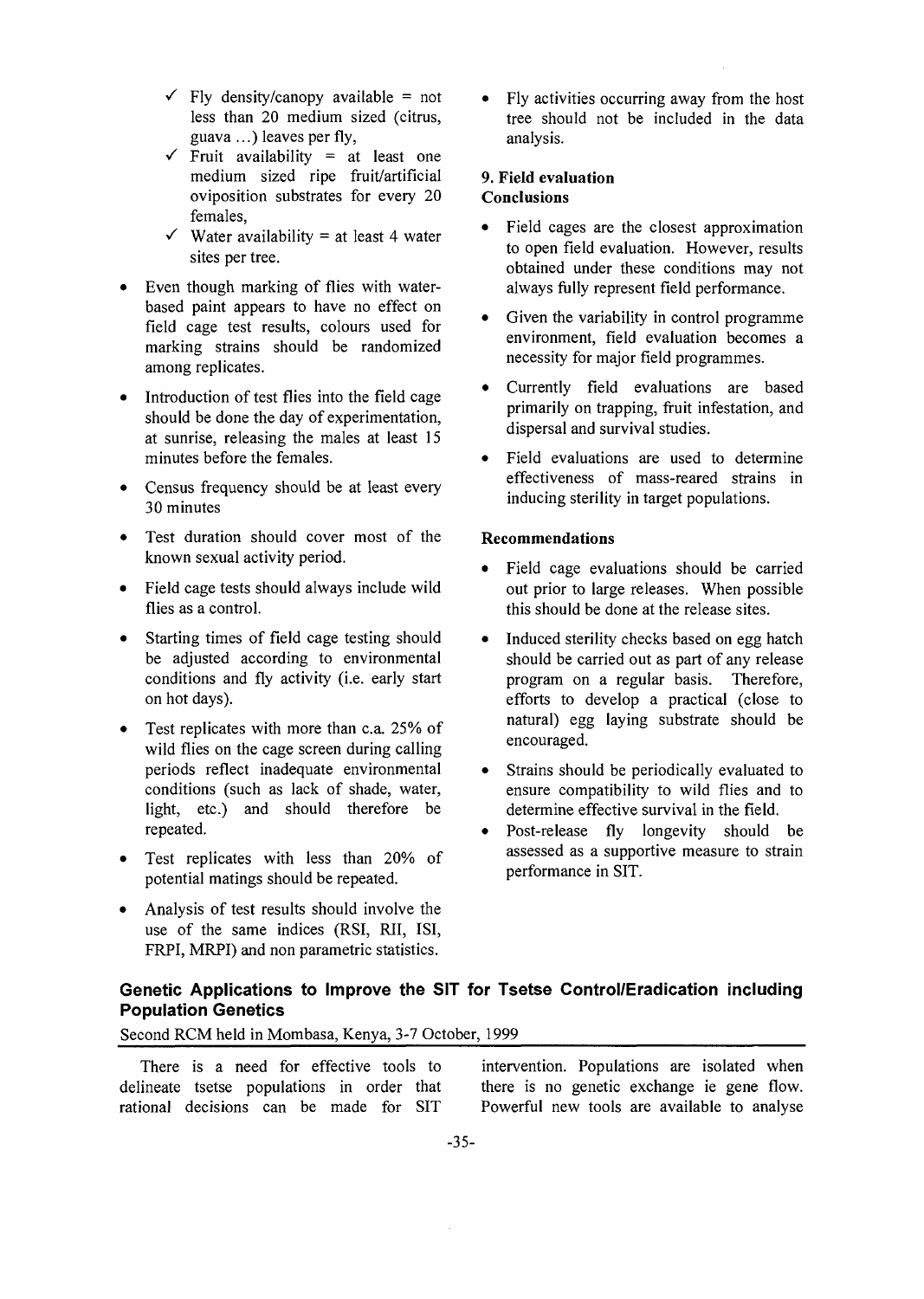gene flow in tsetse and they are being developed and applied in this CRP. In the current meeting several new techniques were described and their use illustrated with the analysis of flies from the morsitans and palpalis groups of tsetse.

The analysis revealed that there is a<br>prisingly high level of population surprisingly high level of structuring in tsetse which supports the use of SIT in these areas. However these studies are very preliminary and much more genetic and ecological data are required before SIT intervention is planned. The power and applicability of these techniques will provide a new level of confidence in the complete description of potential target tsetse populations.

New analytical procedures have been developed and many more tsetse populations have been analysed since the last RCM. Polytene chromosome maps are now available for *G. austeni* and *G. pallidipes* and continued studies on the tsetse symbionts have emphasised the role they might play in developing tsetse that are refractory to infection or in the development of natural sterility mechanisms.

As well as the current level of support being provided to the SIT programme in the

Southern Rift valley in Ethiopia, considerable discussion took place on the need for population genetic analysis to support proposed SIT projects in Kenya and Mali. The tools to carry out these analyses were described in detail and preliminary results were presented. There is no doubt that if an appropriate survey was carried out in and around the projected target populations, then definitive answers could be given regarding the level of population isolation.

To strengthen the capacity of local counterparts to carry out genetic analysis in Africa, there is a need for training and local infrastructure. During the meeting, plans were made to encourage the training of two fellows in these techniques by enrolling them for PhD programmes in the USA. Concurrently, with the support of RAF/5/040 a small molecular biology laboratory will be set up in Entebbe, Uganda. This laboratory will enable the local counterpart to make good quality DNA preparations from field collected tsetse.

The recommendations included the request that a multi-disciplinary approach be taken to analyse tsetse population genetics and that studies on the bacterial symbionts harboured by tsetse should be expanded.

## **Molecular and Genetic Approaches to Develop Sexing Strains for Field Applications in Fruit Fly Sterile Insect Technique Programmes**

Third RCM held in Tapachula, Mexico, 12-16 July 1999

This report summarizes the third Research Co-ordination Meeting (RCM) of the Coordinated Research Programme (CRP) entitled "A Molecular and Genetic Approach to Develop Sexing Strains for Field Application in Fruit Fly Sterile Insect Technique Programmes", the objectives of which are:

- optimization of genetic sexing strains as regards their genetic composition, productivity and application.
- development of third generation genetic sexing strains using nuclear and molecular methods.
- development of genetic sexing strains in fruit flies other than medfly.

Results presented at the meeting demonstrated clearly that for the current

genetic sexing strains (GSS) the first objective has been achieved. Progress to achieve the second objective has been very positively influenced by advances made in a related CRP (D4.10.15) where genetic transformation of several fruit flies has now been demonstrated. Some of this work has been carried out in the Entomology Unit at Seibersdorf and it represents a major breakthrough in the development of third generation GSS. Development of GSS in other fruit fly species remains slow.

The meeting was held in Tapachula, Mexico in order to inform staff at the Moscamed fruit fly facilities of progress in this area. The medfly facility in Tapachula remains the only rearing facility which does not yet use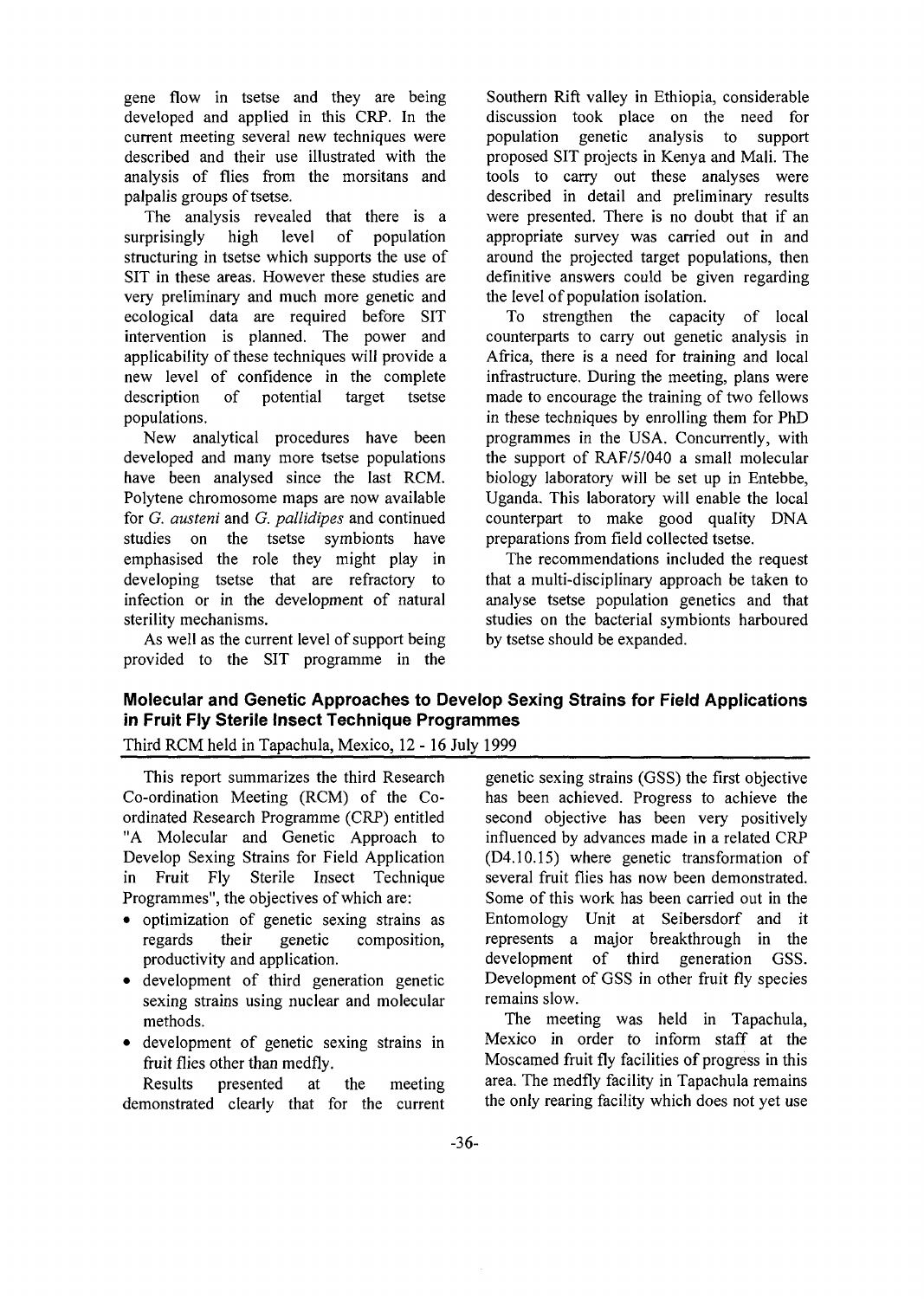a GSS. The holding of this and the previous RCM's at centres where fruit fly mass rearing is being carried out enables the participants to see the constraints that successful GSSs have to face.

The management of GSSs under massrearing conditions has been significantly improved since the last RCM by the introduction of 1) the filter rearing system (FRS) and 2) the use of better GSS. The results of the use of both these improvements was presented in detail. It is unlikely that using the current technology major improvements will be made in the mass rearing efficiency of the strains. However new data on the isolation of many new inversions in medfly will subsequently enable the introduction of new genetic material into GSS to be carried out very efficiently.

New data was presented on the use of molecular markers in *Bactrocera tryoni* to understand the distribution and relationships of populations of this species in Australia. These data can be of major importance to plan and implement an SIT programme for this species. Progress in the development of sexing strains in *Bactrocera* species has, in general, been slow with the exception of the work carried out by the Australian group. This is of some concern and during the meeting many suggestions were discussed as to how to improve the situation. One key aspect would be the transfer of marker strains to the relevant laboratories.

The CRP consists of 9 research teams and representatives of all were present at the current meeting together with a number of observers. The first two days of the meeting were devoted to the presentation of reports, followed by two days of deliberations in working groups during which reports were made of the current status, future research goals and a set of recommendations was produced. The meeting concluded with a plenary session at which the list of recommendations was finalized. The meeting agenda and the breakdown of the working groups are given in Annex 3.

Many colleagues from fruit fly programmes in Mexico and Chile were present as observers and they all presented a short overview of the programmes in which they are involved. The colleague from the medfly programme in Chile expressed great interest in the introduction of the *tsl* GSS into the rearing facility in Arica and he will visit Vienna in the fall to further discuss this subject.

## **Quality Assurance of Mass-Reared & Released Fruit Flies**

First RCM held in Vienna, Austria, 1-5 November 1999.

A total of 16 scientific investigators from 14 different countries participated in the identification of research priorities and tasks to be completed over the next 18 months. The group identified 6 key areas where they believe significant progress can be made to improve the production and efficient use of sterile insect during the next 5 years. These areas include:

- 1.) Strain colonisation and colony maintenance,
- 2.) Methods of assessing mating behaviour and competitiveness between facilityreared and wild-collected flies under field cage conditions,
- 3.) Orientation of fruit flies to pheromones, host odours and other scents,
- 4.) Determining what constitutes effective copulation in terms of sperm and

accessory gland fluid transfer and how the incidence of remating be minimised or reduced among once-mated females,

- 5.) Improved and simplified dosimetry methods to measure absorbed doses of radiation and better methods of longdistance shipping of fruit fly pupae, and
- 6.) Examination of survival and dispersal of sterile fruit flies in relation to larval and adult nutrition.

Co-ordination and co-operation between rearing facilities and end-users was encouraged. All participants agreed to input results of their standard emergence and flight ability tests into a shared global database on a weekly basis using a standard input format. This data will include the dosage used to sterilise the insect, name of the production facility, percentages of unemerged, half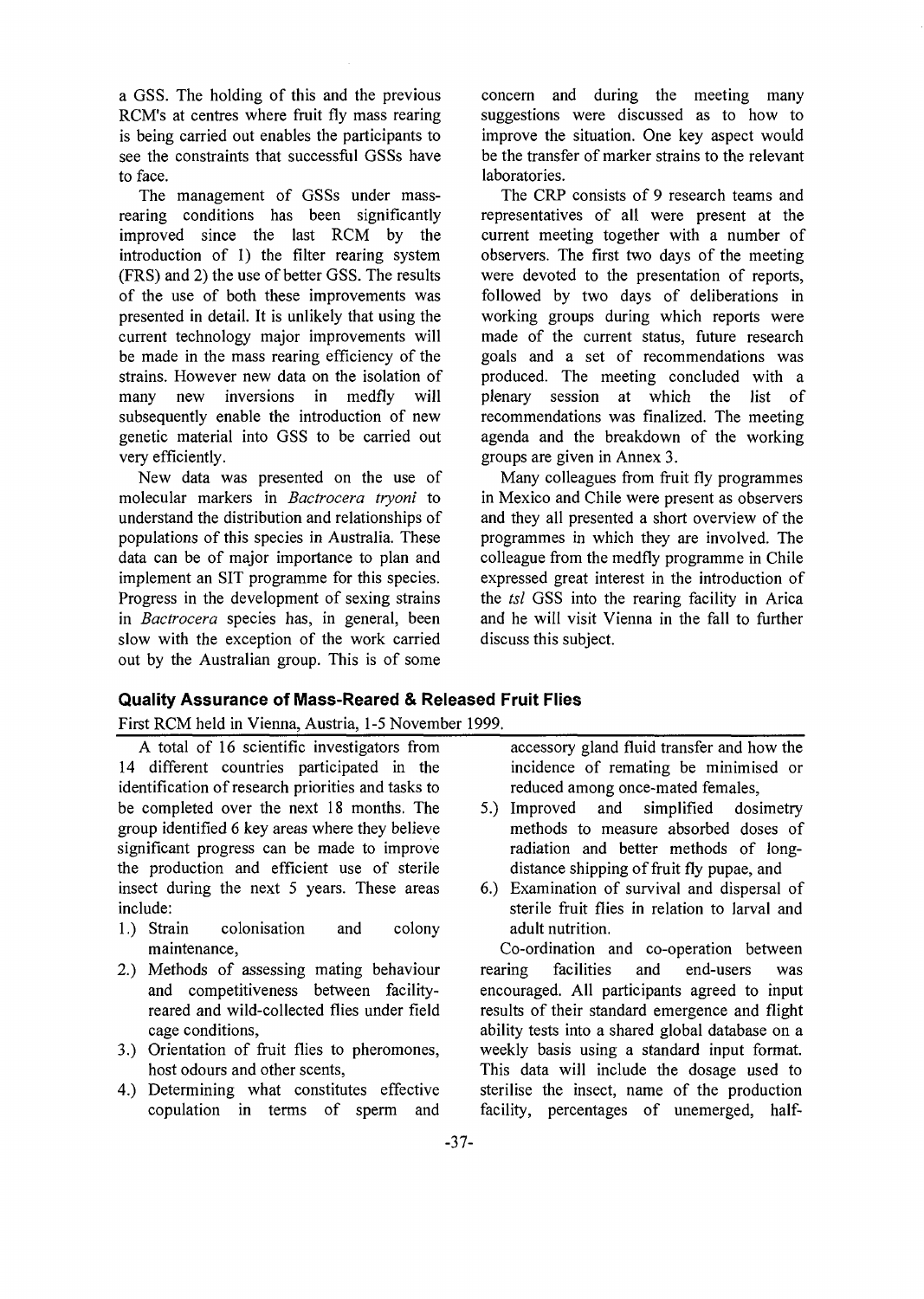emerged, deformed, and normal appearing flies incapable of flight, percentage of emergence and flight ability. Sharing this data will allow end-users to compare their quality control test results with those of the production facility supplying the insects. It also will allow all users and other interested parties to compare the results across different facilities. Lastly, it will promote the universal acceptance and use of standard testing procedures. Transmission of the data will be accomplished via the Internet which is available at most locations with few exceptions.

Consensus was reached in declaring the overall objective of the Co-ordinated Research Project (CRP) to assist fruit fly facilities to increase efficiency of production and end-users in the effective use of sterile fruit flies through standardisation and improvement of quality assurance. More specifically, this will be achieved by harmonising and improving

QC/QA tests, values, processes, data management and information exchange on a global level. One of the key outputs will be the publication and distribution of an updated QC Manual in several languages containing new and/or improved procedures, methods, and tests for assurance of quality in the product, production and mass-rearing processes. Emphasis will be given to devising simple yet meaningful ways of assessing quality while trying to avoid additional burdens on facilities and end-users in terms of time, manpower or other resources. Automation and computerisation of testing methods will be encouraged as a means of addressing this need. Equally important to the development of new methodologies will be the new knowledge gained through intensive research into fruit fly behaviour, biology, ecology, and nutrition along with the open exchange of new findings in these key areas.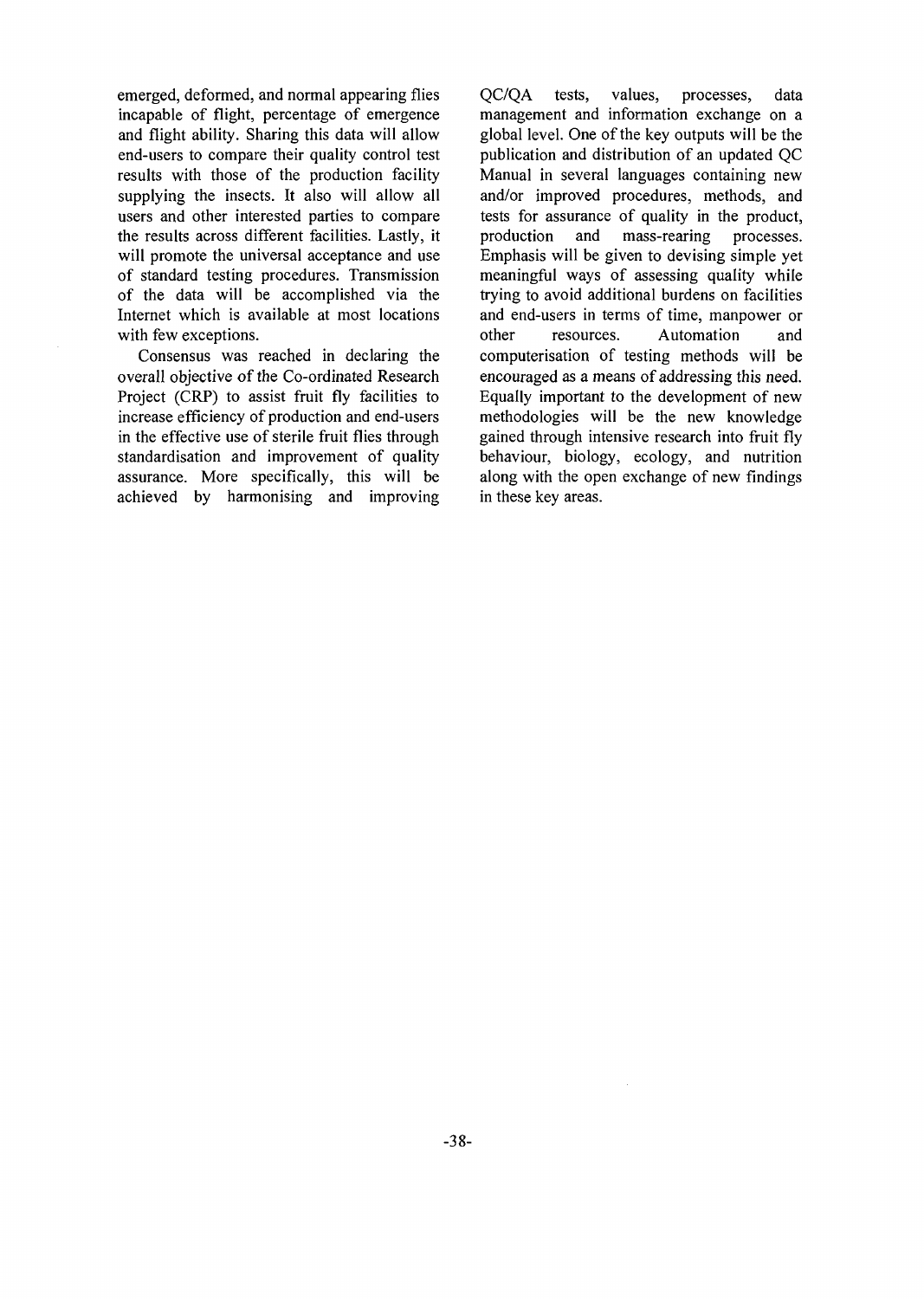#### I. ANNOUNCEMENTS

#### **Call for Collaborators in Molecular Tsetse Population Genetics**

Molecular genetic tools based on PCR can now be used to analyse in detail the tsetse genome and that of its symbionts. This analytical approach will enable us to develop a better understanding of intra- and inter-species characteristics of population structure, including isolation, and will ultimately also provide additional epidemiological information, e.g on vectorial capacity.

Symbiotic micro-organisms inhabiting the gut and reproductive tissue in tsetse flies are intimately associated with the fly but very little is known about their genetic variation and distribution within the same or different species of the insect. For instance, the role of *Wolbachia* in intra-population or inter-species sterility is unknown.

There is need to develop appropriate genetic tools with which to analyse tsetse population dynamics and determine gene-flow between neighbouring fly populations.

The recent PAAT Committee Meeting in Rome, 22-23 November 1999, welcomed the relevance of such new technologies for:

- a) the identification of isolated tsetse populations and of confinable "peninsulas" and
- b) a better understanding of the paths that tsetse populations once took or are taking to invade new areas.

Information on the genomes of the tsetse and its symbionts in the field will help in the development of relevant dendogrammes, in the construction of tsetse population-genetic maps and in the design of better strategies for tsetse control / eradication in the future.

#### **Kingsley Fisher leaves Seibersdorf unit**

Kingsley Fisher has left the Entomology Unit, Seibersdorf after more than four years. During this time he has helped many facilities with implementing rearing of temperature sensitive lethal strains *{tsl)* of medfly. He has taken up a new position with the USDA and CDFA in Hawaii to work with the upgrading

The Joint FAO/IAEA Division intends to facilitate the establishment of a network of scientists in Africa and their collaborators elsewhere in the world who are doing research on the genetic analysis of tsetse populations and their symbionts and can make their results available for use in the development of tsetse population-genetic maps.

This initiative does not aim at supporting general research on tsetse molecular genetics but specifically targets at the design of dendogrammes and population genetic maps, initially focusing on identified priority areas for population-wide tsetse intervention in Eastand West-Africa. Additional intervention areas in other sub-regions will be covered in a subsequent phase.

Scientists, particularly from Africa, are invited to indicate their interest in participating in the establishment of such a network by contacting:

Udo Feldmann

Insect & Pest Control Section

Joint FAO/IAEA Division of Nuclear Techniques in Food and Agriculture

P. O. Box 100

A-1400 Vienna, Austria

e-mail: U.Feldmann@iaea.org

Fax:+43 1 2600 7

In your letter briefly outline your relevant experience in the field or laboratory work.

of *tsl* rearing there and the complete refurbishment of the CDFA factory.

We look forward to continuing to work closely with him to further develop the mass rearing of *tsl* strains.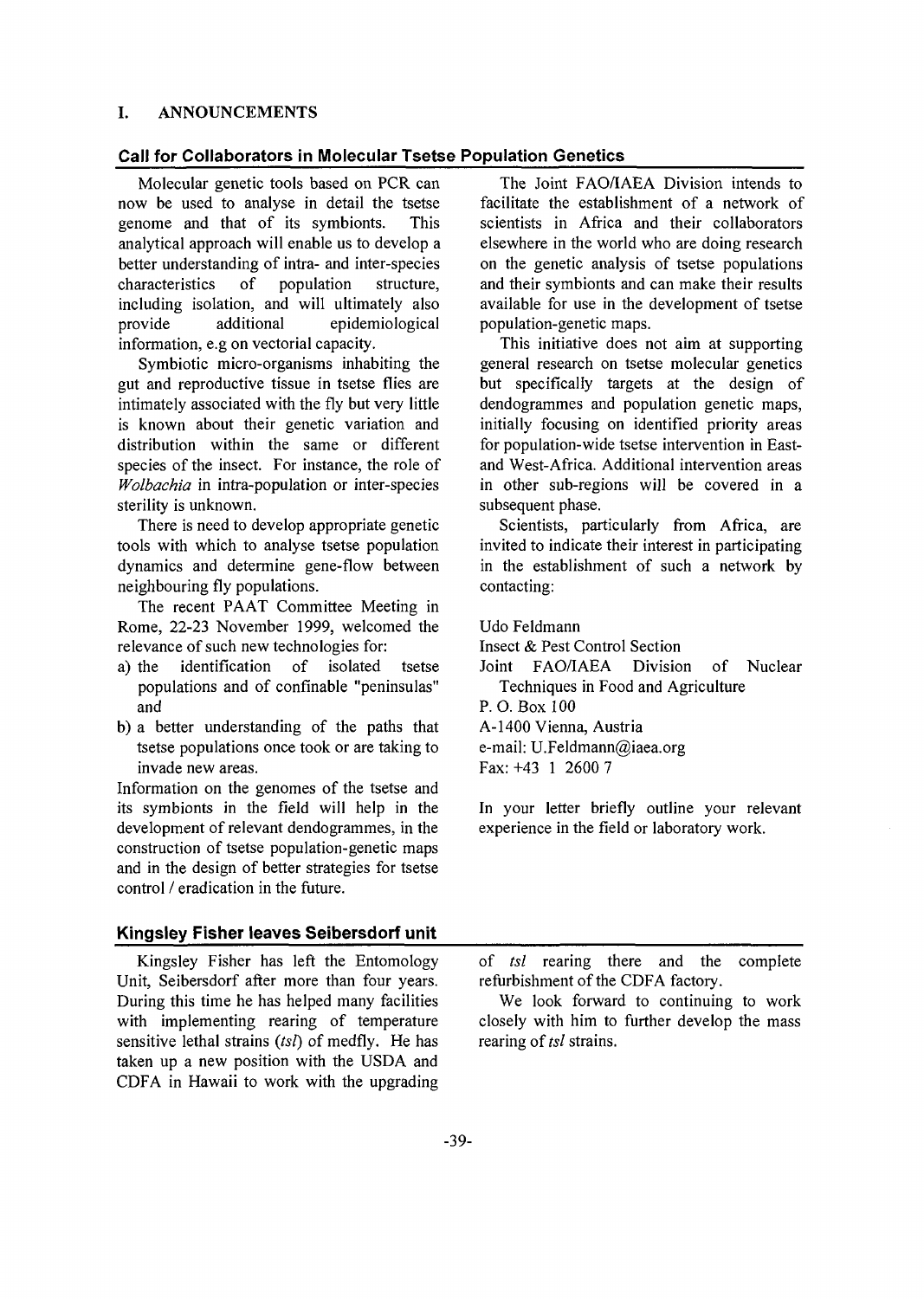#### **Marc Vreysen leaves Addis Ababa**

Marc Vreysen, Regional Expert under the project RAF/5/040, SIT for Tsetse and Trypanosomosis Management in Africa, is leaving Addis Ababa, Ethiopia, after two years. Marc moved to Addis after the completion of the Zanzibar eradication project, and whilst there has been involved with both

#### **John Kabayo joins Regional Africa Project**

John Kabayo has just joined the Regional Africa Project, RAF/5/040, SIT for Tsetse and Trypanosomosis Management in Africa. He will work on a strategy for raising awareness at

#### **Abdeljelil Bakri leaves section**

Abdeljelil leaves the section after a short contract, during which time he has been working on the medfly and *Anastrepha fraterculus* sites on the GPPIS database (see

the Ethiopia project and a new project proposal from Mali, and has continued to visit Zanzibar to provide advice and assistance.

We wish Marc and his family all the best for the future, and look forward to working with him on future projects.

the highest levels within African Member states of the tsetse and trypanosomosis problem and the potential of area wide control to provide significant benefits.

page 22) and compiled information on mass rearing facilities (page 23). We wish him all the best on his return to Morocco, and look forward to working with him in the future.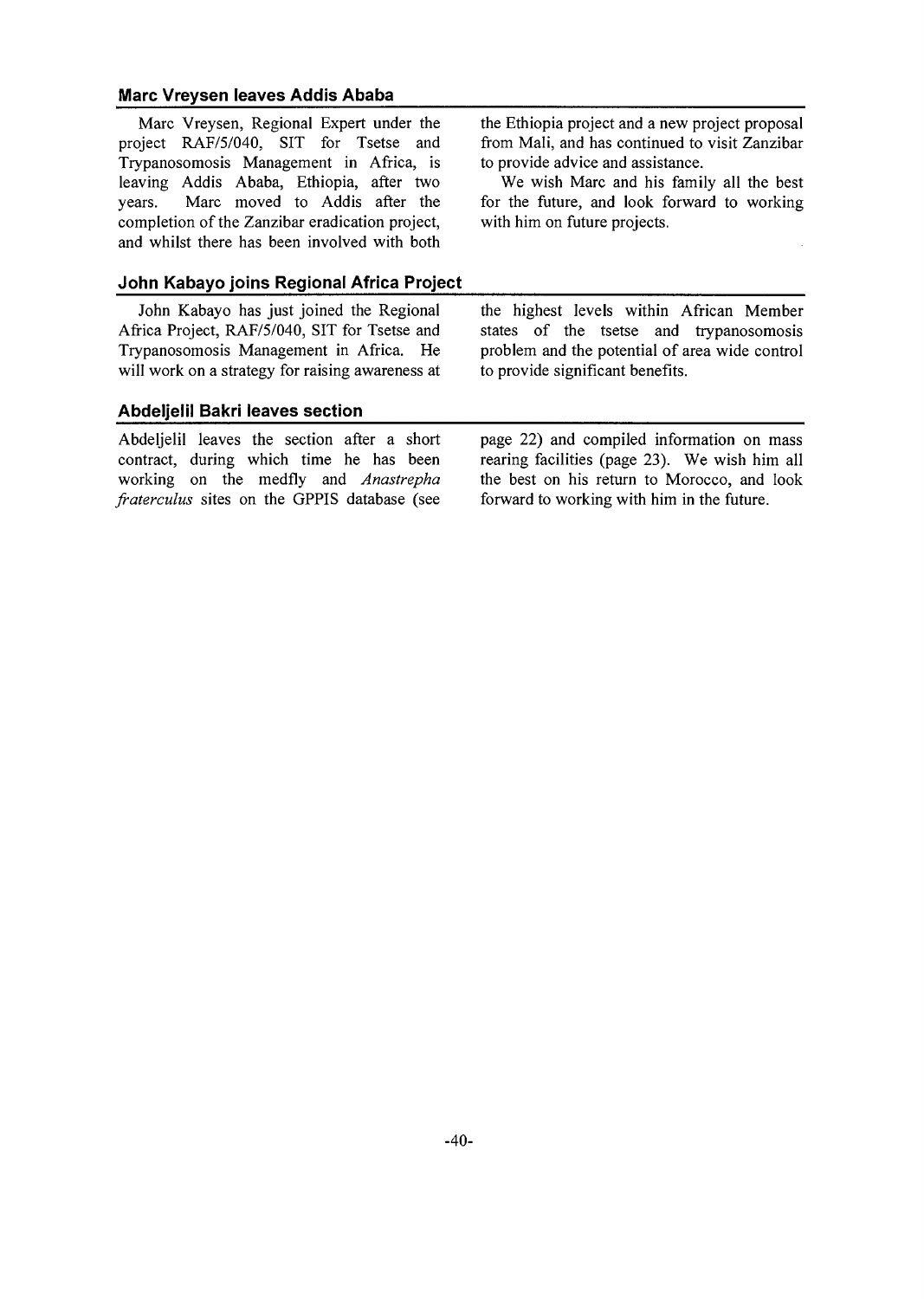#### **J. PUBLICATIONS**

#### *Special Items*

- INTERNATIONAL ATOMIC ENERGY<br>AGENCY, Product Ouality Control, AGENCY, Product Quality Control, Irradiation and Shipping Procedures for Mass-reared Tephritid Fruit Flies for Sterile<br>Insect Release Programmes. http:// Insect Release Programmes. http:// www.iaea.org/ programmes/ public/ d4\_pbl\_5\_l.html (1999)
- INTERNATIONAL ATOMIC ENERGY AGENCY, The South American Fruit Fly *Anastrepha fraterculus* (Wied.); Advances in artificial rearing, taxonomic status and biological studies. IAEA-TECDOC-1064, IAEA, Vienna Austria (1999). 206pp. ISSN 1011-4289
- INTERNATIONAL ATOMIC ENERGY AGENCY, Development of a female medfly attractant system for trapping and sterility assessment. IAEA-TECDOC-1099,<br>IAEA, Vienna, Austria (1999) 228pp. IAEA, Vienna, Austria ISSN 1011-4289

#### *Publications in Scientific Journals and Conference Proceedings*

#### **In Press**

- ROBINSON, A. S., G. FRANZ, K. FISHER. Genetic sexing strains in the medfly, *Ceratitis capitata:* Development, Mass Rearing and Field Testing. Ann. Rev. Entomol. (submitted)
- CACERES, C, K. FISHER, P. RENDON. "Mass rearing of the medfly temperature sensitive lethal genetic sexing strain", Area-Wide Management of Fruit Flies and Other Major Insect Pests (TAN, K. H. Ed.) (in press)
- CAYOL, J. P. "World-wide sexual compatibility in Medfly, *Ceratitis capitata* Wied. and its implications for SIT", Area-Wide Management of Fruit Flies and Other Major Insect Pests (TAN, K. H. Ed.) (in press)
- CAYOL, J. P. "Changes in sexual behavior and some life traits of Tephritid species caused by mass-rearing processes", Phylogeny and evolution of Tephritid behavior (ALUJA, M., A. NORRBOM Eds.) CRC Press. Boca Raton, Florida, USA. (in press)
- CAYOL, J. P., M. ZARAI. Field releases of two genetic sexing strains of the Mediterranean fruit fly *{Ceratitis capitata* Wied.) in two isolated oases of Tozeur Governorate, Tunisia. J. Appl. Entomol. (in press)
- FELDMANN, U., HENDRICHS, J. "Integrating the sterile insect technique as a key component of area-wide tsetse and trypanosomosis intervention", PAAT Technical and Scientific Series, (in press)
- FISHER, K., C. CACERES. "A filter rearing system for mass reared medfly", Area-Wide Management of Fruit Flies and Other Major Insect Pests (TAN, K. H. Ed.) (in press)
- FRANZ, G. "The "combi-fly concept" revisited: how much radiation is required to sterilize males of a genetic sexing strain?", Area-Wide Management of Fruit Flies and Other Major Insect Pests (TAN, K. H. Ed.) (in press)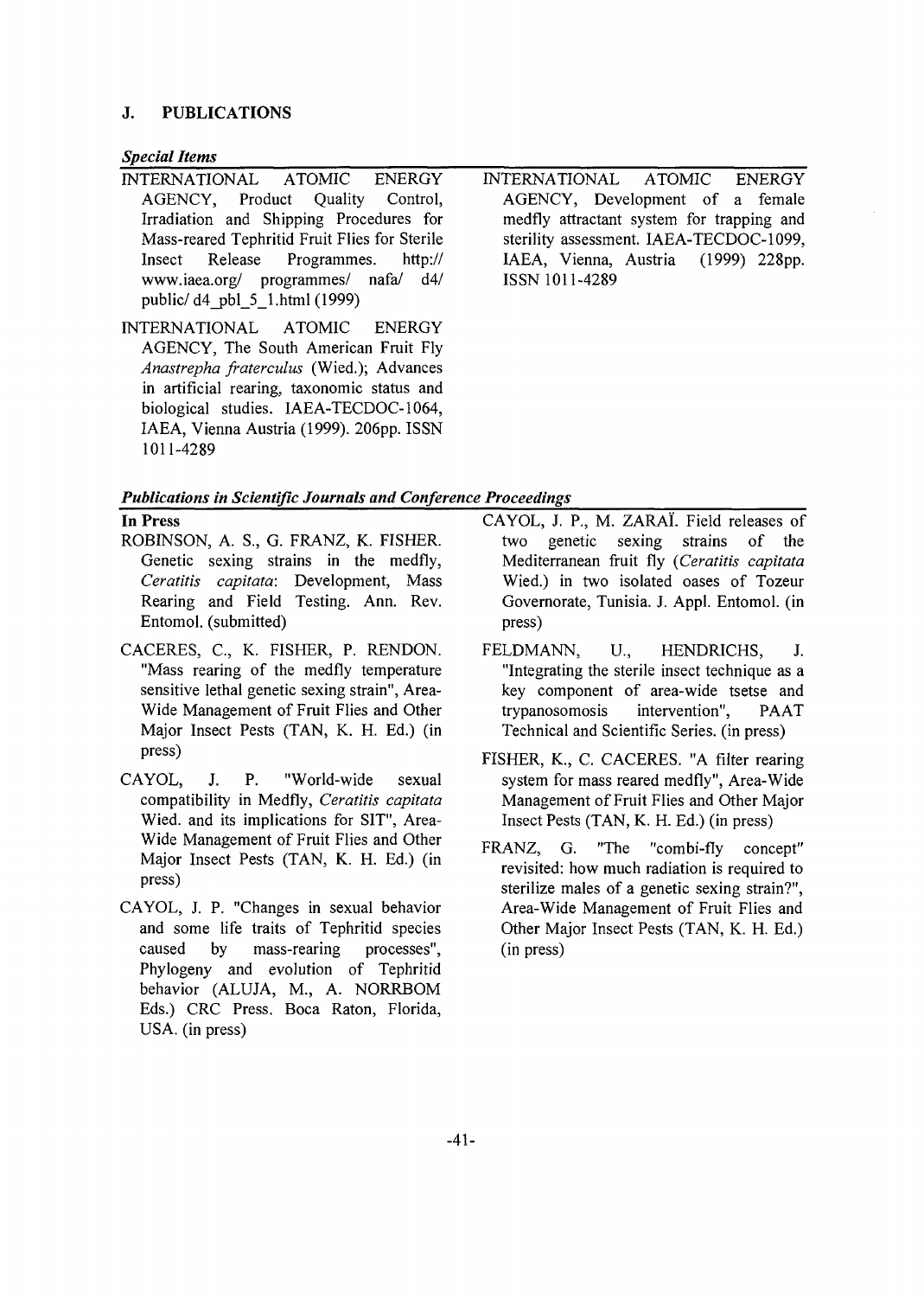- GARIOU-PAPLEXIOU, A., G. YANNOPOULOS, A. S. ROBINSON, A. ZACHAROPOULOU. "Polytene chromosome maps and RAPD polymorphisms in *Glossina austeni",* Area-Wide Management of Fruit Flies and Other Major Insect Pests (TAN, K. H. Ed.) (in press)
- GIDUDU, A. M., A. S ROBINSON, A. STAMENOVA Initial studies on RAPD polymorphism in *Glossina fuscipes fuscipes* (in press)
- GOMES, P. J., E. RAVINS, M. BAHDOUSHEH. "Area-wide control of medfly in the lower Jordan rift valley", Area-Wide Management of Fruit Flies and Other Major Insect Pests (TAN, K. H. Ed.) (in press)
- GRANT, G. H., J. W. SNOW, M. VARGAS. "A screwworm eradication programme for Jamaica and other Caribbean nations", Area-Wide Management of Fruit Flies and Other Major Insect Pests (TAN, K. H. Ed.) (in press)
- HEATH, R. R., et al. "Evaluation of female Mediterranean fruit fly *{Ceratitis capitata)* synthetic attractant system for trapping and sterility assessment in thirteen countries", Area-Wide Management of Fruit Flies and Other Major Insect Pests (TAN, K. H. Ed.) (in press)
- KABAYO, J. P., U. FELDMANN. "Potential for area-wide control or eradication of tsetse in Africa", Area-Wide Management of Fruit Flies and Other Major Insect Pests (TAN, K. H. Ed.) (in press)
- KATSOYANNOS, B. I., N. T. PAPADOPOULOS, N. A. KOULOUSSIS, R. HEATH, J. HENDRICHS. A method of assessing the fertility of *wild Ceratitis capitata* (Diptera: Tephritidae) females for use in Sterile Insect Technique programmes. J. Econ. Entomol. (in press)
- MEBRATE, A., U. FELDMANN. "Integrating the Sterile Insect Technique to eradicate tsetse from the southern rift valley of Ethiopia", Area-Wide Management of Fruit Flies and Other Major Insect Pests (TAN, K. H. Ed.) (in press)
- MSANGI, A. M., et al. "Success in Zanzibar: Eradication of tsetse", Area-Wide Management of Fruit Flies and Other Major Insect Pests (TAN, K. H. Ed.) (in press)
- OLET, P. A., A. S. ROBINSON, E. OPIYO *Glossina pallidipes* Austen (Diptera: Glossinidae). Effects of Age at mating on receptivity, on mating duration, insemination and fecundity (in press)
- OPIYO. E., MUTIKA G., ROBINSON, .A. Effect of low temperature treatment on *Glossina pallidipes* pupae (in press)
- OPIYO, E., D. LUGER, A. S. ROBINSON. "New systems for the large scale production of male tsetse flies (Diptera, Glossinidae)", Area-Wide Management of Fruit Flies and Other Major Insect Pests (TAN, K. H. Ed.) (in press)
- ROBINSON, A. S. "Genetic control of insect pests", Environmentally Sound Approaches to Insect Pest Management (RECHCIGL, J. Ed.) Ann Arbor Press Inc. Chelsea, Michigan, USA. (in press)
- ROBINSON, A. S., G. FRANZ. "The applications of transgenic insect technology in the sterile insect technique", The Use of Transgenic Insects for Biological Control (HANDLER, A. M., A. A. JAMES Eds.) CRC Press. Boca Raton, Florida, USA. (in press)
- YUVAL, B, J. HENDRICHS. "Behavior of flies in the genus *Ceratitis",* Phylogeny, evolution of Tephritid behavior (ALUJA, M., A. NORRBOM Eds.) CRC Press. Boca Raton, Florida, USA. (in press)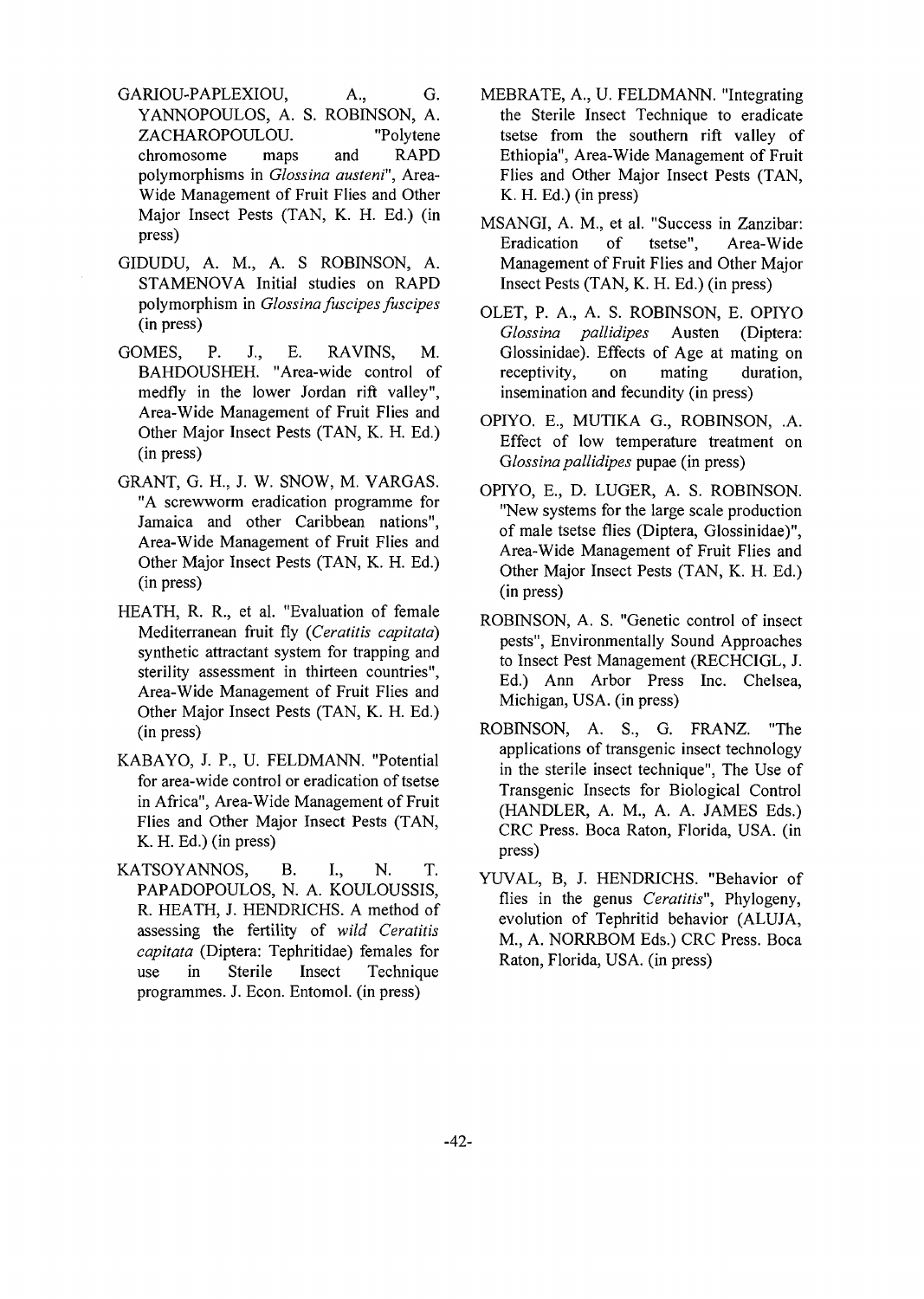1999

- CAYOL, J. P., J. VILARDI, E. RIAL, M. T. VERA. New indices and method to measure the sexual compatibility and mating performance of medfly (Diptera, Tephritidae) laboratory reared strains under field cage conditions. J. Econ. Entomol. 92 1 (1999) 140-145
- EPSKY, N. D. et al. Field evaluation of female-targeted trapping systems for *Ceratitis capitata* (Diptera: Tephritidae). J. Econ. Entomol. 92 1 (1999) 156-164
- KATSOYANNOS, B. I., N. T. PAPADOPOULOS, J. HENDRICHS, V. WORNOAYPORN. Comparative response to citrus foliage and citrus fruit odour by wild and mass-reared sterile Mediterranean fruit fly males of a genetic sexing strain. J. Appl. Entomol. 123 3 (1999) 139-143.
- MALELE, I. I, A. G. PARKER Mating age of *Glossina austeni* Newstead. Acta Trop. 72 3 (1999)319-324